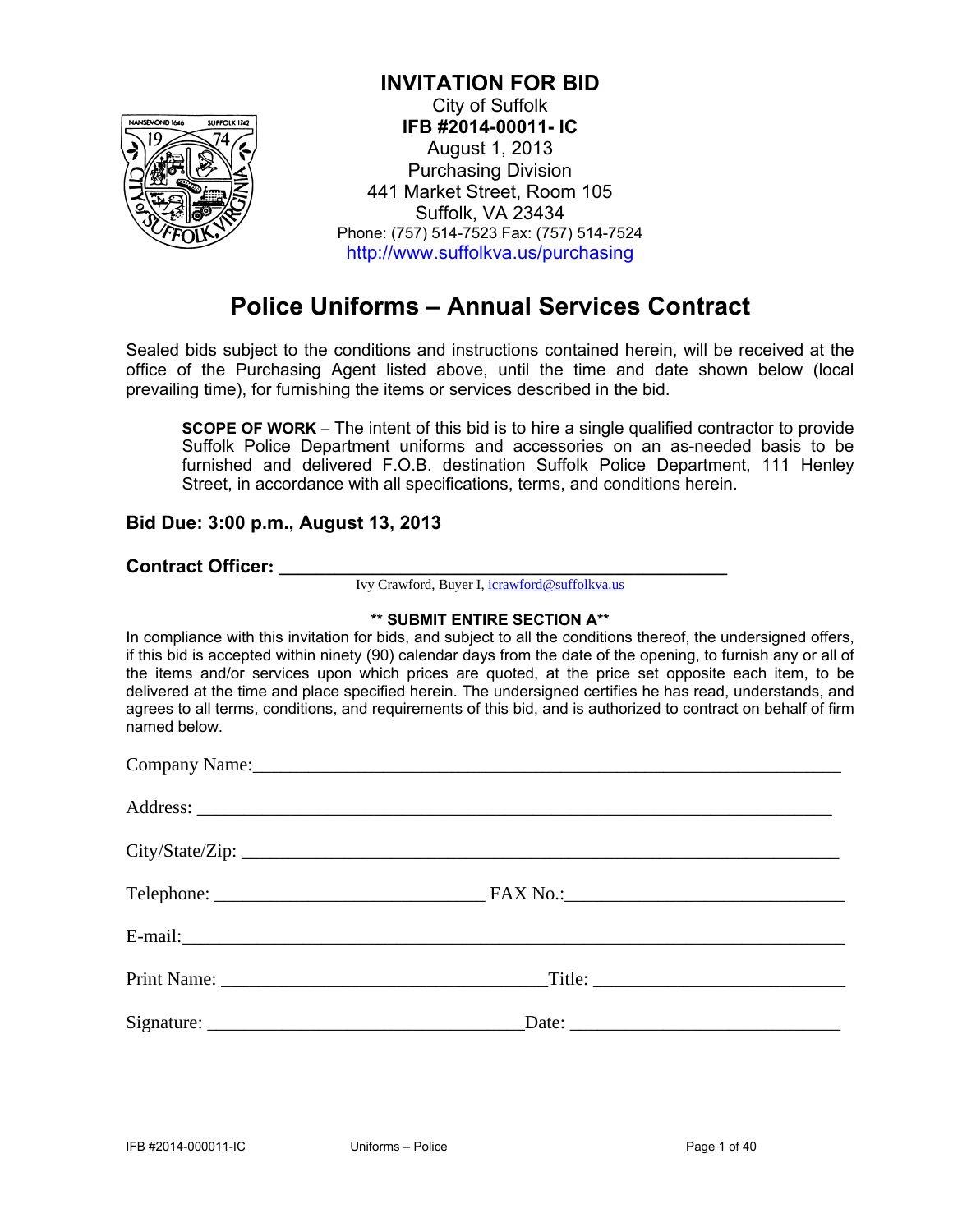# **INVITATION FOR BID**

## **Police Uniforms - Annual Services**

### **SECTION/TITLE**

| 3.0 |                                                                |  |
|-----|----------------------------------------------------------------|--|
| 4.0 |                                                                |  |
| 5.0 |                                                                |  |
|     |                                                                |  |
|     | ANTICOLLUSION/NONDISCRIMINATION/DRUG FREE WORKPLACE CLAUSES.29 |  |
|     | PROOF OF AUTHORITY TO TRANSACT BUSINESS IN VIRGINIA30          |  |
|     |                                                                |  |
|     |                                                                |  |
|     |                                                                |  |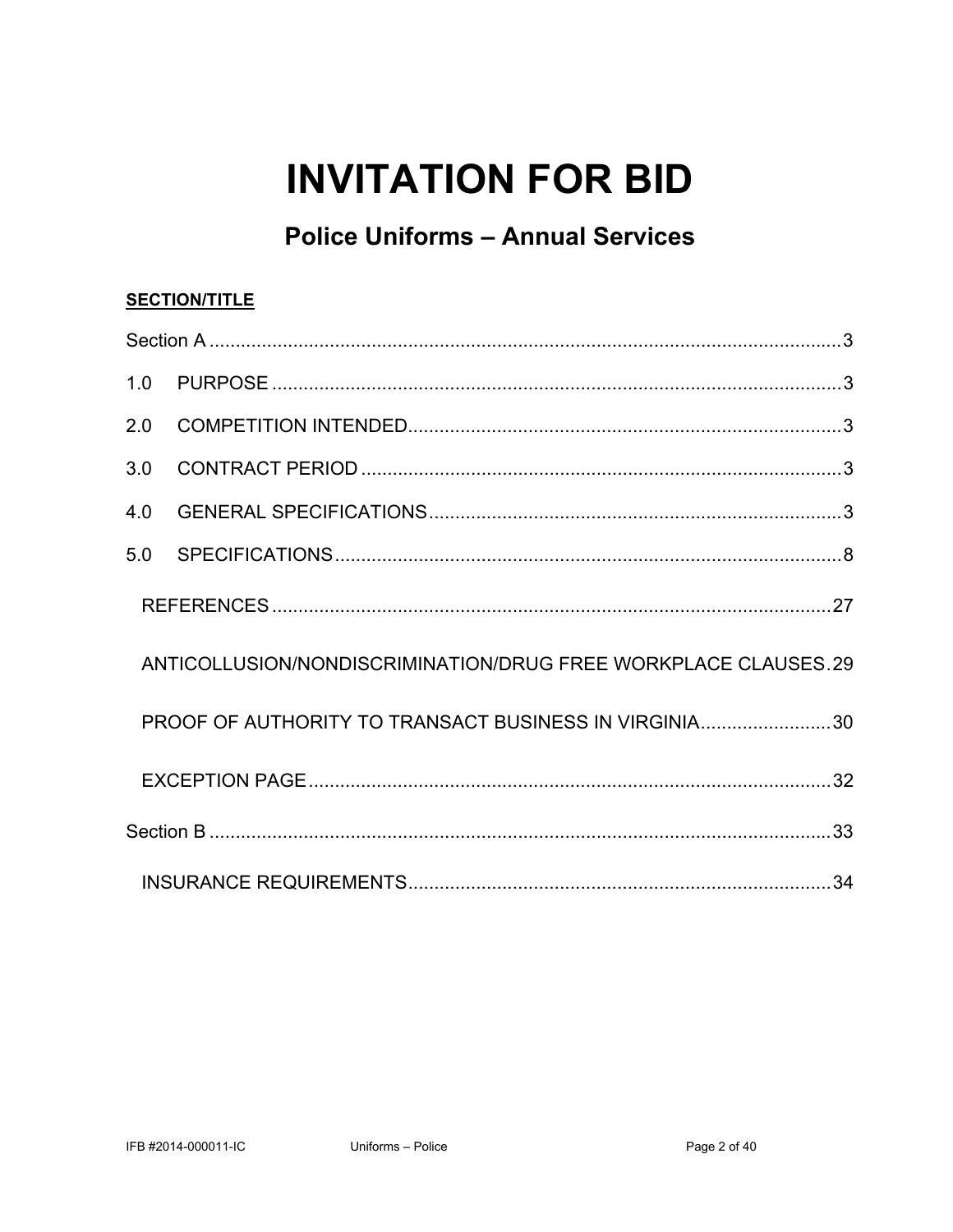## **Section A**  *(Include cover: Submit with bid)*

### **1.0 PURPOSE**

The intent of this Invitation for Bid is to establish an annual contract whereby the City of Suffolk Police Department may acquire uniforms and accessories on an as-needed basis to be furnished and delivered F.O.B. destination Suffolk Police Department, 111 Henley Street, in accordance with all specifications, terms, and conditions herein.

### **2.0 COMPETITION INTENDED**

It is the City's intent that this Invitation for Bid (IFB) permits competition. It shall be the bidder's responsibility to advise the Purchasing Agent in writing if any language requirement, specification, etc., or any combination thereof, inadvertently restricts or limits the requirements stated in this IFB to a single source. Such notification must be received by the Purchasing Agent not later than five (5) days prior to the date set for bids to close.

### **3.0 CONTRACT PERIOD**

The contract shall cover the period from fully executed contract through August 31, 2015.

This contract may be renewed based on the terms and conditions at the expiration of its term by mutual agreement of the contractor and the City. The renewal may be for up to three (3) additional one-year periods.

Notice of intent to renew will be given to the Contractor in writing by the City, normally sixty (60) days before the expiration date of the current contract.

Initial rates and subsequent renewal rates must be guaranteed for a minimum of twelve (12) months. Any increase in rates shall be limited to the lesser of the Consumer Price Index for all Urban Consumers (CPI-U) – Other Goods and Services (unadjusted for the current 12 month period) or 3%. The City does not guarantee any rate increase.

### **4.0 GENERAL SPECIFICATIONS**

### 4.1 General Specifications

 Any quantities shown are approximate and are for the purpose of bid evaluation. The City of Suffolk reserves the right to order such goods or services as may be required during the said period, and it also reserves the right not to order any goods or services bid upon by the vendor, if it is found that such services are not required by the City during the period covered by this contract.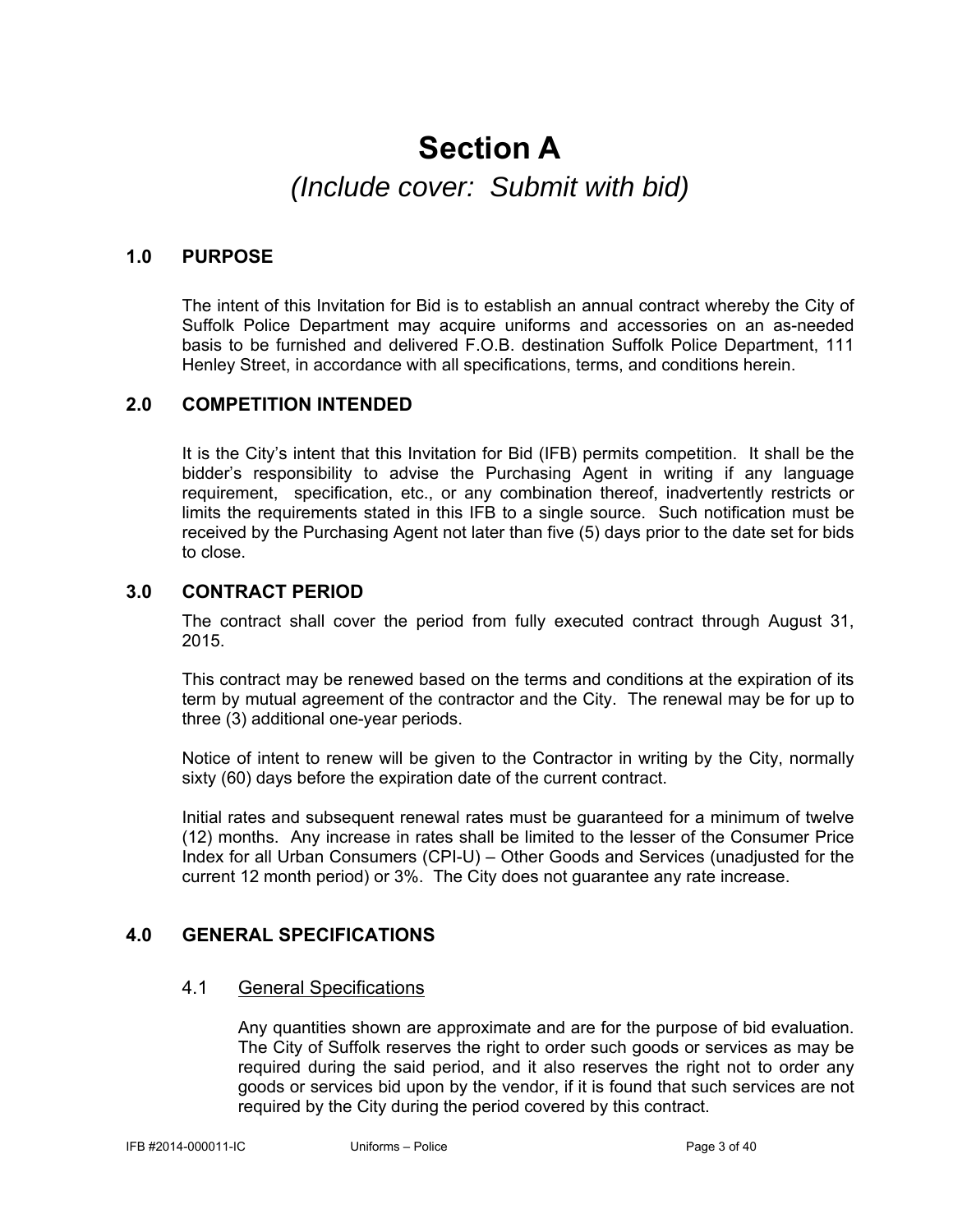All work shall be on an AS NEEDED BASIS in accordance with specifications and conditions herein and as instructed and scheduled with the using department. The City does not guarantee any minimum amount of expenditures for the Contractor during the contract period; the quantity of goods or services ordered are to be determined by the using department.

Successful Bidder shall have at least three (3) years of experience in providing the services/goods detailed in this Invitation to Bid and the necessary resources to perform the services or provide the goods. Bidder's references shall demonstrate the capability, in all respects, to perform the work specified herein.

### 4.2 Substitutions/Replacements

Brand names specified herein convey the type and quality of materials and construction required by the Suffolk Police Department in the performance of their work. It is not the intent of the City for these specifications to be proprietary; equals will be evaluated in accordance with comparable quality, technology, function ability, and suitability for the purpose intended.

The City, in its sole opinion, will determine whether the clothing/accessories offered are equal to that specified.

In the event any manufacture discontinues any style of wearing apparel or shoe on this agreement, the Bidder shall supply another style equal to or greater than the specification on that item. Any substituted item shall be subject to the approval of the Police Department.

### 4.3 Delivery

All clothing/accessories shall be delivered F.O.B. destination Suffolk Police Department, 111 Henley Street Suffolk, Virginia 23434.

Listings of all "in-stock" items are to be maintained at 30% by the vendor and made available to the City of Suffolk upon request.

Vendor shall maintain small warehouse of slightly used uniforms and pull from those first when completing orders as available.

All stock/standard sizes shall be delivered within thirty (30) days after receipt of order and special sizing stock shall be delivered within forty (45) days after receipt of order.

Successful Bidder shall bag and label all orders per individual officer or staff member.

#### 4.4 Measurements and Alterations

Successful Bidder shall have the capabilities, facilities, and equipment necessary to fit any and all employees with the proper size, style, and quantity of wearing apparel and/or shoes specified herein. Said Bidder shall also be required to be located, or be capable of providing a facility located, in close proximity to the City so personnel can be transported within reasonable driving time (40 miles from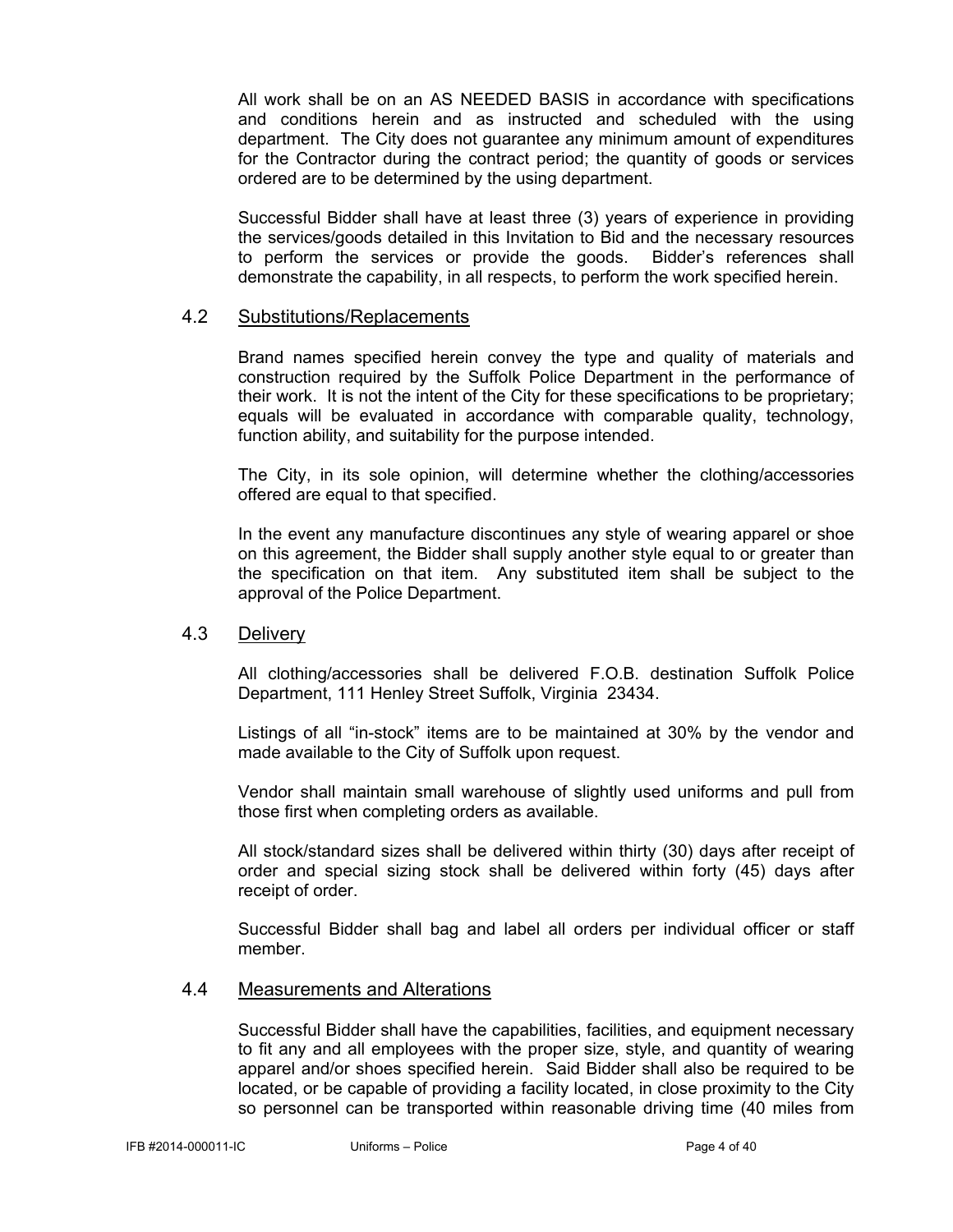Police Headquarters) to the facility for the purpose of being measured and having uniforms altered to fit on an immediate basis, if necessary. The distance requirement applies only to the footwear, shirts and blouses, sweaters, trousers and pants, coats and jackets of the specifications.

If needed and when called upon, the Contractor shall be required to have a representative available to the department within 2 business days.

Successful Bidder shall have on hand at their facility qualified personnel to measure and fit uniforms, and a trained tailor to fit and alter uniforms.

Successful Bidder shall be required to have a rep at the department 1 day a month on an agreed upon scheduled date. Any change in date shall be agreed upon at least 72 hours in advanced.

Successful Bidder shall accomplish alterations on all orders as required. The bid price of all new purchases are to include alterations, attachments, hemming and sewing.

### 4.5 Departmental Information

The City of Suffolk Police Department consists of multiple divisions for this bid purpose. Listed are the requirements for all divisions. The CUSTOM SPD STRIPED POLYESTER TROUSERS & SHIRTS – NAVY though not listed in each division, will be needed for most divisions. There are a few items that are not division specific.

Department contact – Sgt. Keith Fromme may be reached at (757) 514-4210.

### 4.6 Ownership of Work Product

Any work performed under a contract resulting from this Invitation to Bid shall be deemed to be work made-for-hire and belongs exclusively to the City. The City retains the right to obtain and to hold in its own name copyrights, registrations, or such other protection as may be appropriate to the work performed, and any extension or renewals thereof. Successful Bidder shall assist the City, or the City's designee, in perfecting the rights herein above defined and shall charge the City for such assistance at successful Bidder's then current consultant rates.

Examples:

- a. Artwork (logos, typesetting, plates, copy layouts)
- b. Computer Software Development
- c. Dies
- d. Patches, emblems, badges

### 4.7 Management Reports

The Contractor shall provide a semi-annual year-to-date summary report to the Purchasing Division of items purchased by the City.

 Bidder should furnish sample report format if available; bidder will not be penalized for inability to provide this service.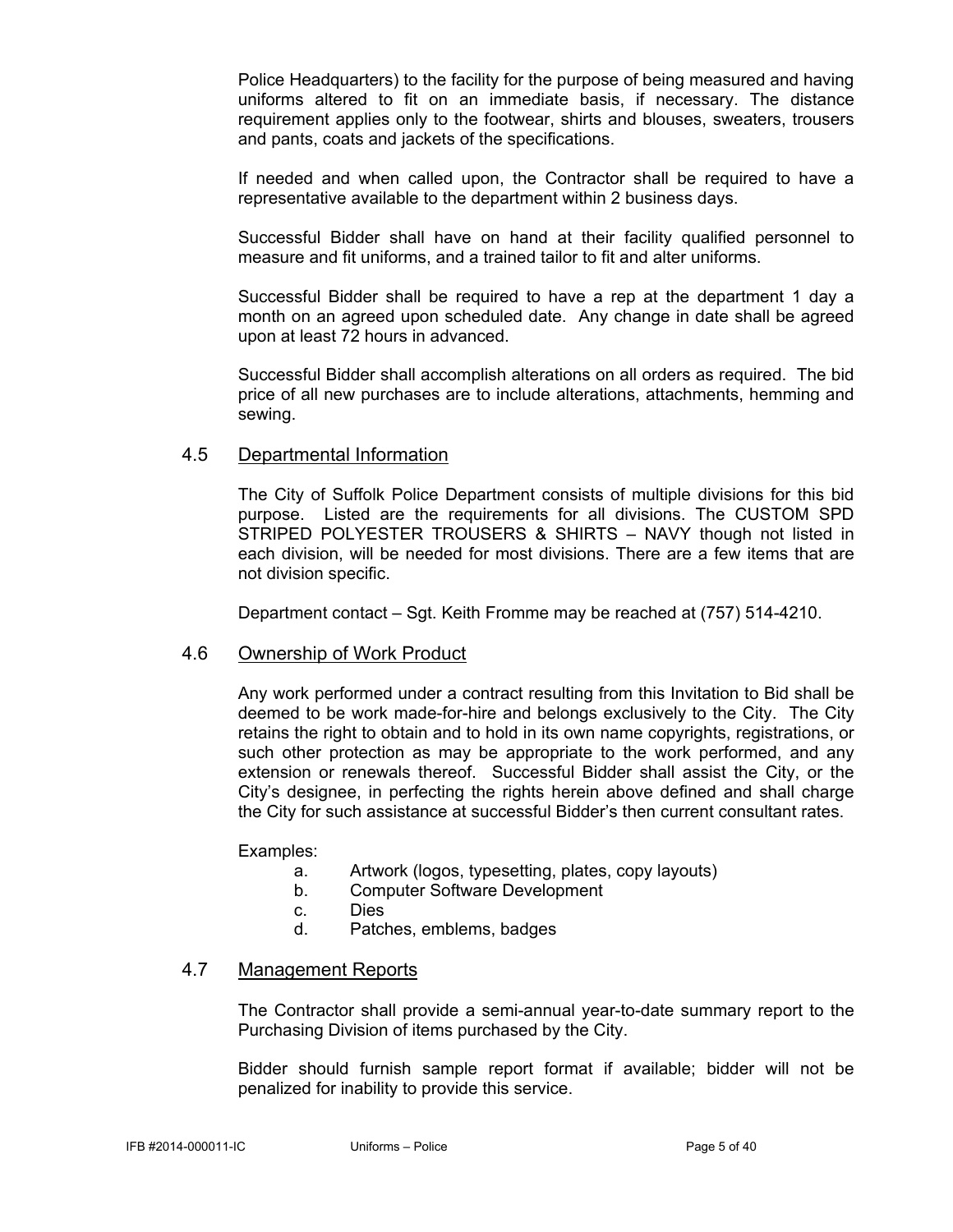### 4.8 Soft Concealable Body Armor –

The specification details the style, quality and the minimum requirements of concealable, bullet resistant, soft body armor intended for use by male and female officers. All vests shall provide protection against labeled projectile penetration while reducing blunt trauma and vest distortion to acceptable levels. The successful bidder shall be required to supply the individual vests with applicable options and colors as ordered for male or female officers.

Each piece of soft body armor shall include the following:

- a. One (1) set of ballistic panels
- b. Two (2) complete washable carrier
- c. One (1) Trauma Reduction Insert

The soft body armor alone without any additional plates, cores or accessories shall provide a minimum of threat level IIIA. Ballistic protection as described by the National Institute of Justice's (NIJ) Standard 0101.06 dated July 2008. All armor provided must be certified subsequent to July 2008 and be in complete compliance with this specification, as well as provide compliance to the aforementioned NIJ Standard for both labeling and ballistic performance. Additionally, all Body Armor Manufactures participating in this bidding process must have a certified ISO 9001/2000 Quality Management System, implemented & maintained.

Each individual piece of soft body armor must be provided with a removable Outer shell in order to allow the removal of the ballistic components for laundering. The Outer shell will be constructed with a 65/35% Poly-Cotton face with Teflon a finish for added Stain resistance. The City of Suffolk recognized that trauma plate pockets sewn onto the ballistic panel cover only increase the opportunity for water intrusion. As a result, the City will only purchase armor that incorporated a pouch located on the upper midsection of the front carrier to accommodate a 5"x8" or 6" x 8" trauma reduction device.

Each bidder must submit the following documentation for the vest being offered:

- a. NIJ letter of certification to the 01010.06 Standard
- b. HP White or US Test Labs Independent 0101.06 Certification cover letter.
- c. HP White or US Test Labs Independent 0101.06 Summary of Results.
- d. HP White or US Test Labs Independent 0101.06 V50 Detail Report 9mm.
- e. HP White or US Test Labs Independent 0101.06 V50 Detail Report 357.
- f. HP White or US Test Labs Independent 0101.06 F50 Detail Report 44 Magnum.

Delivered vests must be available in male and female versions. Each vest delivered shall provide front, back, and complete side protection. Female vests should only be available to meet at the side to ensure proper comfort and fit. All corners of the vest must be rounded. The vest design shall allow it to be worn comfortably while being concealed under a shirt or outer garment. Each version shall be designed to assure optimum fit for the gender for which it is intended.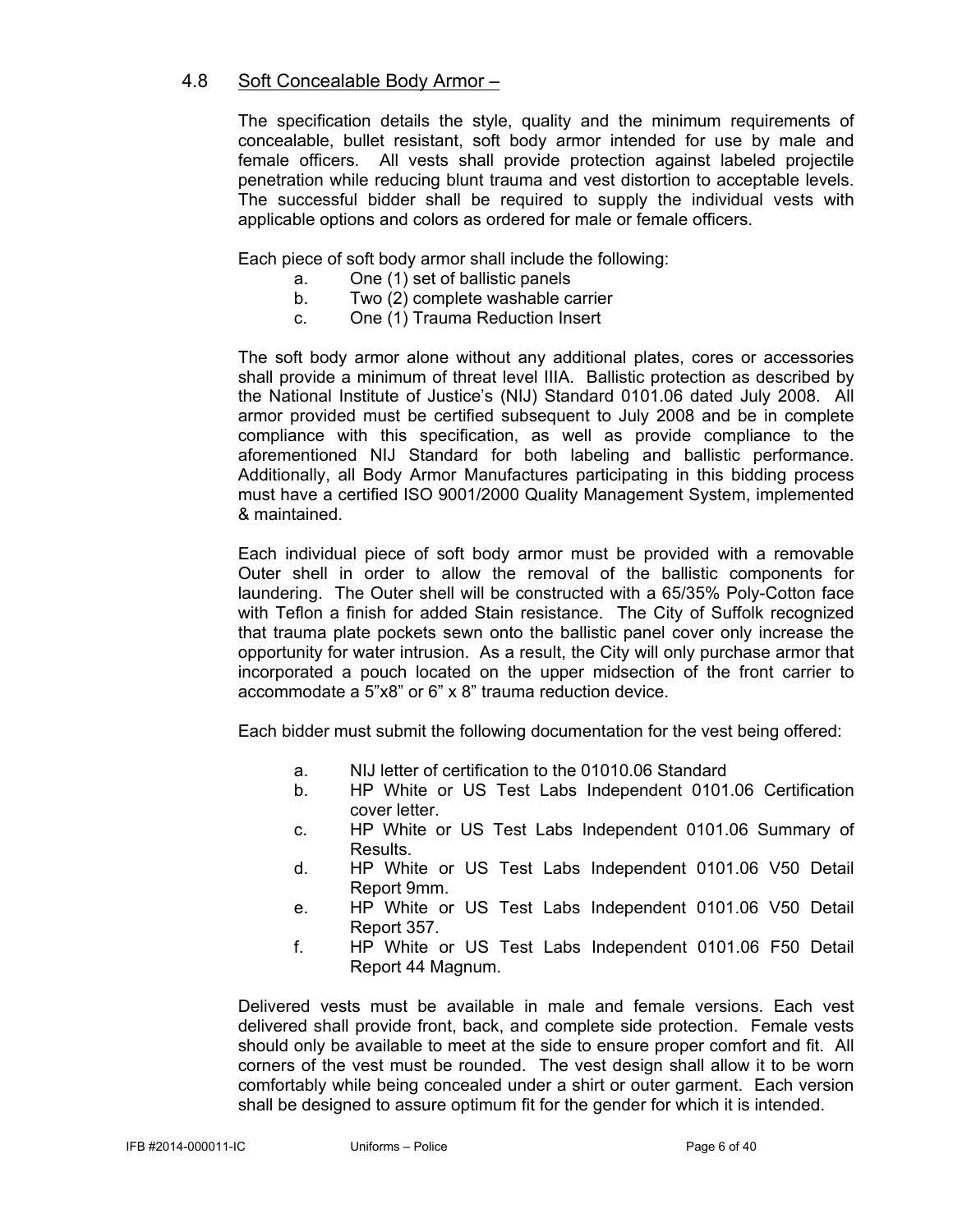All units shall be delivered in new condition with no flaws in color, material or workmanship.

The contractor shall warrant it ballistic panels for a minimum of 5 years and its removable washable outer shells for 12 months against defects in material and workmanship. This warranty shall be extended to the original owner.

Manufacturer of submitted armor shall provide proof of product liability insurance in the amount of \$20,000,000. No bidder shall have had a settlement on any claim filed against them for product liability at any time.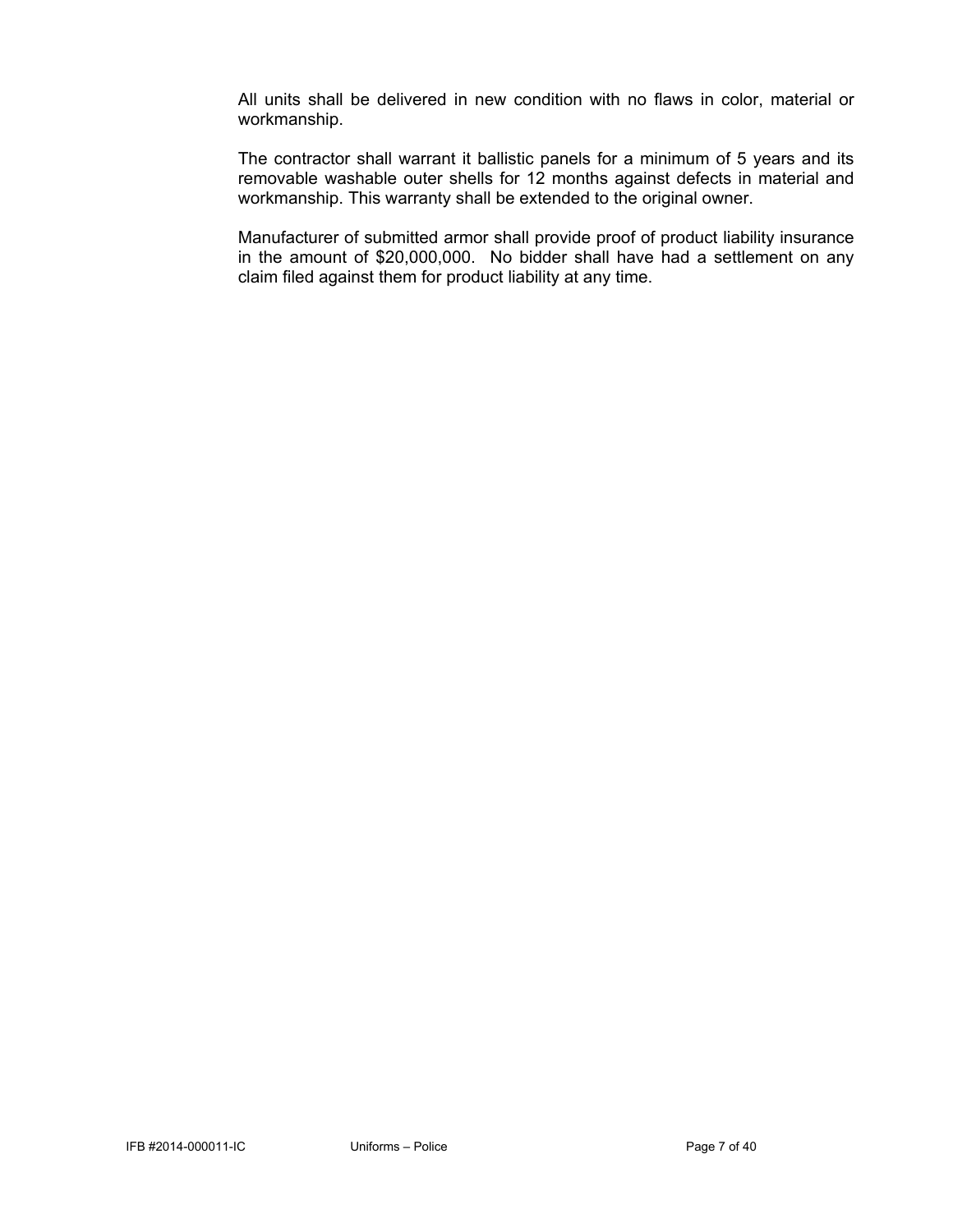### **5.0 SPECIFICATIONS**

See **Attachment A** for additional specifications for other than standard industry items:

### **5.1 FOOTWEAR -***Male and Female - SIZES - 4 TO 14*

- BATES, 8 INCH, SIDE ZIP
- **DUTY BOOT, 6 INCH (MAGNUM OR BATES)**
- DUTY BOOT, 8 INCH (MAGNUM OR BATES)
- DRESS OXFORD, HIGH GLOSS (BATES LITES)
- DISPATCHER OXFORD (SKIDBUSTER)
- ATHLETIC SHOES FOR BIKE/BOAT (BATES ZERO MASS)

### **5.2 SHIRTS AND BLOUSES -** *Male and Female - L/S=LONG SLEEVE -- S/S=SHORT SLEEVE*

- POLICE CLASS A L/S, NAVY, FEMALE
- POLICE CLASS A S/S, NAVY, FEMALE
- POLICE CLASS A L/S, NAVY, MALE
- **POLICE CLASS A S/S, NAVY, MALE**
- ANIMAL CONTROL CLASS A L/S, GREEN, FEMALE
- ANIMAL CONTROL CLASS A S/S, GREEN, FEMALE
- ANIMAL CONTROL CLASS A L/S, GREEN, MALE
- ANIMAL CONTROL CLASS A S/S, GREEN, MALE
- CLASS A L/S, LIGHT BLUE (PARKING)
- CLASS A S/S, LIGHT BLUE (PARKING)
- DISPATCH L/S, (LADY EDWARDS)
- DISPATCH S/S, (LADY EDWARDS)
- COMMAND L/S, DRESS WHITE
- CLASS B, UTILITY L/S SHIRTS, FEMALE
- CLASS B, UTILITY S/S SHIRTS, FEMALE
- CLASS B, UTILITY L/S SHIRTS, MALE
- CLASS B, UTILITY S/S SHIRTS, MALE
- POLO L/S (5.11 OR COMPARABLE)
- POLO S/S (5.11 OR COMPARABLE)
- LARGE POLICE PANEL FOR POLO SHIRT
- FLYING WHEEL MOTORCYCLE PATCH
- CLOTH DIVER INSIGNIA FOR DIVE TEAM SHIRTS
- **•** RECRUIT L/S SHIRT, KHAKI (DICKIES)
- RECRUIT S/S SHIRT, KHAKI (DICKIES)
- STANDARD DEPARTMENT PATCH
- **SERVICE STRIPES**
- **CLOTH BADGES**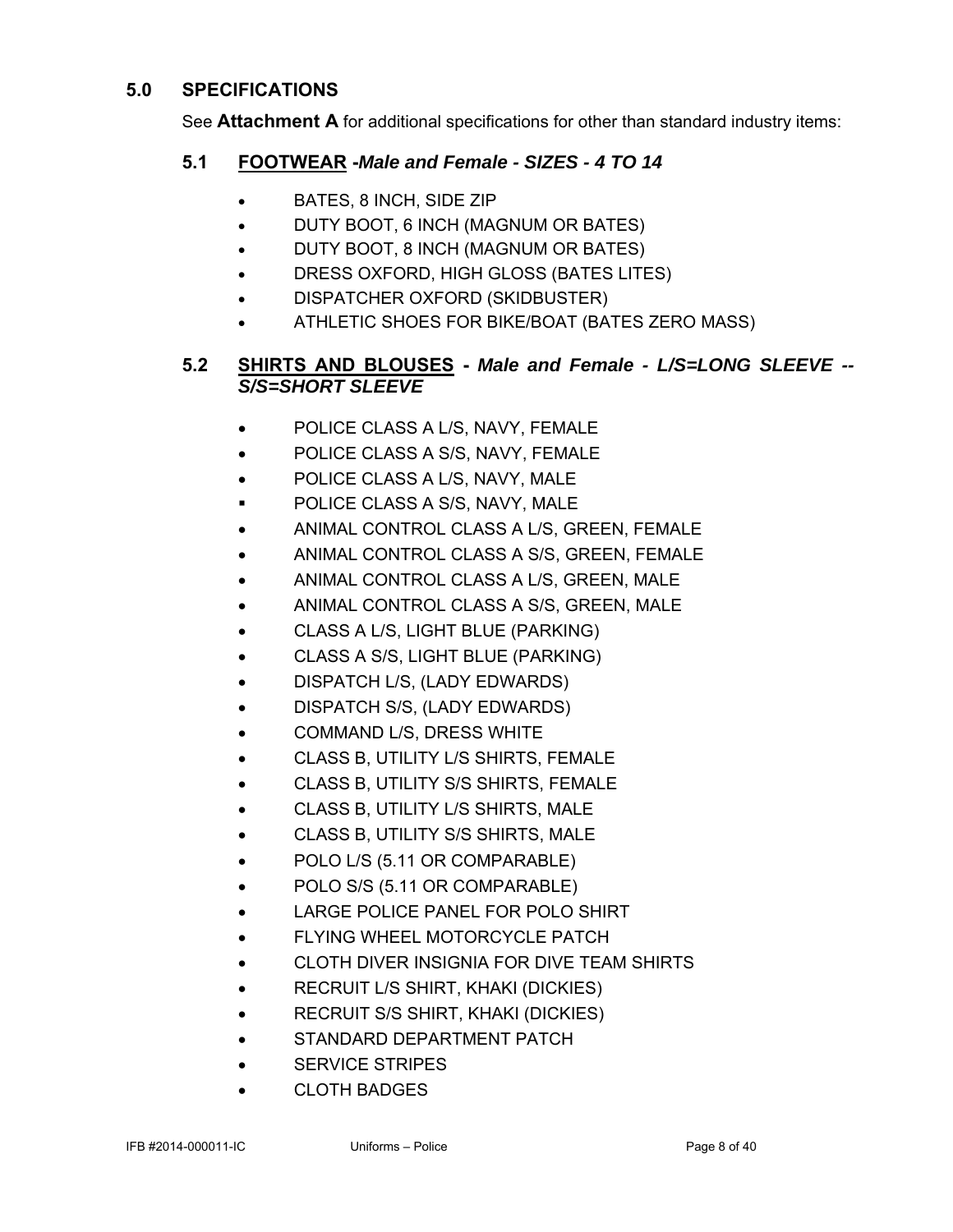### **5.3 SWEATERS -** *Male and Female - L/S=LONG SLEEVE*

 DISPATCH SWEATER, BUTTON FRONT, WITH RE-ENFORCED **ELBOWS** 

### **5.4 TROUSERS AND PANTS -** *Male and Female*

- POLICE CLASS A WITH CUSTOM STRIPE, FEMALE
- POLICE CLASS A WITH CUSTOM STRIPE, MALE
- MOTORCYCLE CLASS A WITH CUSTOM STRIPE AND FEATURES
- ANIMAL CONTROL CLASS A WITH CUSTOM STRIPE, FEMALE
- ANIMAL CONTROL CLASS A WITH CUSTOM STRIPE, MALE
- CLASS B, UTILITY, FEMALE
- CLASS B, UTILTIY, MALE
- BIKE PATROL PANTS, WIND PROOF, NON-ZIP OFF LEGS
- BIKE/MARINE/DIVE SHORTS
- DISPATCH, NAVY, FEMALE
- DISPATCH, NAVY, MALE
- PARKING, NAVY
- EMT UTILTIY PANTS WITH REFLECTIVE TAPE ON REAR AND SIDE **POCKETS**
- RECRUIT PANTS, KHAKI (DICKIES)

### **5.5 ACCESSORIES**

- CLIP ON NECK TIES, POST OFFICE BLUE
- **CLIP ON NECK TIES, BLACK**
- MOCK TURTLE NECKS
- GLOVES, WHITE CLOTH
- LEATHER DUTY BELT, HIGH GLOSS WITH SILVER BUCKLE
- LEATHER WAIST BELT, SILVER BUCKLE
- LEATHER WAIST BELT, HIGH GLOSS WITH GOLD BUCKLE
- NYLON DUTY BELT
- **NYLON WAIST BELT**
- **BUCKLE ONLY**
- CAMPAIGN STRAW HAT WITH EYE, GRAY (STRATTON)
- CAMPAIGN STRAW HAT WITH EYE, AC GREEN (STRATTON)
- CAMPAIGN HAT RAIN COVER, PER BOX
- HAT STRAP, LEATHER
- HAT CORD WITH ACORN
- VA HAT SEAL
- STOCKING CAP, BLACK WITH "SPD" EMBROIDERED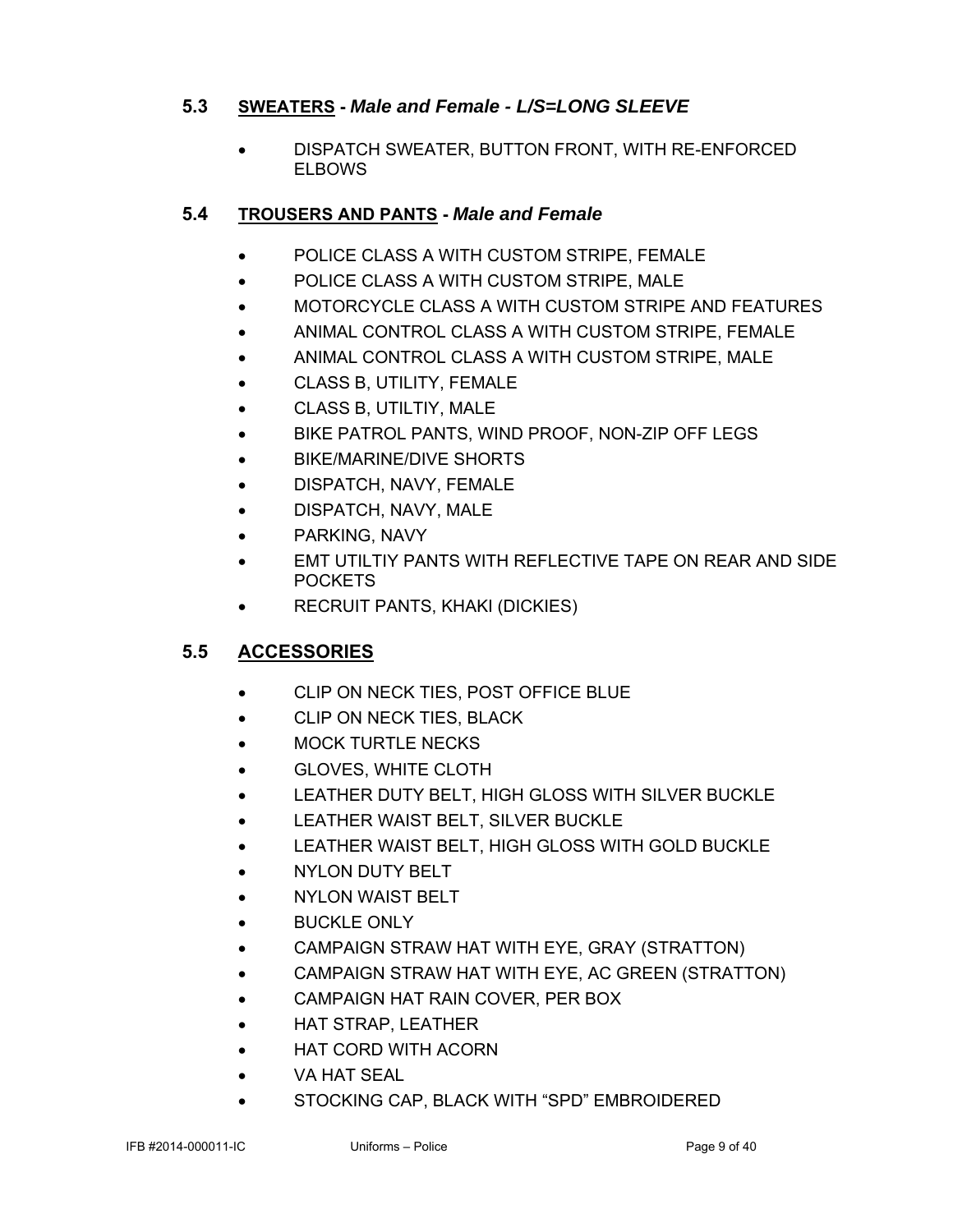BASEBALL STYLE CAP, NAVY BLUE (PORT AUTHORITY)

### **5.6 COATS AND JACKETS**

- SPIEWAK COAT WITH ZIP OUT LINER, NAVY BLUE
- ANIMAL CONTROL COAT WITH LINER, GREEN
- COMMAND STAFF/HONOR GUARD CUSTOM DRESS COAT
- OLYMPIC BIKE PATROL COAT, POLICE LETTERING ON FRONT AND REAR
- **SPIEWAK HI-VIZ GREEN JACKET WITH LETTERING ON RIGHT** CHEST AND BACK

### **5.7 DUTY GEAR**

- G&G H627-3 HI GLOSS MAG POUCH
- G&G H681-3 HI-GLOSS OC POUCH
- G&G H70 HI-GLOSS CUFF CASE
- G&G B59FL4R 4 STITCH LEATHER, LINED DUTY BELT, HIGH GLOSS
- SAFARILAND DUTY HOLSTER
	- o 6280-180-91 RH
	- $O$  6280-180-92 LH
- 21" ASP BATON, FRICTION LOCK #52411
- ASP TECH SCABBARD 21 A #52434
- G&G HI-GLOSS BLACK LEATHER BELT KEEPER, B-76
- HI-GLOSS LIGHT HOLDER BIANCHI BC7326
- G&G HI-GLASS GLOVE PUCH H555
- G&G X627-3 NYLON MAG POUCH
- G&G X681-3 NYLON OC POUCH
- G&G X70 NYLON CUFF CASE
- SAFARILAND (NYLON USE) DUTY HOLSTER
	- o 6280-180-131 RH
	- o 6280-180-132 LH
- MOLDED BELT KEEPERS, BLACKHAWK 44B300BK
- UNIVERSAL RADIO CASE (NYLON USE) UNCLE MIKE'S 88806
- NYLON LIGHT HOLDER BIANCHI 7326
- ASP TECH SCABBARD 21 A 52432 BLACK TEXTURED
- NYLON GLOVE POUCH, UNCLE MIKE'S 89072
- G&G DETECTIVE DOUBLE MAG POUCH, BLACK LEATHER 831B
- AKER DETECTIVE OC/CUFF POUCH, BLACK LEATHER 619

### **5.8 SWAT UNIFORM**

TACTICAL ACU STYLE BLOUSE, TDU/OD GREEN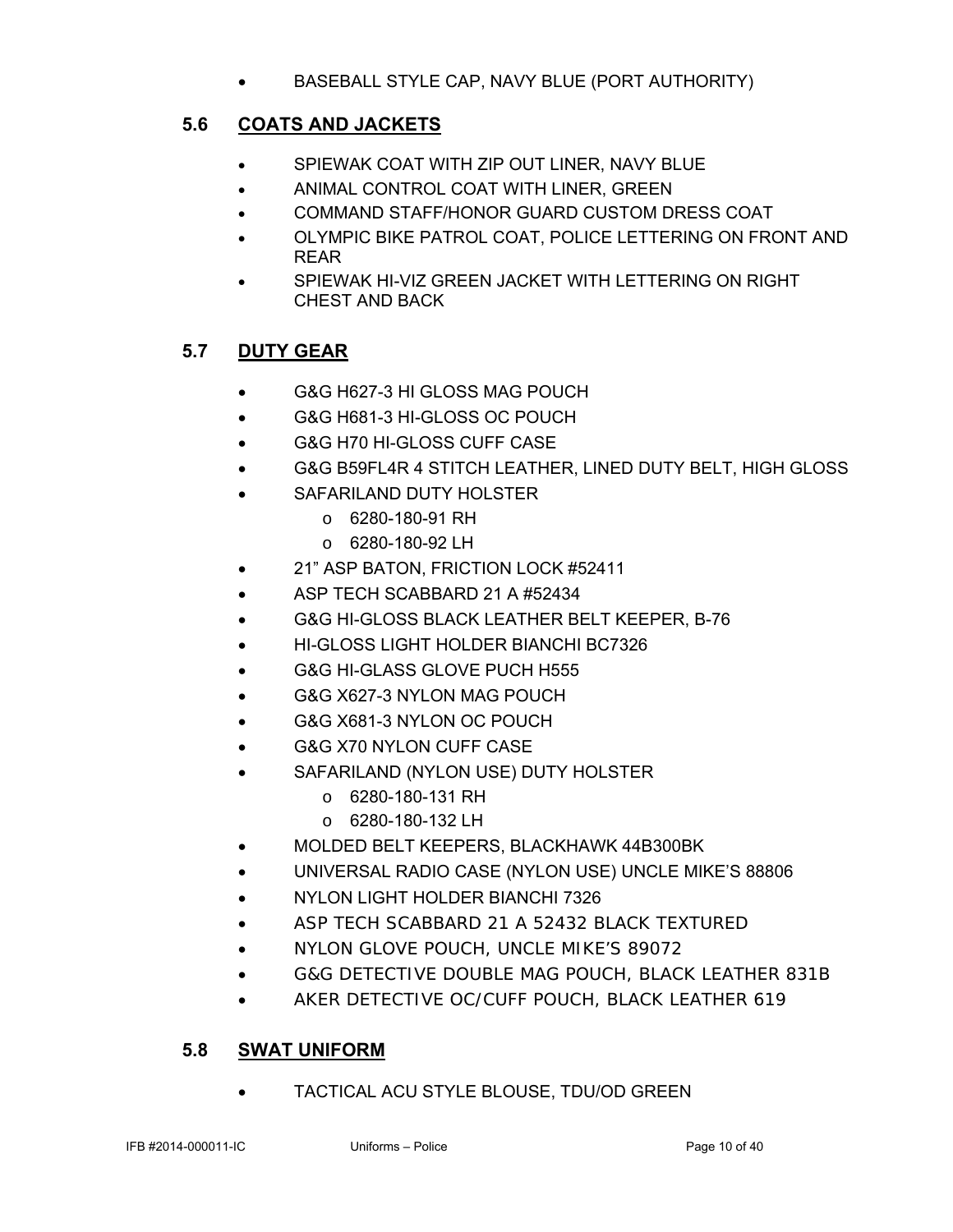- TACTICAL ACU STYLE TROUSERS, TDU/OD GREEN
- GORTEX RAIN TOP WITH FLEECE LINER, TDU/OD GREEN
- GORTEX RAIN PANTS, TDU/OD GREEN
- ATAC SOFT PADDED GLOVES, FLAME AND CUT RESISTANT, BLACK

### **5.9 BALLISTIC VESTS**

- SURVIVAL ARMOUR LEVEL IIIA VEST
- TACTICAL OUTER CARRIER WITH POLICE/CSI PANELS
- CONCEALED CARRIER ONLY, WHITE/BLUE

### **5.10 AWARDS, BADGES, PINS, ETC. (BLACKINGTON SUPPLIES)**

- BADGES, BLACKINGTON WITH PIN, BLACK LETTERING
- BADGES, BLACKINGTON, FLAT FOR WALLET WITH CLIP, BLACK LETTERING
- LARGE COLLAR DEVICE
- SMALL COLLAR DEVICE
- NAME BAR, BLACK LETTERING, BLACKINGTON
- NAME BAR, ATTACHMENT, SINGLE, BLACKINGTON
- NAME BAR, ATTACHMENT, DOUBLE, BLACKINTON
- MOTORCYCLE PIN, BLACKINTON
- FATALITY INVESTIGATOR PIN, BLACKINTON
- DIVER PIN
- SWAT PIN
- CAB SLIDERS (AWARDS), BLACKINTON
- CAB SLIDER HOLDER, SINGLE
- CAB SLIDER HOLDER, DOUBLE
- CAB SLIDER HOLDER, TRIPLE
- CAB SLIDER HOLDER, 4 BAR
- CAB SLIDER HOLDER, 5 BAR
- LIFE SAVING MEDAL WITH SLIDER IN CASE, BLACKINTON
- MEDAL OF VALOR WITH SLIDER IN CASE, BLICKINTON
- FLAG PINS
- WHISTLE
- WHISTLE CHAIN
- WHISTLE HOOK

### **5.11 ALTERATIONS/EMBROIDERY**

- ADD CLOTH BADGE
- ADD CHEVRONS
- ADD SERVICE STRIPES
- ADD/CREATE NAME TAPES
- ADD XIPPERS TO FEMALE CLASS A SHIRTS
- ADJUST TROUSER HEM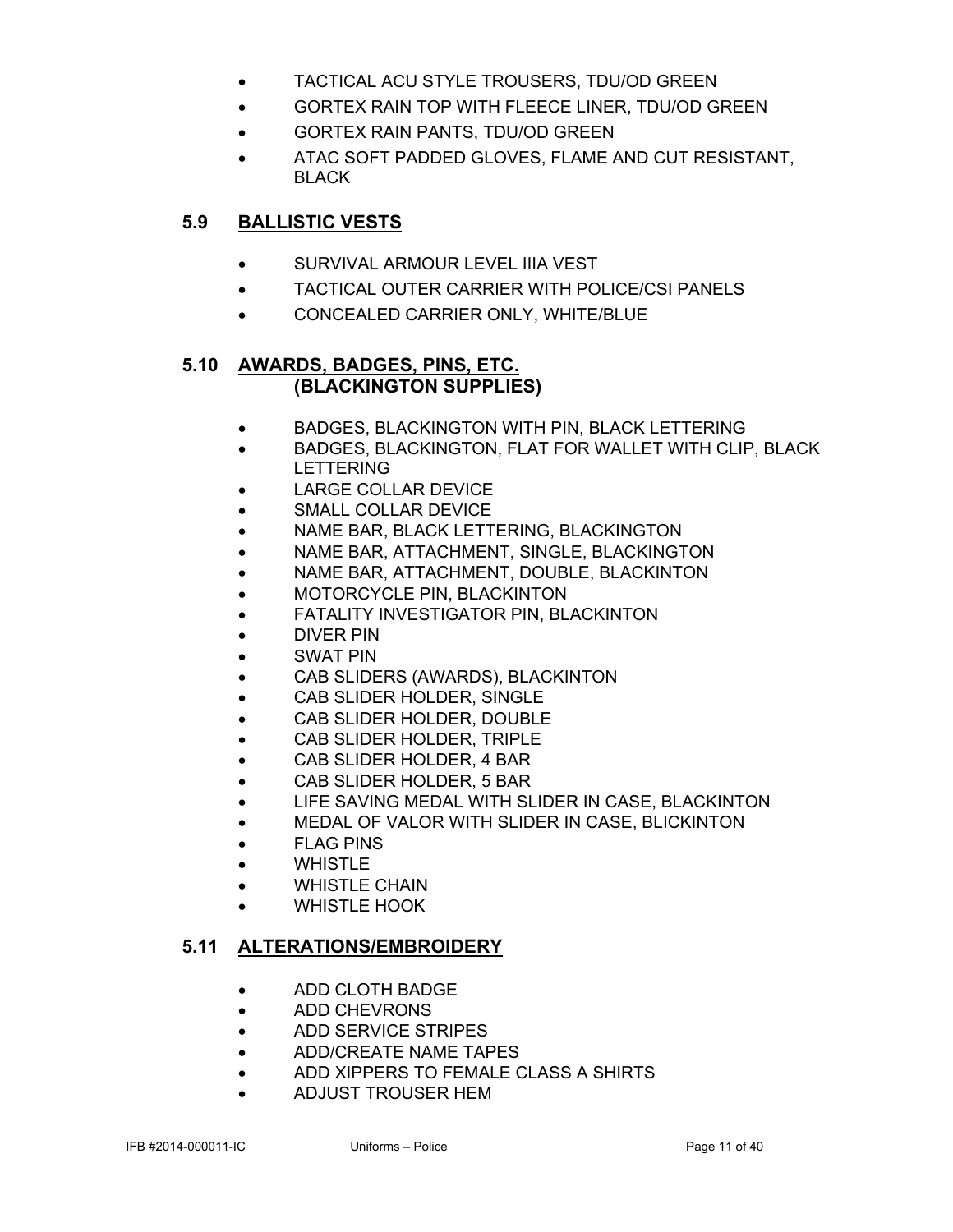- ADJUST SLEEVE LENGTH
- EMBROIDERY FOR SHIRTS
- EMBROIDERY FOR BALL CAPS

### **Alteration Guidelines**

Pricing of each item shall include artwork, embroidery, alterations, attachments, hemming, and sewing on all new garments purchased, and such work shall be performed within ten (10) days of order placement.

- a. Successful Bidder shall be required to remove old department emblems, chevrons, patches and buttons from uniforms and sew on new ones when necessary.
- b. Successful Bidder shall, when feasible, re-alter or repair existing used uniforms for department personnel.
- c. Successful Bidder shall add sleeve braids to existing blouses or garments at no charge and install the stripe specified. Also replace on existing shirts, rank chevrons as promotions are made within the Police Department.

All female garments shall be cut on a woman's/gender specific uniform pattern. Male uniforms or patterns altered to fit females shall not be accepted.

### Male Pants

Length must be long enough to touch the top of the shoe and cover the joining of the heel in the back of the shoe. Cuffs are NOT permitted.

### Female Pants

Length must meet the middle of the back of the shoe. Cuffs are NOT permitted.

Special alteration will be needed for motorcycle patrol uniform trousers.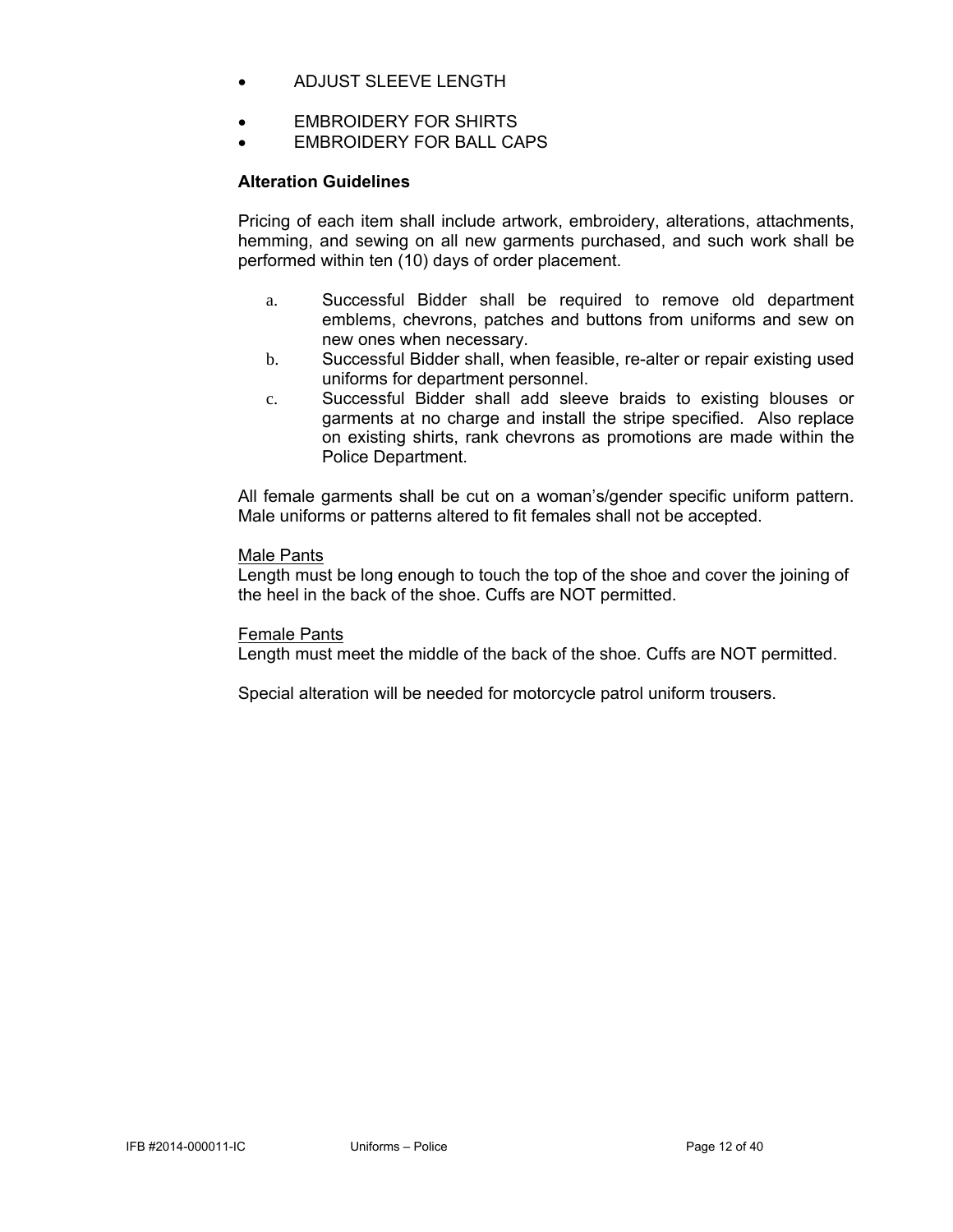### **CONDITIONS AND INSTRUCTIONS**

*Rev: 06/27/2013* 

- 1. **Use of Form**: All bids shall be submitted on and in accordance with this form. If more space is required to furnish a description of the goods and/or services bid, or delivery terms, the bidder may attach a letter hereto that will be made a part of the bid. In case of conflict, the bid may be considered non-responsive. The City's published specifications shall supersede any additional writings submitted with the bid. Such writings shall be clearly marked and noted as an exception.
- 2. **Submittals**: All bids shall be submitted sealed, plainly marked showing the bid number, date and time. The entire solicitation document is to be returned when submitting a bid unless otherwise directed by the bid document. Failure to return all pages may result in a determination that the submittal is non-responsive.
- 3. **Late Bids**: Bids and amendments thereto, if received by Purchasing after the date and time specified for bid opening, will not be considered. It will be the responsibility of the bidder to see that their bid is received by Purchasing as specified. There will be no exceptions. Date of postmark will not be considered. Telephone, facsimile, electronic and verbal bids will not be accepted. Prices or changes shown on the outside of an envelope will not be considered in determination of low bid.
- 4. **City Hall Closure**: If City Hall is closed for business at the time scheduled for the bid opening, for whatever reasons, sealed bids will be accepted and opened on the next business day of the City, at the original scheduled hour.
- 5. **Acceptance of Bid**: Receipt of the bid by the City is not to be construed as an award or an order to ship.
- 6. **Offer/Acceptance**: Each bid is received with the understanding that the acceptance in writing by the City of the bidder to furnish any or all of the goods and/or services described therein, shall constitute a contract between the bidder and the City, which shall bind the bidder to furnish and deliver the goods and/or services quoted at the prices stated and in accordance with the conditions of the accepted bid; and the City on its part to order from such bidder, except for causes beyond reasonable control; and pay for, at the agreed prices, all goods and/or services specified and delivered.
- 7. **Withdrawal of Bids**: Bidder has the right to request withdrawal of their bids in case of error by giving notice not later than two business days after the bids are publicly opened. Work papers showing evidence of error(s) may be required.

 Bids may be withdrawn any time prior to the bid opening. Withdrawal of bids may be accomplished by submitting such request in writing on the issuing company's letterhead, either in person, or by certified mail.

8. **Addenda**: If issued, addenda to this solicitation will be posted on the Purchasing website (http://www.suffolkva.us/bids/index.jsp). It is the bidder's responsibility to check the website or contact the Purchasing Division prior to the submittal deadline to ensure that the bidder has a complete, up-to-date package. Acknowledgement of all issued Addenda shall be indicated with the submittal.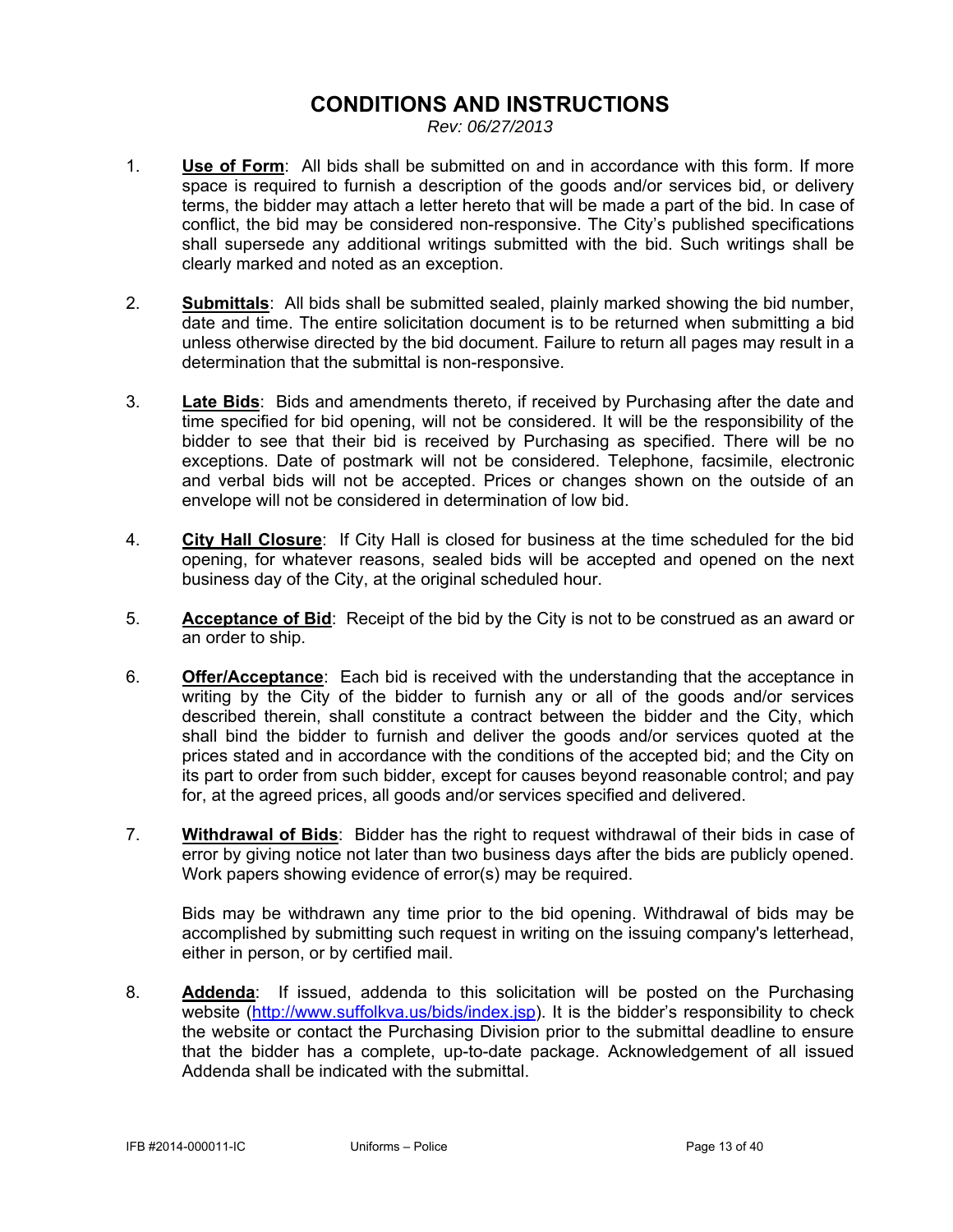- 9. **Governing Document**: The solicitation document maintained by Purchasing, in the bid file, shall be considered the official copy. In the case of any inconsistency between bid documents submitted to the City, but not clearly listed as an exception, the language of the official copy shall prevail. Furthermore, any exception or change to the specifications made by the bidder may be cause to disqualify your bid.
- 10. **Award**: Award will be made to the lowest responsive and responsible bidder. The quality of the goods and/or services to be supplied, their conformity with the specifications, their suitability to the requirements, the delivery, qualifications and references will be taken into consideration in making the award. The City reserves the right to refuse all bids. Determination of low bid shall be determined by the audited figure shown on the pricing page titled 'Total Bid Amount.' In case of error in the extension of prices, the unit price shall govern.
- 11. **Negotiation**: Unless canceled or rejected, a responsive bid from the lowest responsible bidder shall be accepted as submitted; except that if the bid from the lowest responsible bidder exceeds available funds, the City may negotiate with the apparent low bidder to obtain a contract price within the available funds.
- 12. **Announcements**: Upon the award or the announcement of the decision to award a contract, the City will publicly post such notice on the bulletin board located outside of the Purchasing Division and on the City's web site: (http://www.suffolkva.us/bids/bid\_search\_awarded.jsp)
- 13. **City's Rights**: The City reserves the right to reject any and all bids, and to waive any informality if it is determined to be in the best interest of the City.
- 14. **Cooperative Agreements**: If authorized by the bidder(s), the resultant contract(s) may be extended to any jurisdiction within the Commonwealth of Virginia to purchase at the contract prices in accordance with the contract terms. Any jurisdiction using such contracts shall place its own order(s) directly with the successful contractor(s). The City of Suffolk acts only as the contracting agent and is not responsible for placement of orders, payment, or discrepancies of the participating jurisdictions. It is the contractor's responsibility to notify the jurisdictions of the availability of contract(s).
- 15. **Prices**: Prices shall be stated in units of quantity specified. No additional charges shall be passed on to the City, including any applicable taxes, delivery, or surcharges. Prices quoted shall be the final cost to the City. In case of error in the extension of prices, the unit price shall govern.
- 16. **Corrections**: All prices and notations should be in ink or typewritten. Mistakes may be crossed out and corrections made in ink and must be initialed and dated by the person signing the bid.
- 17. **Delivery**: The time of delivery must be stated in definite terms. If time of delivery for different goods and/or services varies, the bidder shall so state.
- 18. **Samples**: Samples, when requested, must be furnished free of expense, and upon request, if not destroyed, will be returned at the bidder's risk and expense.
- 19. **Brand Names**: The use of the name of a manufacturer, brand, make or catalog designation in specifying an item shall restrict bidders to the manufacturer, brand, make or catalog designation identified, unless qualified by the provision "or approved equal." If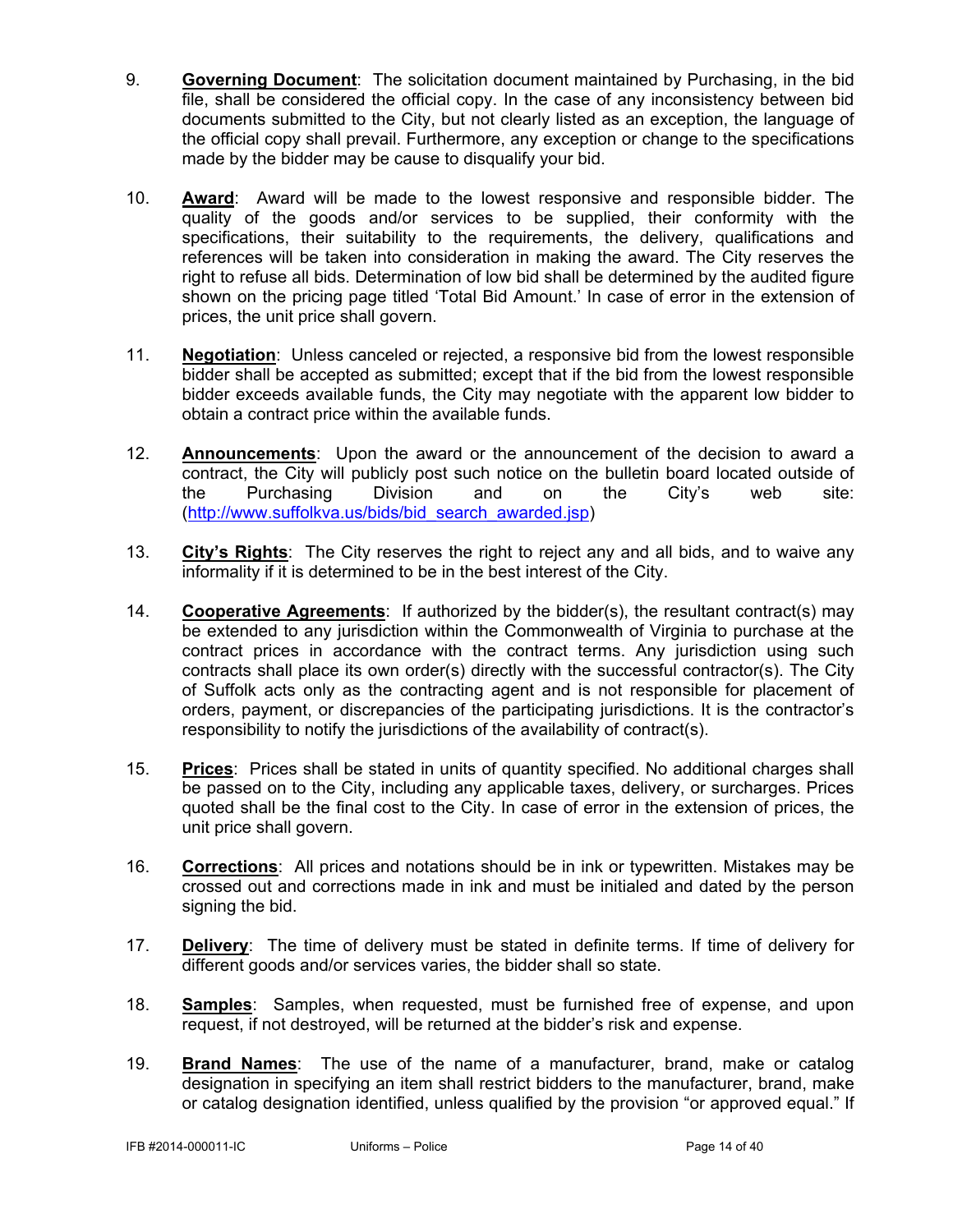qualified by the provision "or equal" the Brand Names are used simply to indicate the character, quality and/or performance equivalence of the goods and/or services desired. The goods and/or services on which bids are submitted must be of such character, quality and/or performance equivalence that it will serve as that specified. In submitting bids on goods and/or services other than as specified, bidder shall furnish complete data and identification with respect to the alternate goods and/or services that they propose to furnish. It shall be in the City's sole judgment if a substitute product offered is an approved equal and acceptable.

- 20. **Standard equipment**: Any equipment delivered must be standard, new, and unused equipment, latest model, except as otherwise specifically stated in the bid. Should any of the normal accessories or equipment is not fully described, it shall be understood that all the equipment and accessories that are usually provided in the manufacturer's stock model shall be furnished.
- 21. **Silence of Specifications**: The apparent silence of these specifications and any supplemental specifications as to any detail or the omission from the specifications of a detailed description concerning any point shall be regarded as meaning that only the best commercial practices are to prevail and correct type, size and design are to be used. All interpretations of these specifications shall be made on the basis of this statement.
- 22. **Capacity of bidder**: All bids must be signed by a responsible officer or employee having the authority to bind the firm in contract. The bidder agrees that contract performance shall be in strict conformance with the contract documents.
- 23. **Rights to Damages**: By signing this bid, the bidder assigns to the City any and all rights that it may have under the antitrust laws of the United States and the Commonwealth of Virginia in any way arising from or pertaining to this bid. This provision is remedial in nature and is to be liberally construed by any court in favor of the City.
- 24. **Anti-collusion**: The bidder certifies by signing this Invitation of Bid that this bid is made without prior understanding, agreement, or accord with any other person or firm submitting a bid for the same goods and/or services and that this bid is in all respects bona fide, fair, and not the result of any act of fraud or collusion with another person or firm engaged in the same line of business or commerce. Any false statement hereunder may constitute a felony and can result in a fine and imprisonment, as well as civil damages.
- 25. **Indemnity / Hold Harmless:** The Contractor shall, during the term of the Contract including any warranty period, indemnify, defend, and hold harmless the City, its officials, employees, agents, and representatives thereof from any and all losses, damages, claims, fines, penalties, suits, costs, actions, or claims of any kind, including attorney's fees, brought on account of any personal injuries, damages, or violations of rights, sustained by any person or property which arise out of any violation of law by, and all acts and omissions of the Contractor, the Contractor's agents, employees, or customers occurring in connection with the products and services covered herein or from any claims or amounts arising from the violation of any law, bylaw, ordinance, regulation or decree.

The Contractor's indemnification obligation with respect to any and all claims against the City any of its officers, agents, employees, by any employee or statutory employee of the Contractor, or any of Contractor's subcontractors, or anyone directly or indirectly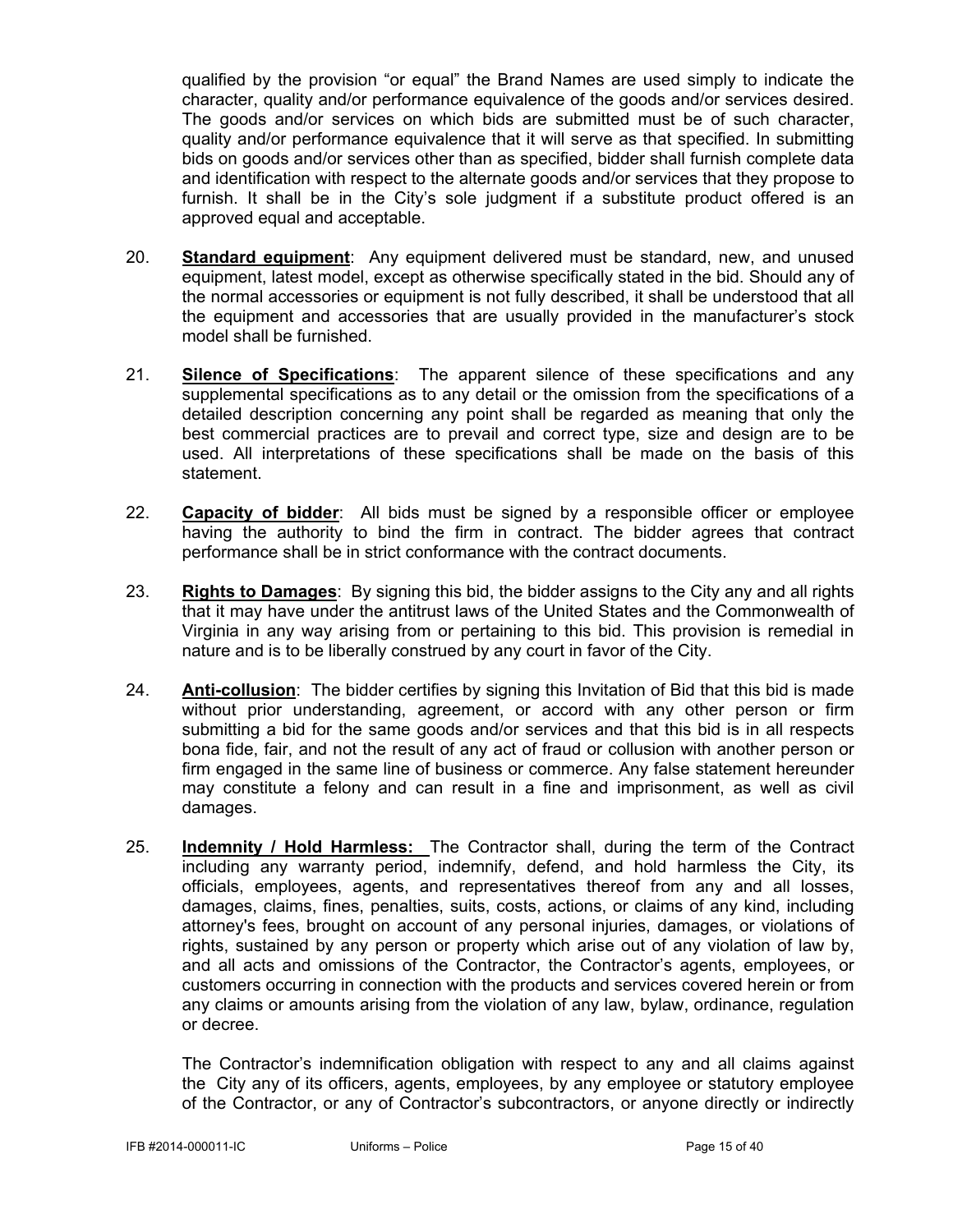employed by any of them, or anyone for whose acts the Contractor or Contractor's subcontractor may be liable, shall not be limited in any way by any limitation on the amount or type of damages, compensation or benefits payable by or for the Contractor or any of Contractor's subcontractors under workers' compensation laws, disability benefit laws or other applicable employee benefit laws.

- 26. **Copyright Protection**: The Contractor agrees to defend and save the City, its agents, officials, and employees, harmless from liability of any nature or kind, for use of any copyright, composition, secret process, patented or unpatented invention, articles or appliances furnished or used in the performance of the contract, or which the Contractor is not the patentee, assignee, or licensee, to the same extent as provided in the above paragraph.
- 27. **Laws, Regulations**: The Contractor shall keep fully informed of all federal, state, and local laws, ordinances and regulations that in any manner affect the conduct of the work. The Contractor shall at all times observe and comply with all such laws, ordinances and regulations.
- 28. **Alien employment**: The Contractor certifies that he does not and shall not during the performance of the contract for goods and services in the Commonwealth, knowingly employ unauthorized aliens as defined in the federal Immigration Reform and Control Act of 1986, as amended.
- 29. **SCC Authorization**: All bidders or offerors organized or authorized to transact business in the Commonwealth pursuant to Title 13.1 or Title 50, as amended, shall include the identification number issued to it by the State Corporation Commission. Any bidder or offeror that is not required to be authorized to transact business in the Commonwealth as a foreign business entity under Title 13.1 or Title 50, as amended, or as otherwise required by law shall include in its bid or proposal a statement describing why the bidder or offeror is not required to be so authorized.

### **SCC Number or Statement:**

 Any business entity that enters into a contract with a public body pursuant to this chapter shall not allow its existence to lapse or its certificate of authority or registration to transact business in the Commonwealth, if so required under Title 13.1, or Title 50, as amended, to be revoked or cancelled at any time during the term of the contract. The City may void any contract with a business entity if the business entity fails to remain in compliance with the provisions of this section.

30. **Contractor's License**: If any of the services promulgated under this solicitation consist of construction work, it is required under Title 54.1, Chapter 11, Code of Virginia, for a contractor who performs or manages construction, removal, repair, or improvement when the total value referred to in a single contract or project is:

 One hundred twenty thousand dollars (\$120,000) or more, or the total value of all such construction, removal, repair or improvements undertaken by such person within any twelve-month period is seven hundred fifty thousand dollars (\$ 750,000) or more shall show evidence of being licensed as a Class A Contractor.

 Ten thousand dollars (\$10,000) or more, but less than one hundred twenty thousand dollars (\$120,000) or the total value of all such construction, removal, repair, or

**\_\_\_\_\_\_\_\_\_\_\_\_\_\_\_\_\_\_\_\_\_\_\_\_\_\_\_\_\_\_\_\_\_\_\_\_\_\_\_\_\_\_\_\_\_\_\_**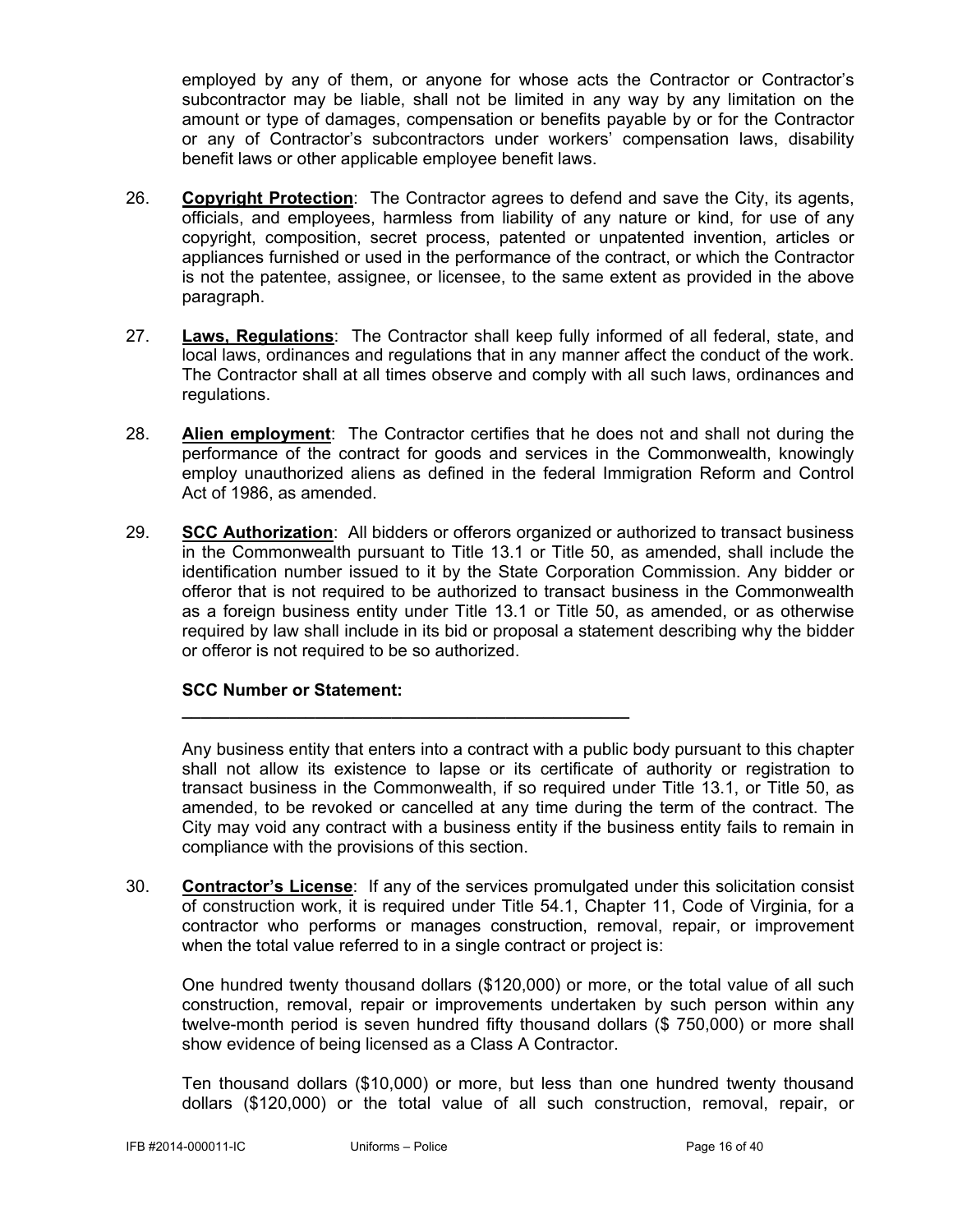improvement undertaken by such person within any twelve-month period is one hundred and fifty thousand dollars (\$150,000) or more, but less than seven hundred fifty thousand dollars (\$750,000) shall show evidence of being licensed as a Class B Contractor.

 Over one thousand (\$1,000) but less than ten thousand (\$10,000), or the total value of all such construction, removal, repair, or improvements undertaken by such person within any twelve-month period is one hundred and fifty thousand dollars (\$150,000) shall show evidence of being licensed as a Class C Contractor.

 The City shall require master certification as a condition of licensure or certification of electrical, plumbing and heating, ventilation and air conditions contractors.

 A valid business license from the City may be required. The bidder shall complete whichever of the following notations as appropriate:

"Licensed Class A Virginia Contractor Number **1998** 2022

"Licensed Class B Virginia Contractor Number ."

"Licensed Class C Virginia Contractor Number **...................................**."

31. **Payment Terms**: Payment terms shall be 'Net 30'days, from the date of Contractor invoice approval by the City.

Payment terms, if offered, shall not be considered in determining the low bidder.

 Discount period, if offered, shall be computed from the date of proper receipt of the contractor's correct invoice, or from the date of acceptable receipt of the goods and/or services, whichever is latest.

 The payment terms stated herein must appear on the contractor's invoice. Failure to comply with this requirement shall result in the invoice being returned to the contractor for correction.

 Late payment charges shall not exceed the allowable rate specified by the Commonwealth of Virginia Prompt Payment Act. (1% per month)

Contractor shall submit invoices in duplicate, such statement to include detailed breakdown of all charges, and shall be based on completion of tasks or deliverables.

 Individual Contractors shall provide their social security numbers, and proprietorships, partnerships, and corporations shall provide their federal employer identification number on their submittal.

 The City prefers to make payment with the City's Purchasing Card, or if that is not possible, then by electronic funds transfer. Typically this enables faster payments to the Contractor. Are you willing and able to accept this type of payment?

| <b>City Purchasing Card</b> | Yes | No |
|-----------------------------|-----|----|
|-----------------------------|-----|----|

| Electronic Funds Transfer | Yes. | No. |
|---------------------------|------|-----|
|---------------------------|------|-----|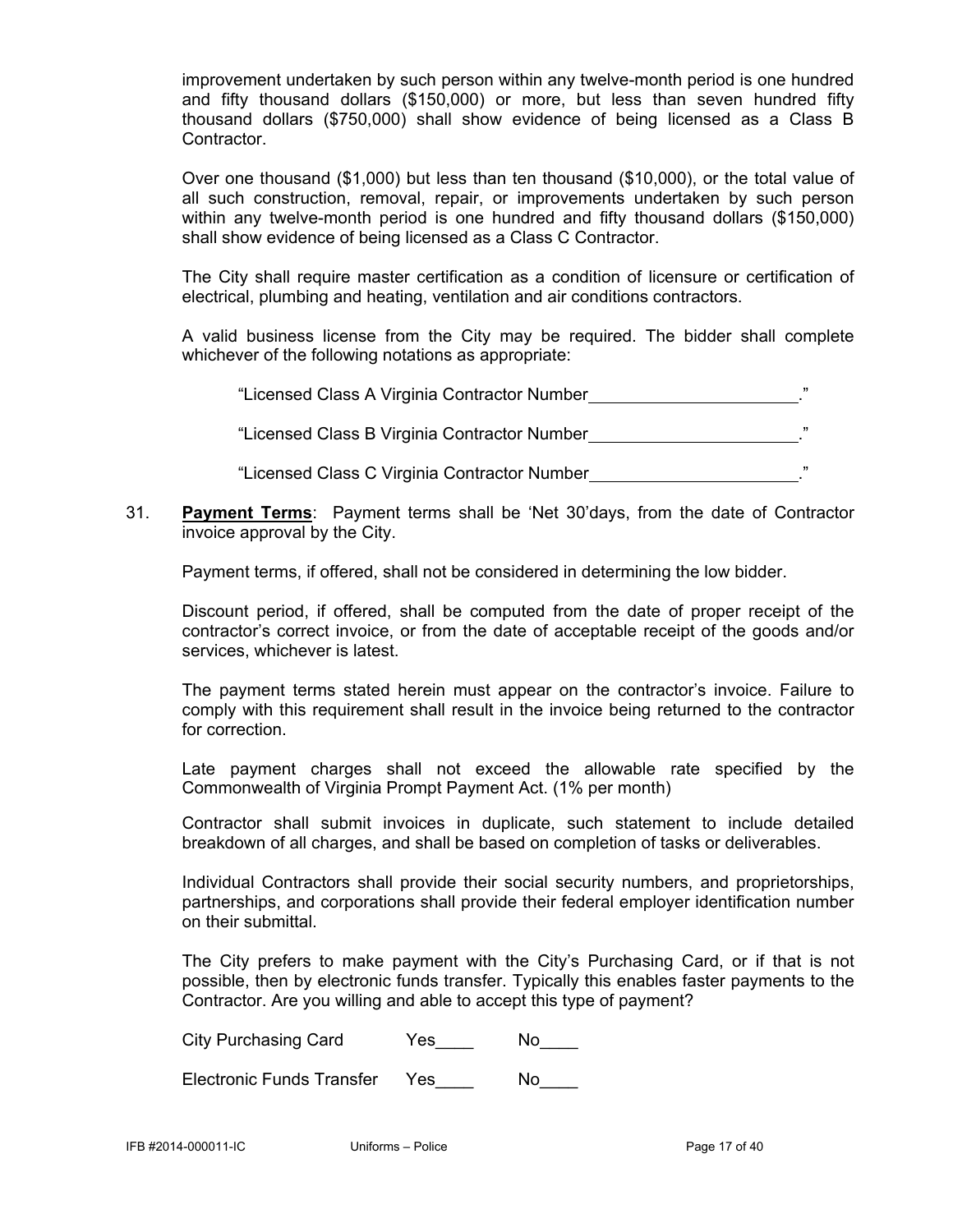- 32. **Default**: In event of default by the Contractor, the City reserves the right to procure the goods and/or services from other sources, and hold the Contractor liable for any excess cost occasioned thereby. Such actions taken by the City shall not release the contractor from additional remedies that may be allowed by law.
- 33. **Availability of Funds**: A contract shall be deemed in force only to the extent of appropriations available to each department for the purchase of such goods and/or services. The City's extended obligations on those contracts that envision extended funding through successive fiscal periods shall be contingent upon actual appropriations for the following years.
- 34. **Appeals Procedure**: Upon your request, administrative appeals information will be provided that shall be used for hearing protests of a decision to award, or an award, appeals from refusal to allow withdrawal of bids, appeals from disqualification, appeals for debarment or suspension, or determination of non-responsibility and appeals from decision or disputes arising during the performance of a contract. To be timely all appeals shall be made within the time periods set forth by the Virginia Public Procurement Act, §2.2-4357, et seq. Contact the buyer at once for assistance.
- 35. **Faith-based Organizations**: The City of Suffolk does not discriminate against faithbased organizations.
- 36. **Anti-Discrimination**: By submitting their bids, bidders certify to the City that they will conform to the provisions of the Federal Civil Rights Act of 1964, as amended, as well as the Virginia Fair Employment Contracting Act of 1975, as amended, where applicable, the Virginians with Disabilities Act, the Americans with Disabilities Act and 2.2-4311 of the Virginia Public Procurement Act (VPPA). If the award is made to a faith-based organization, the organization shall not discriminate against any recipient of goods, services, or disbursements made pursuant to the contract on the basis of the recipient's religion, religious belief, refusal to participate in a religious practice, or on the basis of race, age, color, gender or national origin and shall be subject to the same rules as other organizations that contract with public bodies to account for the use of the funds provided; however, if the faith-based organization segregates public funds into separate accounts, only the accounts and programs funded with public funds shall be subject to audit by the public body. (Code of Virginia 2.2.4343.1E).

In every contract over \$10,000 shall include the following provisions:

- 1. During the performance of this contract, the Contractor agrees as follows:
	- a. The Contractor will not discriminate against any employee or applicant for employment because of race, religion, color, sex, national origin, age, disability, service disabled veterans or any other basis prohibited by state law relating to discrimination in employment, except where there is a bona fide occupational qualification reasonably necessary to the normal operation of the Contractor. The Contractor agrees to post in conspicuous places, available to employees and applicants for employment, notices setting forth the provisions of this nondiscrimination clause.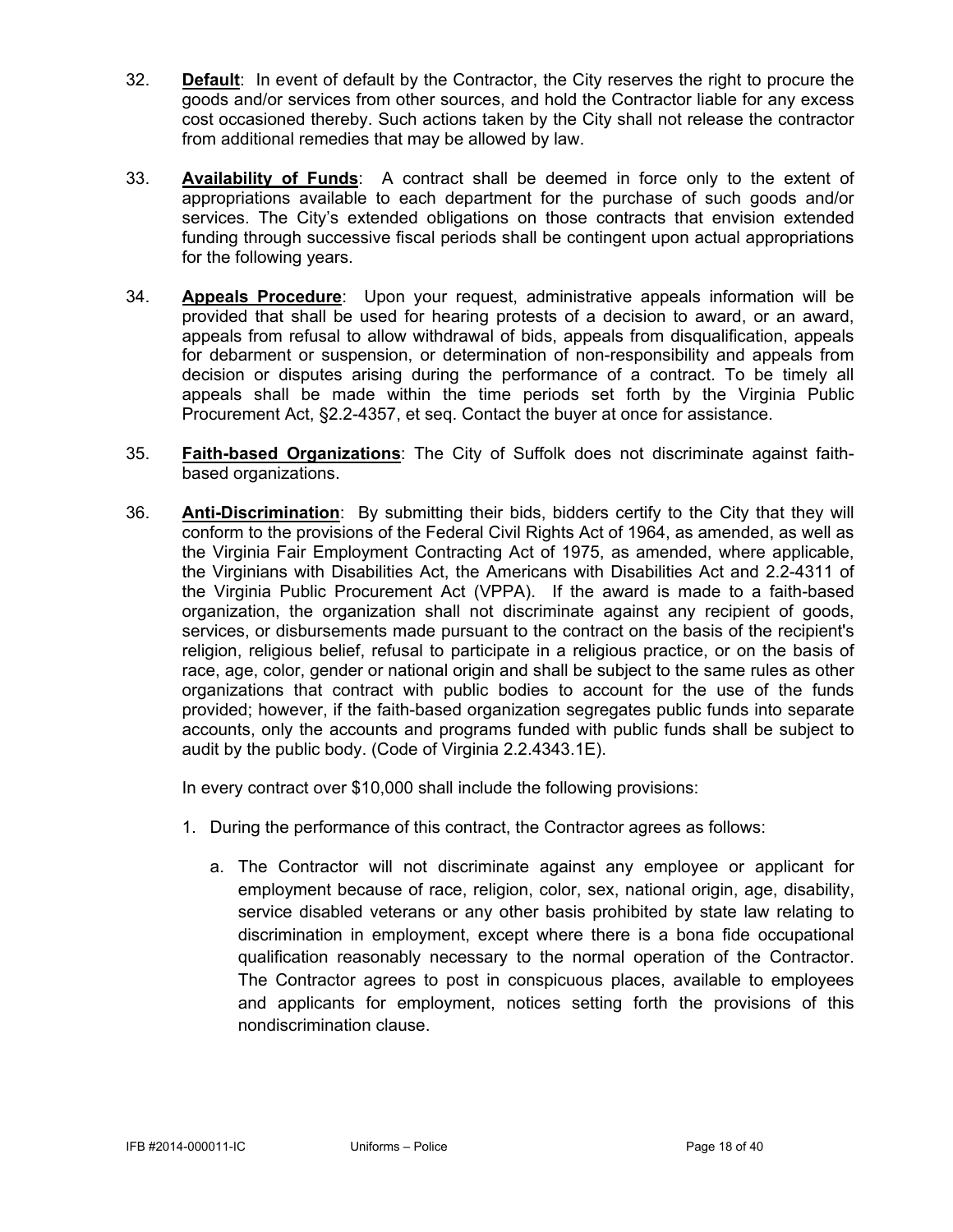- b. The Contractor, in all solicitations or advertisements for employees placed by or on behalf of the Contractor, will state that such Contractor is an equal opportunity employer.
- c. Notices, advertisements and solicitations placed in accordance with federal law, rule or regulation shall be deemed sufficient for the purpose of meeting these requirements.
- 2. The Contractor will include the provisions of Section a., b., and c. above in every subcontract or purchase order over \$10,000, so that the provisions will be binding upon each subcontractor or vendor.
- 37. **Drug-Free Workplace**: During the performance of this contract, the Contractor agrees to (1) provide a drug-free workplace for the Contractor's employees; (2) post in conspicuous place, available to employees and applicants for employment, a statement notifying employees that the unlawful manufacture, sale, distribution, dispensation, possession, or use of a controlled substance or marijuana is prohibited in the Contractor's workplace and specifying the actions that will be taken against employees for violations of such prohibition; (3) state in all solicitation or advertisement for employees placed by or on behalf of the Contractor that the Contractor maintains a drugfree workplace; and (4) include the provisions of the foregoing clauses in every subcontract or purchase order of over \$10,000, so that the provisions will be binding upon each subcontractor or vendor.

For the purposes of this section, "drug-free workplace" means a site for the performance of work done in connection with a specific contract awarded to a Contractor, the employees of whom are prohibited from engaging in the unlawful manufacture, sale, distribution, dispensation, possession or use of any controlled substance or marijuana during the performance of the contract.

- 38. **Assignment of Contract**: A contract shall not be assignable by the Contractor, in whole or in part, without the written consent of the City.
- 39. **Independent Contractor**: The Contractor and any employees, agents, or other persons or entities acting on behalf of the Contractor shall act in an independent capacity and not as officers, employees, or agents of the City.
- 40. **Scheduling and Delays**: The parties to any contract resultant of this solicitation acknowledge that all or part of the work to be performed hereunder may be delayed and extended at the option of the City. Such delays may be caused by delays, denials and modifications of the various state or federal permits, or for other reasons. The City shall not be required to pay any of the Contractor's direct or indirect costs, or claims for compensation, extended overhead, or other damage or consequential damages arising out of or related to any delays or interruptions required or ordered by the City. If the City delays the project for any reason for a continuous period of ninety (90) days or more, the City and Contractor will negotiate a mutually agreeable adjustment to the Contractor's award amount. Notwithstanding the above, in construction contracts, to the extent that an unreasonable delay is caused by the act or omissions of the City due to causes within the City's control, the above waiver or release shall not apply.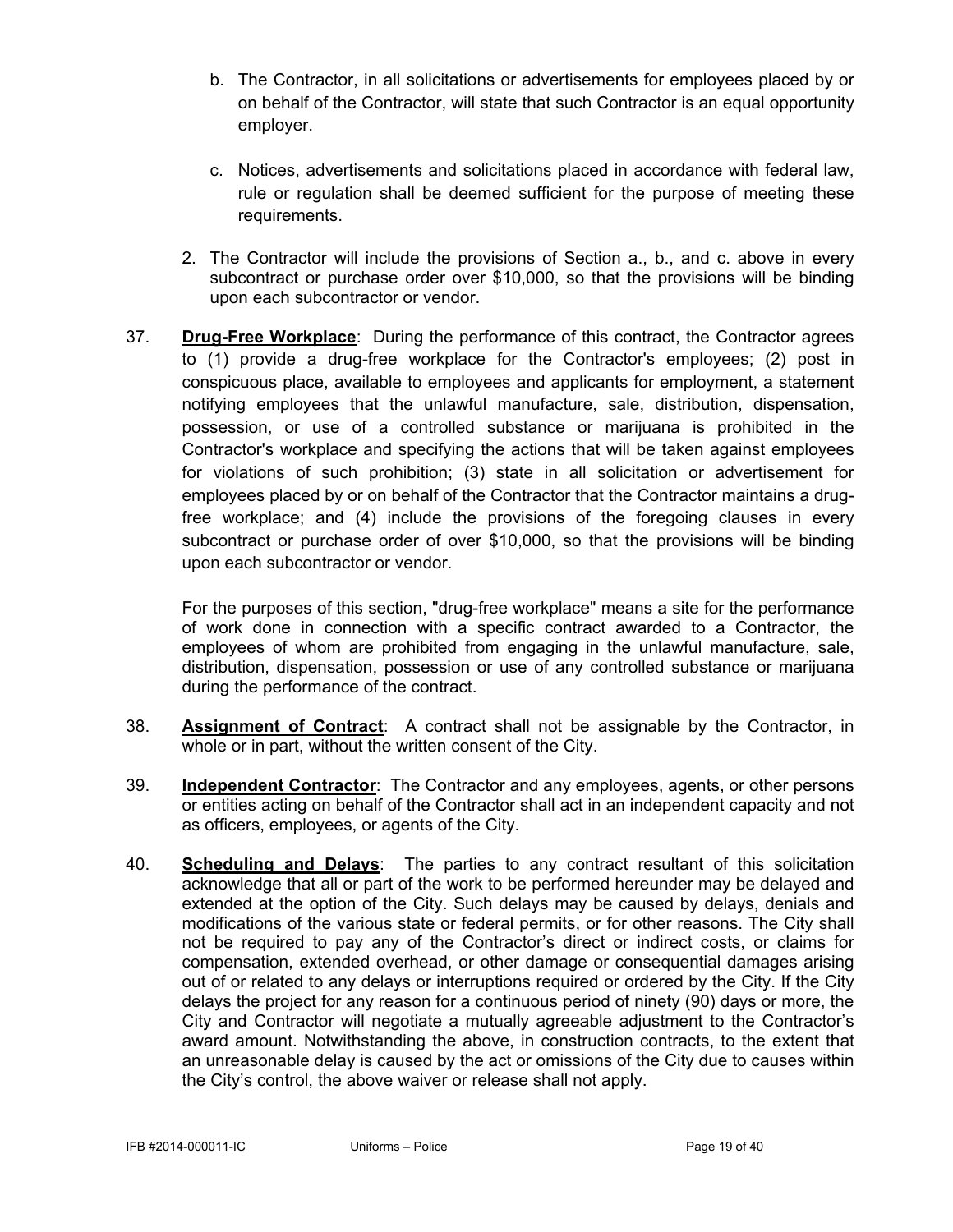41. **Governing Law**: This Agreement is made, entered into, and shall be performed in the City of Suffolk, Virginia, and shall be governed by the applicable laws of the Commonwealth of Virginia without regard to its conflict of law rules. In the event of litigation concerning this Agreement, the parties agree to the exclusive jurisdiction and venue of the Circuit Court of the City of Suffolk, Virginia; however, in the event that the federal court has jurisdiction over the matter, then the parties agree to the exclusive jurisdiction and venue of the U.S. District Court for the Eastern District of Virginia, Norfolk Division.

The Contractor shall not cause a delay in services because of the pending or during litigation proceedings, except with the express, written consent of the City or written instruction/order from the Court.

- 42. **Severability**: If any provision of this contract or the application thereof to any person or circumstances shall to any extent be invalid or unenforceable, the remainder of this contract, or the application of such provision to persons or circumstances other than those which it is invalid or unenforceable, shall not be affected hereby, and each provision of this contract shall be valid and enforced to the full extent permitted by law.
- 43. **Termination for Convenience**: The City may at any time, and for any reason, terminate this Contract by written notice to Contractor specifying the termination date, which shall be not less than thirty (30) days from the date such notice is mailed.

Notice shall be given to Contractor by certified mail/return receipt requested at the address set forth in Contractor's Bid Proposal or as provided in this Contract. In the event of such termination, Contractor shall be paid such amount as shall compensate Contractor for the work satisfactorily completed, and accepted by the City, at the time of termination. If the City terminates this Contract, Contractor shall withdraw its personnel and equipment, cease performance of any further work under this Contract, and turn over to the City any work completed or in process for which payment has been made.

44. **Termination for Cause**: In the event that Contractor shall for any reason or through any cause be in default of the terms of this Contract, the City may give Contractor written notice of such default by certified mail/return receipt requested at the address set forth in Contractor's Bid/Proposal or as provided in this Contract.

Unless otherwise provided, Contractor shall have ten (10) days from the date such notice is mailed in which to cure the default. Upon failure of Contractor to cure the default, the City may immediately cancel and terminate this Contract as of the mailing date of the default notice.

 Upon termination, Contractor shall withdraw its personnel and equipment, cease performance of any further work under the Contract, and turn over to the City any work in process for which payment has been made. In the event of violations of law, safety or health standards and regulations, this Contract may be immediately cancelled and terminated by the City and provisions herein with respect to opportunity to cure default shall not be applicable.

45. **Contact Prohibition**: **Direct contact with City departments other than Purchasing, on the subject of this bid is expressly forbidden except with the foreknowledge and permission of the Contract Officer. Violation may result in a determination that your firm is ineligible for an award.**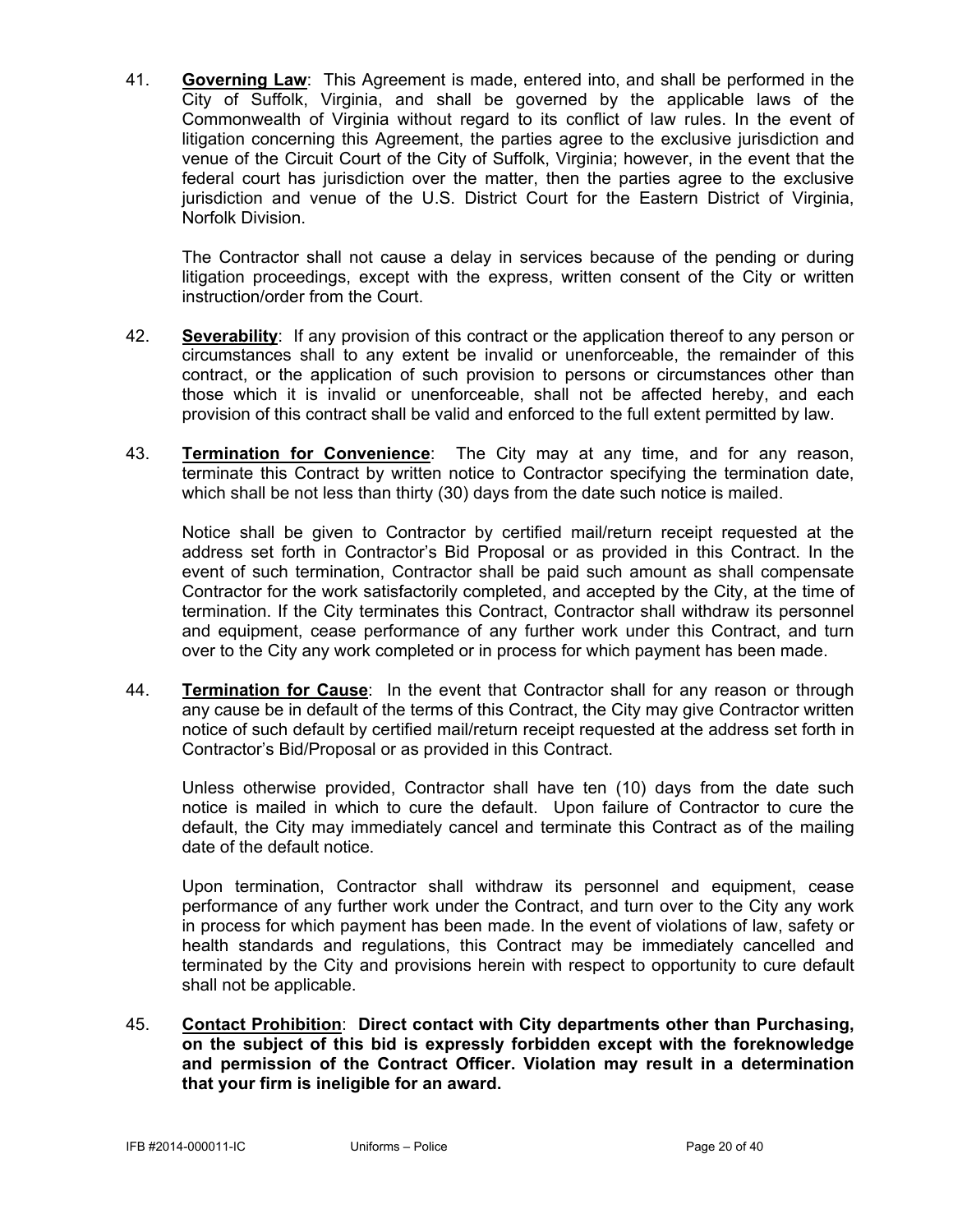All questions shall be in writing to the Contract Officer shown on the title page of the bid. The respondents to this IFB shall not contact, either directly or indirectly, any other employee or agent of the City regarding this IFB. This prohibition shall also extend to the Suffolk City Council and locally elected officials. Any such unauthorized contact may disqualify the bidder from this procurement.

- 46. **Additional Conditions**: The Conditions and Instructions in this solicitation are intended to apply to the resulting contract and shall supersede any conflicting terms offered. Any additional conditions a bidder intends be considered must be submitted with the bid and noted as an exception. Such exceptions may result in a finding that the submittal is 'nonresponsive' to the bid, negating possibility of an award to that bidder. Contractual documents submitted by the successful firm after an award will not be accepted.
- 47. **Contractor Failure to Perform**: Failure of the Contractor to perform the contract by reason of the City's non-acceptance of additional conditions submitted after the award shall result in termination of the contract by the City, and may result in debarment of the Contractor for a period of up to three (3) years. Termination and /or debarment of the Contractor shall not constitute a waiver by the City of any other rights or remedies available to the City by law or contract.
- 48. **Conflict**: In the event of a conflict between the contract documents, including these Conditions and Instructions, and the terms of a purchase order or related document issued by Purchasing, the contract documents shall control.
- 49. **Records and Inspection**: The Contractor shall maintain full and accurate records with respect to all matters covered under this contract, including, without limitation, accounting records, written policies, procedures, time records, telephone records, and any other supporting evidence used to memorialize, reflect, and substantiate charges or fees related to this contract. The Contractor's records shall be open to inspection and subject to audit and/or reproduction, during normal working hours, by the City and its employees, agents or authorized representatives after giving at least three (3) days notice to the Contractor by the City. The City shall have access to such records from the effective date of this contract, for the duration of the contract, and for five (5) years after the date of final payment by the City to the Contractor pursuant to this contract or any renewal or extension of this contract. The City's employees, agents or authorized representatives shall have access to the Contractor's facilities, shall have access to all necessary records and shall be provided adequate and appropriate work space, in order to conduct audits.
- 50. **Rights and Remedies Not Waived**: In no event shall the making by the City of any payment to the Contractor, or the waiver by the City of any provision under this contract including any obligation of the Contractor, constitute or be construed as a waiver by the City of any other provision, obligation, breach of covenant, or any default which may exist under this contract on the part of the Contractor, and the making of any such payment by the City while any such breach or default exists shall not impair or prejudice any right or remedies available to the City.
- 51. **Entire Agreement**: This contract and any additional or supplementary documents incorporated herein by reference contain all the terms and conditions agreed upon by the parties hereto, and no other agreements, oral or otherwise, regarding the subject matter of this contract or any part thereof shall have any validity or bind any of the parties hereto. This contract shall not be modified, altered, changed or amended unless in writing and signed by the parties hereto.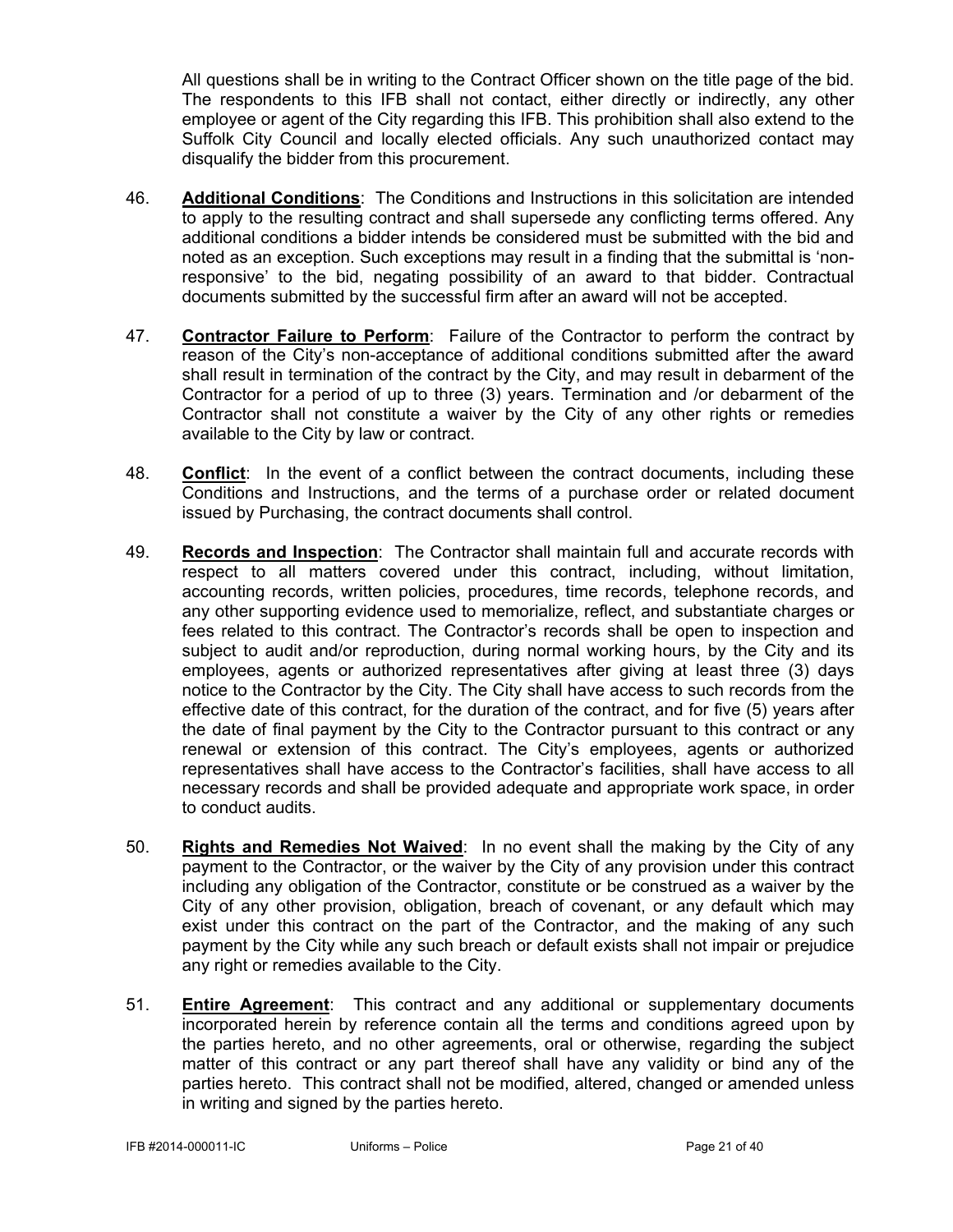- 52. **Conflicts of Interests**: Contractor shall not accept or receive commissions or other payments from third parties for soliciting, negotiating, procuring, or effecting insurance on behalf of the City.
- 53. **Responsibility of Contractor**: The Contractor shall, without additional costs or fee to the City, correct or revise any errors or deficiencies in his performance. Neither the City's review, approval or acceptance of, nor payment for any of the services required under this Agreement shall be deemed a waiver of rights by the City, and the Contractor shall remain liable to the City for all costs which are incurred by the City as a result of the Contractor's negligent performance of any of the services furnished under this Agreement.
- 54. **Changes and Additions**: It shall be the responsibility of the Contractor to notify the City, in writing, of any necessary modifications or additions in the Scope of this Agreement. Compensation for changes or additions in the Scope of this Agreement will be negotiated and approved by the City, in writing.

 It is understood and agreed to by both the City and the Contractor that such modifications or additions to this Agreement shall be made only by the full execution of the City's standard Agreement change order form. Furthermore, it is understood and agreed by both parties that any work done by the Contractor on such modification or addition to this Agreement prior to the City's execution of its standard Agreement change order form shall be at the total risk of the Contractor and said work may not be compensated by the City.

- 55. **Exemption from Taxes**: The City is exempt from State Sales Tax and Federal Excise Tax. Tax Exemption Certificate indicating the City's tax exempt status will be furnished by the City of Suffolk.
- 56. **Debarment Status**: By submitting a bid, bidders certify that they are not currently debarred by the Commonwealth of Virginia from submitting bids or proposals on contracts for the type of goods and/or services covered by this solicitation, nor are they an agent of any person or entity that is currently so debarred.
- 57. **Safety**: All Contractors and subcontractors performing services for the City are required and shall comply with all Occupational Safety and Health Administration (OSHA), State and City Safety and Occupational Health Standards and any other applicable rules and regulations. Also all Contractors and subcontractors shall be held responsible for the safety of their employees and any unsafe acts or conditions that may cause injury or damage to any persons or property within and around the work site area under this contract.
- 58. **License Requirement**: All firms doing business in the City of Suffolk are required to be licensed in accordance with the City of Suffolk business license ordinance. Wholesale and retail merchants without a business location in the City of Suffolk are exempt from this requirement. Any questions concerning business licenses should be directed to the Commissioner of the Revenue's Office, telephone (757) 514-4260.
- 59. **Contractor's Form**: In cases where the City may accept the Contractor's form agreement, whereas certain standard clauses that may appear in the Contractor's form agreement cannot be accepted by the City, and in consideration of the convenience of using that form, and this form, without the necessity of negotiating a separate contract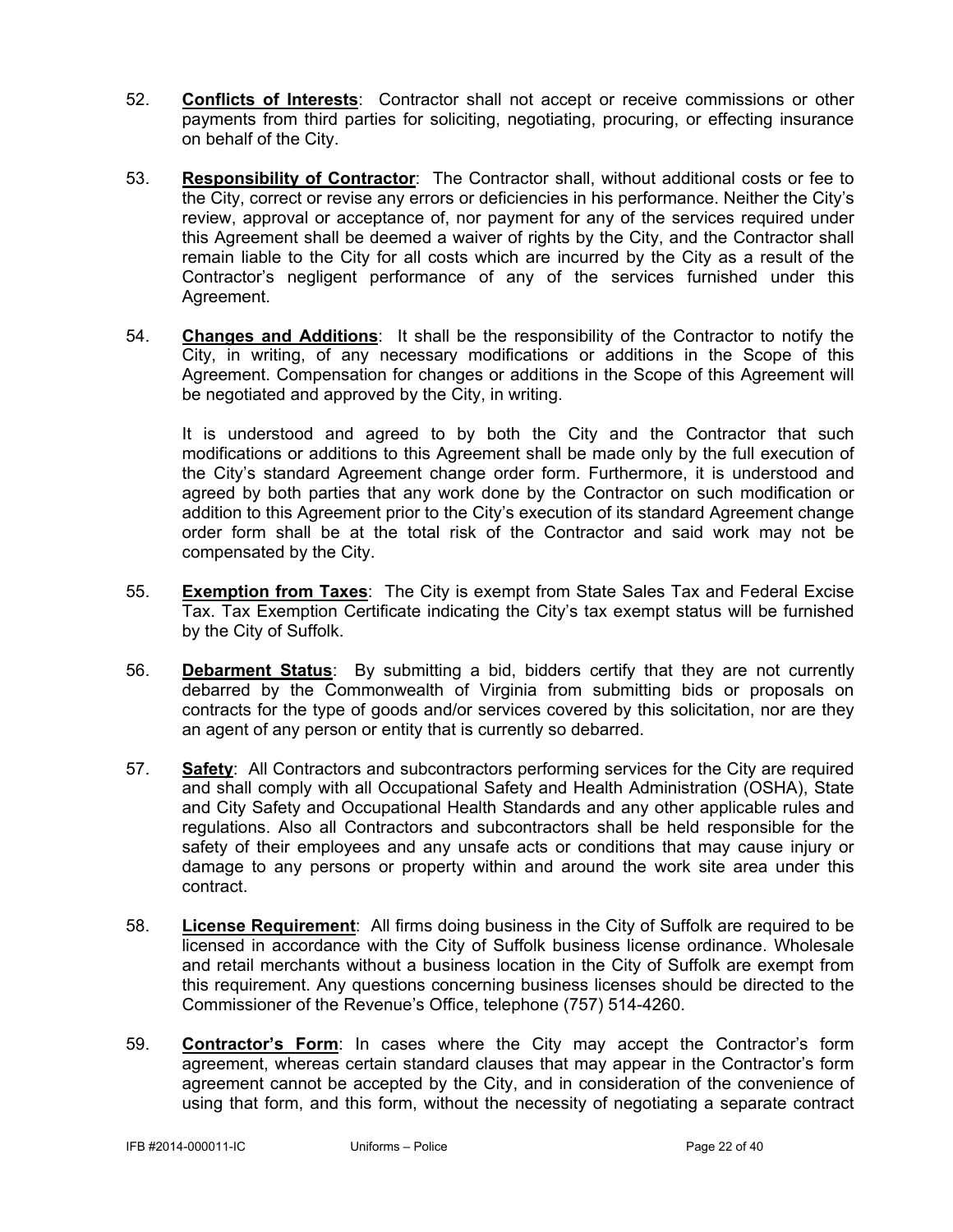document, the parties hereto specifically agree that, notwithstanding any provisions appearing in the attached Contractor's form contract, the City's Contract Agreement shall prevail over the terms of the Contractor's agreement in the event of a conflict.

- 60. **Bidder Qualifications**: Only bids from established contractors for work similar in scope to work herein shall be considered; the City reserves the right to request specific reference information prior to award. Bidder shall demonstrate that he has adequate and appropriate manpower, tools and equipment to respond and perform in accordance with the provisions herein. Specific Bidder Qualifications may be required for some projects and if so, will be provided by the City.
- 61. **Disqualification:** The City may, at its option, disqualify a bidder and reject his bid for cause. Reasons deemed to be sufficient for this action shall include, but not be limited to, the following:
	- **Evidence of collusion among bidders.**
	- Interest by any bidder in more than one bid submitted. This restriction does not apply to subcontractors.
	- Default on any previous contract.
	- For unreasonable failure to complete a previous contract within the specified time or for being in arrears on an existing contract without reasonable cause for being in arrears.
	- Inability to perform as revealed by an investigation of the Bidder's financial statement, experience and/or plant and equipment.
	- The bidder does not meet project-specific requirements, as identified in the Contract Documents.
	- **The bidder cannot meet required delivery requirements.**
	- **Prohibited contact with City representatives as restricted herein. (see #45)**
	- Bidder is in arrears on taxes or other money owed to the City.
	- Bidder is nonresponsive or nonresponsible.
- 62. **Pricing to be F.O.B. Destination Freight Allowed:** Pricing shall be F.O.B. destination-freight included for all competitive bids. F.O.B. Destination-Freight Included shall include all shipping costs to the City location(s) at the unit cost. No additional shipping charges shall be allowed.
- 63. **Contract Quantities**: The quantities specified in the Invitation for Bid are estimates only unless otherwise clearly noted, and are given for the information of bidders and for the purpose of bid evaluation. They do not indicate the actual quantity that will be required, since such volume will depend upon requirements that may develop during the contract period. Quantities shown shall not be construed to represent any amount which the City shall be obligated to purchase under the contract, or relieve the contractor of his obligation to fill all orders placed by the City, except as clearly noted.
- 64. **Competition Intended**: It is the City's intent that the Invitation for Bid (IFB) permits competition. It shall be the bidder's responsibility to advise the Buyer in writing if any language requirement, specification, etc., or any combination thereof, inadvertently restricts or limits the requirements stated in this IFB to a single source. Such notification must be received by the Contract Officer prior to the date set for bids to close.
- 65. **Bid Security:** Each construction bid with a value of greater than one hundred thousand dollars (\$100,000) shall be accompanied with a bid bond equal to five (5) percent of the total amount of the bid, made payable to the City of Suffolk, Virginia. Upon approval of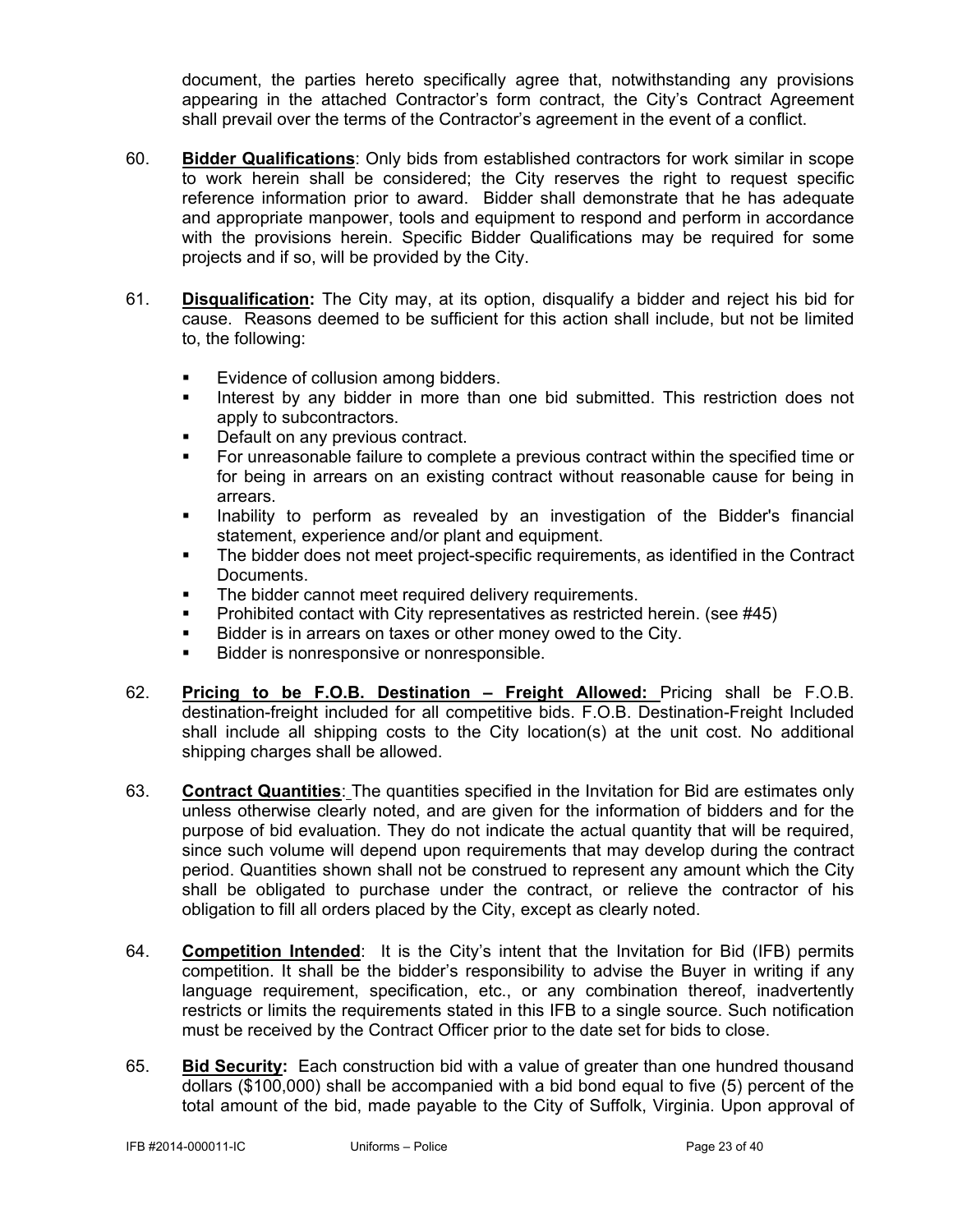the City Attorney, a Bidder may furnish a personal bond or a bank or savings and loan association's letter of credit on certain designated funds for the amount required for the Bid Security. Such bid security shall be left with the city as a guarantee of good faith on the part of the Bidder that if the bid is accepted, the Bidder shall provide all required submittals and execute the contract.

- 66. **Default on Taxes:** No bid or proposal will be accepted from or Contract awarded to any person, firm or corporation that is in arrears, or is in default to the City upon any debt or Contract, or that is a defaulter as surety, or otherwise upon any obligation to the City.
- 67. **Insurance Requirements:** The successful bidder shall procure, maintain, and provide proof of, insurance coverage for injuries to persons and/or property damage as may arise from or in conjunction with, the work performed on behalf of the City by the bidder, his agents, representatives, employees or subcontractors. Proof of coverage as contained herein shall consist of all policies, endorsements, declaration pages, and certificates of insurance and shall be submitted prior to Notice to Proceed, and such coverage shall be maintained by the offeror for the duration of the contract period; for occurrence policies. Policies must be in force for three (3) years after delivery date. On construction bids, the breakdown of required coverage and appropriate endorsement forms may be found in Section B. Otherwise, these requirements will be found in Section A.
- 68. **Informalities:** The City reserves the right to waive any informality in an otherwise responsive bid by a responsible bidder. There is no requirement that the City make such a waiver if it is deemed in the City's interest to not make such a waiver. No clearly stated requirements of a bid may be waived as an informality.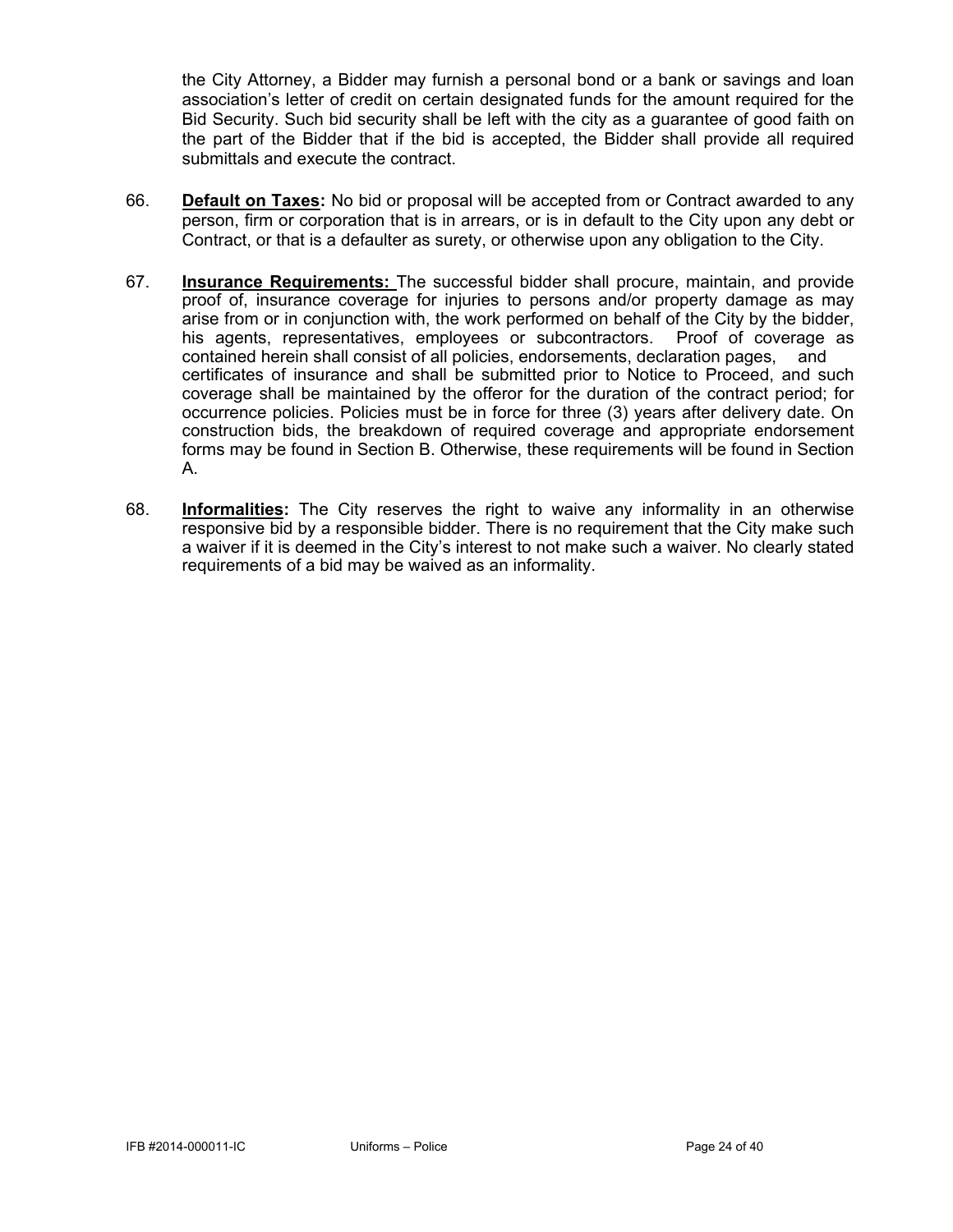## **BID FORM**

**TO:** City of Suffolk **BID:** Uniforms - Police Purchasing Division

 441 Market Street **DUE: August 13, 2013** Suffolk, VA 23434 **TIME:** 3:00 p.m., Local

Quote firm price(s), exclusive of all taxes, to furnish and deliver, on an AS NEEDED basis, F.O.B. Suffolk Police Department Uniforms in accordance with all specifications, terms and conditions herein.

The City reserves the right to reject any and all bids; to award by item, category, or in total; to waive any technicalities in bids received; to negotiate with the lowest responsible bidder(s) should bids exceed budgeted funds; and to accept the bid which may best serve the interest of the City.

Annual quantities are estimates only for the sole purpose of bid evaluation.

## **Post From Attachment B**

| <b>GROUP 1-</b><br><b>Description</b> |                   | <b>Amount</b> |               |
|---------------------------------------|-------------------|---------------|---------------|
| <b>FOOTWEAR</b>                       |                   | Subtotal \$   |               |
| <b>GROUP 2 -</b>                      |                   |               |               |
| <b>Description</b>                    |                   | <b>Amount</b> |               |
| <b>SHIRTS &amp; BLOUSES</b>           |                   | Subtotal \$   |               |
| <b>GROUP 3 -</b>                      |                   |               |               |
| <b>Description</b>                    |                   | <b>Amount</b> |               |
| <b>SWEATERS</b>                       |                   | Subtotal \$   |               |
| <b>GROUP 4 -</b>                      |                   |               |               |
| <b>Description</b>                    |                   | <b>Amount</b> |               |
| <b>TROUSERS &amp; PANTS</b>           |                   | Subtotal \$   |               |
| <b>GROUP 5 -</b>                      |                   |               |               |
| <b>Description</b>                    |                   | <b>Amount</b> |               |
| <b>ACCESSORIES</b>                    |                   | Subtotal \$   |               |
| GROUP 6 -                             |                   |               |               |
| <b>Description</b>                    |                   | <b>Amount</b> |               |
| <b>COATS &amp; JACKETS</b>            |                   |               |               |
| IFB #2014-000011-IC                   | Uniforms - Police |               | Page 25 of 40 |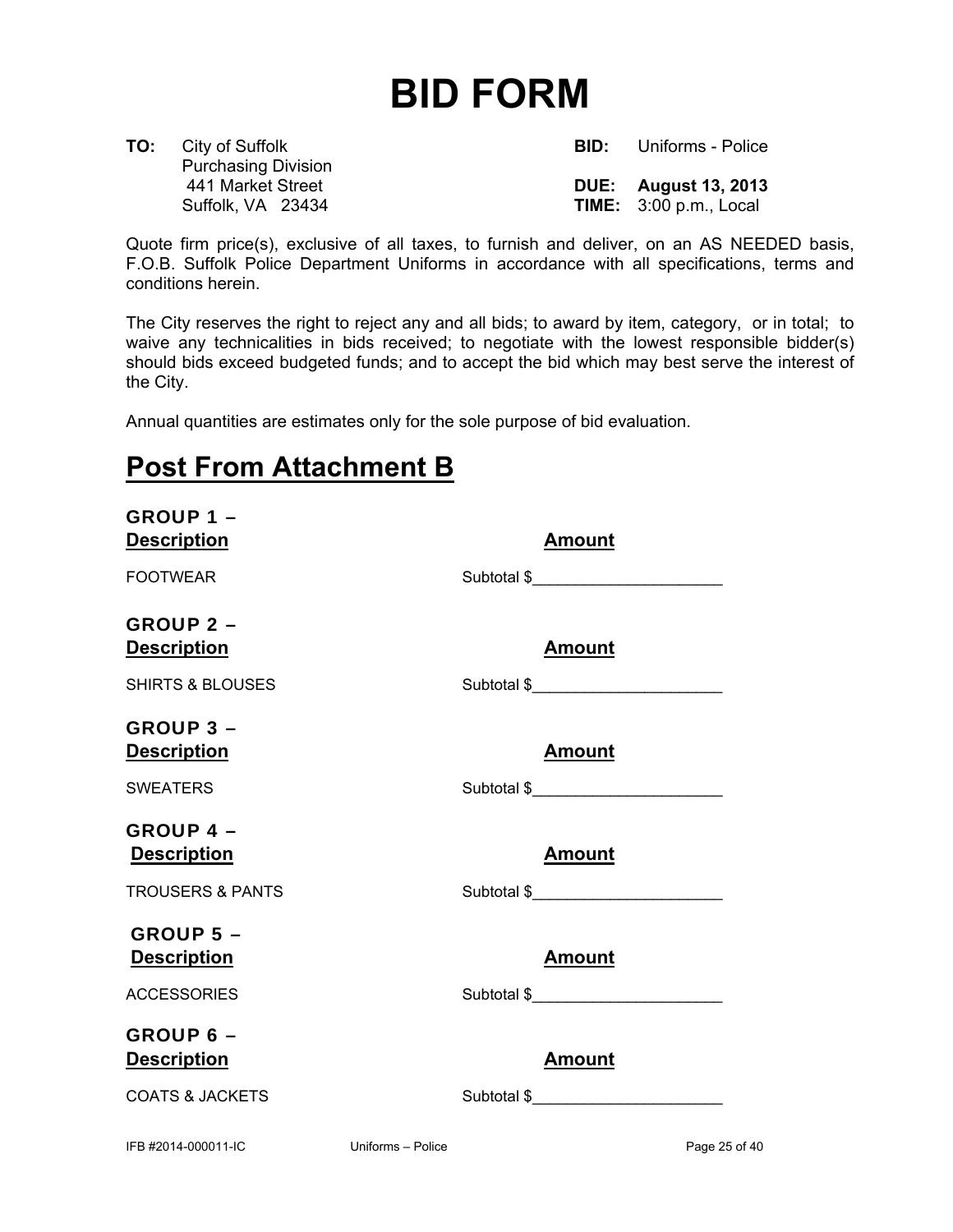| <b>GROUP 7 -</b><br><b>Description</b>                      | Amount                              |
|-------------------------------------------------------------|-------------------------------------|
| <b>DUTY GEAR</b>                                            | Subtotal \$________________________ |
| <b>GROUP 8 -</b><br><b>Description</b>                      | <u>Amount</u>                       |
| <b>SWAT UNIFORM</b>                                         |                                     |
| <b>TOTAL BILL AMOUNT FOR CATEGORIES 1 - 8</b>               | $\frac{1}{2}$                       |
| *NOTE – the sections below will not be considered in award. |                                     |
| GROUP 9 -<br><b>Description</b>                             | <u>Amount</u>                       |
| <b>BALLISTIC VESTS</b>                                      | Subtotal \$                         |
| <b>GROUP 10 -</b><br><b>Description</b>                     | <u>Amount</u>                       |
| AWARDS, BADGES, PINS, ETC.                                  | Subtotal \$                         |
| <b>GROUP 11 -</b><br><b>Description</b>                     | <b>Amount</b>                       |
| ALTERATIONS/EMBROIDERY                                      | Subtotal \$                         |

### **Groups 9, 10 & 11 will not be included in the Bid Total.**

### **Additional Pricing – Uniform items carried by vendor, but not included above:**

Should the City desire to obtain Uniform items not specified in this Invitation to Bid, the Bidder shall provide the City with a percentage discount from suggested retail price. Said items shall be selected from the manufacture's catalogue and shall be discounted from the current list price. The percentage discount shall be firm throughout the entire contract period. The City reserves the right to evaluate the percentage discount submitted. Should the City deem said discount to not be in the City's best interest the City shall exercise the right to obtain additional uniform items elsewhere.

### Percentage Discount Allowed \_\_\_\_\_\_\_\_\_\_\_\_\_\_\_\_%

| <b>DELIVERY</b>                                                                                                                                                                        |  |
|----------------------------------------------------------------------------------------------------------------------------------------------------------------------------------------|--|
| Best guaranteed delivery for REGULAR sizes shall be<br>days<br>Best guaranteed delivery for EXTRA LARGE (or larger) sizes shall be<br>days<br>Best guaranteed delivery for Accessories |  |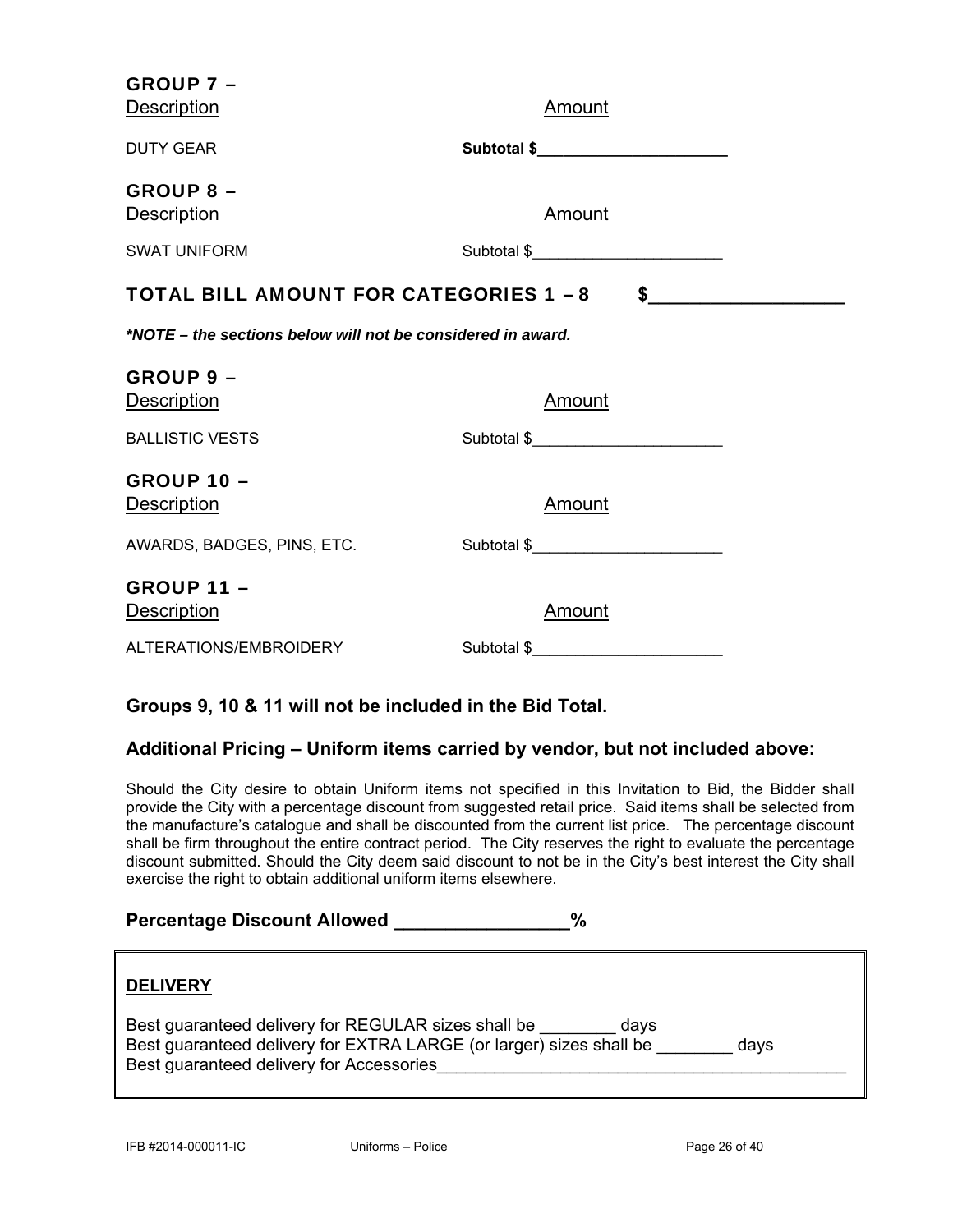### *REFERENCES*

Indicate below a listing of at least three (3) recent references for whom you have provided similar services. Include the date that services were furnished and the name, address, and phone number of the person we have your permission to contact.

| <b>Client/Address</b>                              | <b>Date</b> | <b>Contact Person</b> | Phone No. |
|----------------------------------------------------|-------------|-----------------------|-----------|
| 1)<br>the control of the control of the control of |             |                       |           |
| 2)                                                 |             |                       |           |
| 3)                                                 |             |                       |           |

**Payment Terms/Discounts**<br> **Payment Terms/Discounts** accepted and invoiced by 10th of month will be paid month end. Cash discounts offered for less than 30 days from receipt of proper invoice will not be considered in award.)

**DELIVERY –** The contractor must agree to the following delivery specifications:

- All clothing/accessories shall be delivered F.O.B. destination Suffolk Police Department, 111 Henley Street Suffolk, Virginia 23434.
- Listings of all "in-stock" items are to be maintained at 30% by the vendor and made available to the City of Suffolk upon request.
- Vendor shall maintain a warehouse of slightly used uniforms (from the Police Department) and pull from these items prior to ordering new items.
- All stock/standard sizes shall be delivered within thirty (30) days after receipt of order and special sizing stock shall be delivered within forty (45) days after receipt of order.
- Successful Bidder shall bag and label all orders per individual officer or staff member.

### **Bidder has included the following with his BID FORM (please check √ ):**

- "Anti-collusion/Nondiscrimination/Drug Free Workplace" clause
- Proof of Authority to Transact Business in Virginia form
- \_\_\_\_\_\_ Attachment B
- Acknowledgement of all issued Addenda
- All of Section 'A' filled out and returned

| I will accept payment by means of the City's Purchasing Card. | <b>Yes</b> | <b>No</b> |
|---------------------------------------------------------------|------------|-----------|
| I will accept electronic transfer of funds as payment.        | <b>Yes</b> | No.       |

IFB #2014-000011-IC Uniforms – Police Page 27 of 40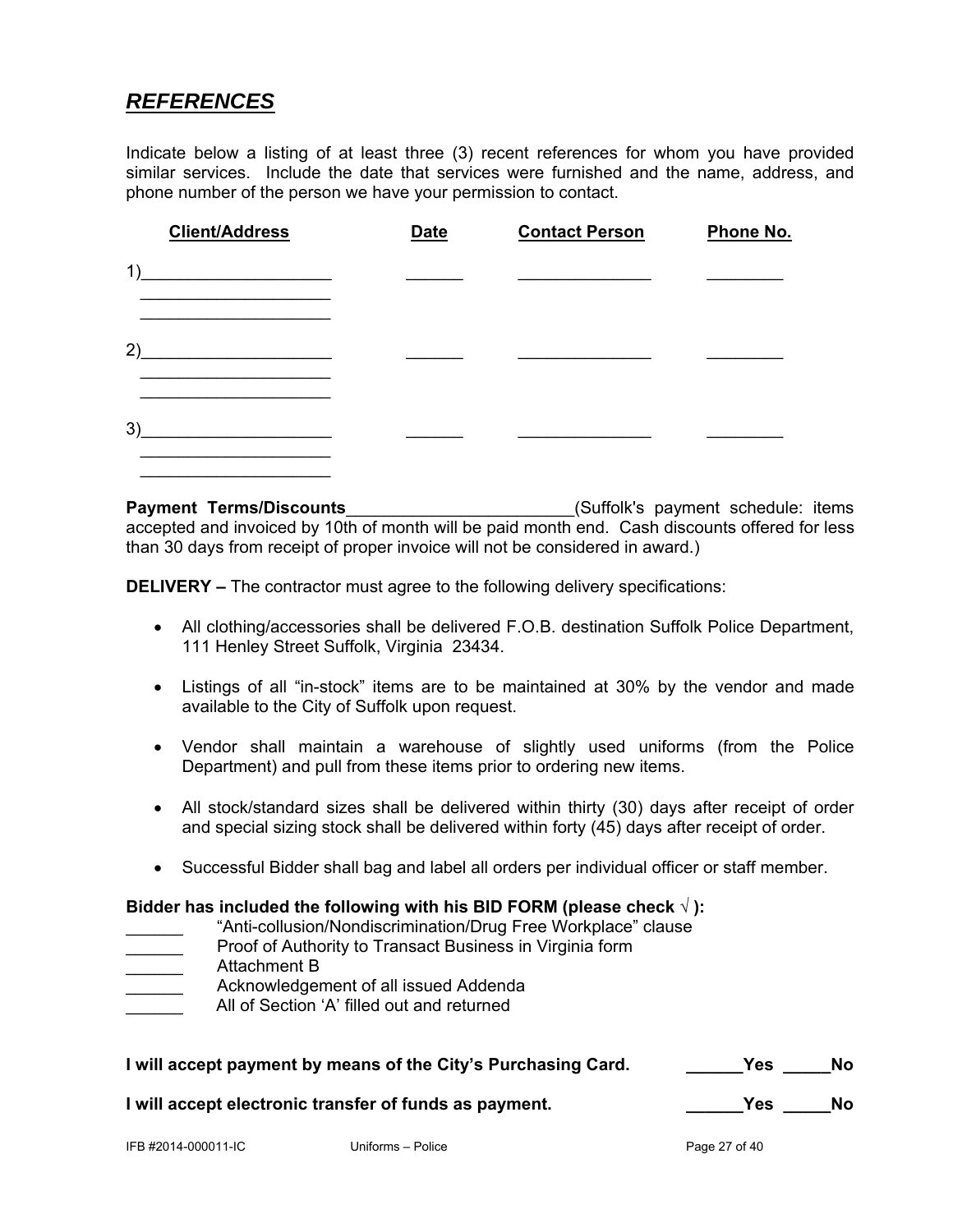| <b>Company Name</b><br><u> 2000 - Paris Alexandri, prima de la provincia de la provincia de la provincia de la provincia de la provincia</u> |  |
|----------------------------------------------------------------------------------------------------------------------------------------------|--|
| <b>Address</b>                                                                                                                               |  |
| Person Quoting                                                                                                                               |  |
|                                                                                                                                              |  |
|                                                                                                                                              |  |
|                                                                                                                                              |  |
|                                                                                                                                              |  |
|                                                                                                                                              |  |
| Social Security Number or FIN Number                                                                                                         |  |

I certify that this bid is made without prior understanding, agreement, or connection with any corporation, firm, or person submitting a bid for the same equipment/materials/ service and is in all respects fair and without collusion or fraud. I understand that collusive bidding is a violation of State and Federal law and can result in fines, prison sentences and civil damage awards. I agree to abide by all conditions of this bid and certify that I am authorized to sign this bid for the bidder.

I certify by my signature below that I have received the documents associated with this bid and understand that the review for completeness of these bid documents and the understanding and comprehension of the bid specifications is solely my responsibility; based on this, by my signature below I waive all rights to further claims against the City of Suffolk that the document were incomplete or not understandable.

I certify that the bidder represented herein is eligible to bid with respect to all applicable sections of State and Local Government Conflict of Interest Act, Code of Virginia, Section 2.1-639.1 et. seq.

Signature **Executive Signature Signature Executive Construction** 

**Date \_\_\_\_\_\_\_\_\_\_\_\_\_\_\_\_\_\_\_**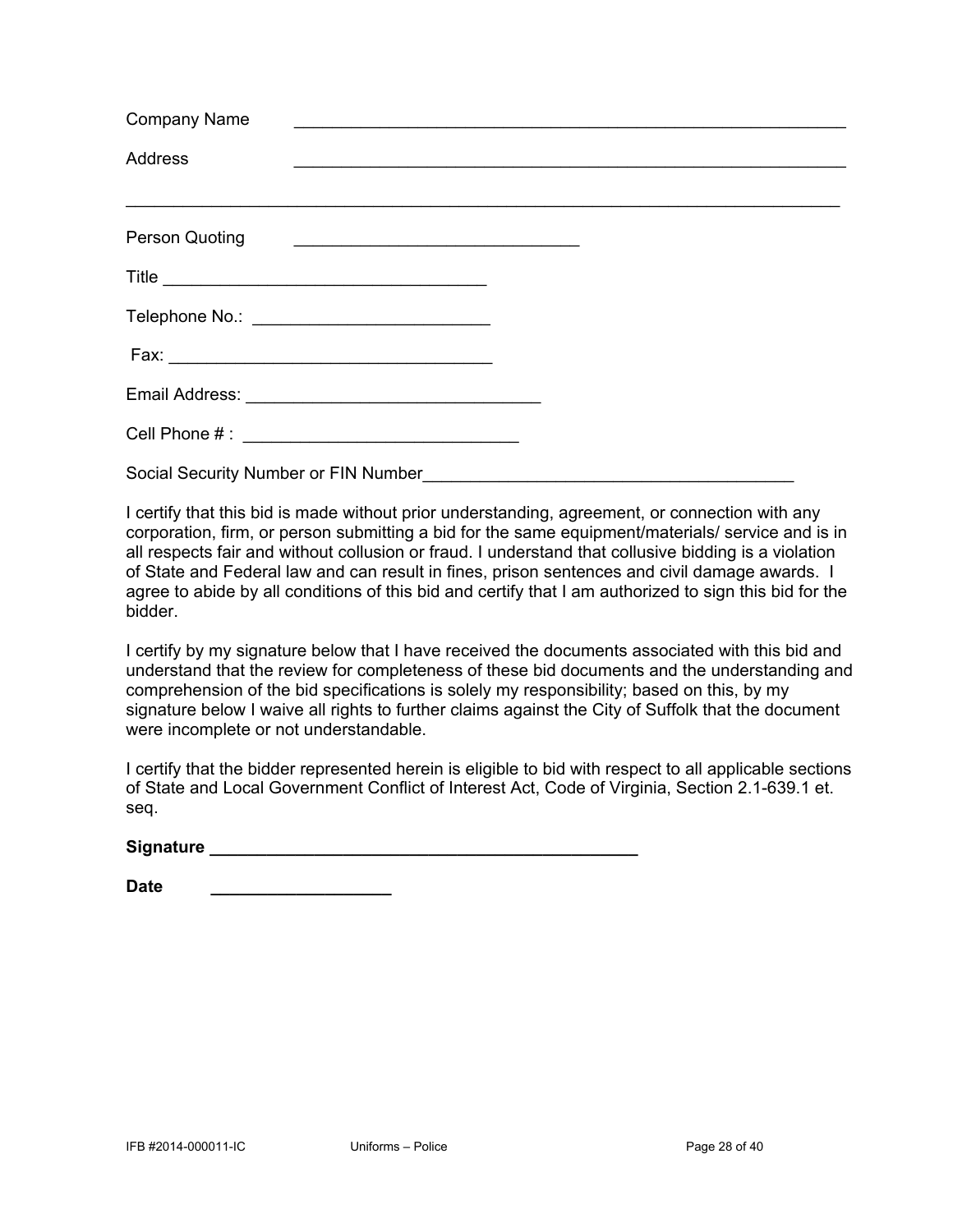### *ANTICOLLUSION/NONDISCRIMINATION/DRUG FREE WORKPLACE CLAUSES*

#### **ANTICOLLUSION CLAUSE:**

IN THE PREPARATION AND SUBMISSION OF THIS BID, SAID BIDDER DID NOT EITHER DIRECTLY OR INDIRECTLY ENTER INTO ANY COMBINATION OR ARRANGEMENT WITH ANY PERSON, FIRM OR CORPORATION, OR ENTER INTO ANY AGREEMENT, PARTICIPATE IN ANY COLLUSION, OR OTHERWISE TAKE ANY ACTION IN THE RESTRAINT OF FREE, COMPETITIVE BIDDING IN VIOLATION OF THE SHERMAN ACT (15 U.S.C. SECTION 1), SECTIONS 59.1-9.1 THROUGH 59.1- 9.17 OR SECTIONS 59.1-68.6 THROUGH 59.1-68.8 OF THE CODE OF VIRGINIA.

THE UNDERSIGNED BIDDER HEREBY CERTIFIES THAT THIS AGREEMENT, OR ANY CLAIMS RESULTING THEREFROM, IS NOT THE RESULT OF, OR AFFECTED BY, ANY ACT OF COLLUSION WITH, OR ANY ACT OF, ANOTHER PERSON OR PERSONS, FIRM OR CORPORATION ENGAGED IN THE SAME LINE OF BUSINESS OR COMMERCE; AND, THAT NO PERSON ACTING FOR, OR EMPLOYED BY, THE CITY OF SUFFOLK HAS AN INTEREST IN, OR IS CONCERNED WITH, THIS BID; AND, THAT NO PERSON OR PERSONS, FIRM OR CORPORATION OTHER THAN THE UNDERSIGNED, HAVE, OR ARE, INTERESTED IN THIS BID.

#### **DRUG-FREE WORKPLACE:**

DURING THE PERFORMANCE OF THIS CONTRACT, THE CONTRACTOR AGREES TO (I) PROVIDE A DRUG-FREE WORKPLACE FOR THE CONTRACTOR'S EMPLOYEES; (II) POST IN CONSPICUOUS PLACES, AVAILABLE TO EMPLOYEES AND APPLICANTS FOR EMPLOYMENT, A STATEMENT NOTIFYING EMPLOYEES THAT THE UNLAWFUL MANUFACTURE, SALE, DISTRIBUTION, DISPENSATION, POSSESSION, OR USE OF A CONTROLLED SUBSTANCE OR MARIJUANA IS PROHIBITED IN THE CONTRACTOR'S WORKPLACE AND SPECIFYING THE ACTIONS THAT WILL BE TAKEN AGAINST EMPLOYEES FOR VIOLATIONS OF SUCH PROHIBITION; (III) STATE IN ALL SOLICITATIONS OR ADVERTISEMENTS FOR EMPLOYEES PLACED BY OR ON BEHALF OF THE CONTRACTOR THAT THE CONTRACTOR MAINTAINS A DRUG-FREE WORKPLACE; AND (IV) INCLUDE THE PROVISIONS OF THE FOREGOING SECTIONS I, II, AND III IN EVERY SUBCONTRACT OR PURCHASE ORDER OF OVER \$10,000, SO THAT THE PROVISIONS WILL BE BINDING UPON EACH SUBCONTRACTOR OR VENDOR.

FOR THE PURPOSE OF THIS SECTION, "DRUG-FREE WORKPLACE" MEANS A SITE FOR THE PERFORMANCE OR WORK DONE IN CONNECTION WITH A SPECIFIC CONTRACT AWARDED TO A CONTRACTOR IN ACCORDANCE WITH THIS CHAPTER, THE EMPLOYEES OF WHOM ARE PROHIBITED FROM ENGAGING IN THE UNLAWFUL MANUFACTURE, SALE, DISTRIBUTION, DISPENSATION, POSSESSION OR USE OF ANY CONTROLLED SUBSTANCE OR MARIJUANA DURING THE PERFORMANCE OF THE CONTRACT.

#### **NONDISCRIMINATION CLAUSE:**

- 1. EMPLOYMENT DISCRIMINATION BY BIDDER SHALL BE PROHIBITED.
- 2. DURING THE PERFORMANCE OF THIS CONTRACT, THE SUCCESSFUL BIDDER SHALL AGREE AS FOLLOWS:<br>A. THE BIDDER, WILL NOT DISCRIMINATE AGAINST ANY EMPLOYEE OR APPLICANT FOR EMPLOY
	- THE BIDDER, WILL NOT DISCRIMINATE AGAINST ANY EMPLOYEE OR APPLICANT FOR EMPLOYMENT BECAUSE OF RACE, RELIGION, COLOR, SEX, NATIONAL ORIGIN, AGE, DISABILITY, OR ANY OTHER BASIS PROHIBITED BY STATE LAW RELATING TO DISCRIMINATION IN EMPLOYMENT, EXCEPT WHERE THERE IS A BONA FIDE OCCUPATIONAL QUALIFICATION/CONSIDERATION REASONABLY NECESSARY TO THE NORMAL OPERATION OF THE BIDDER. THE BIDDER AGREES TO POST IN CONSPICUOUS PLACES, AVAILABLE TO EMPLOYEES AND APPLICANTS FOR EMPLOYMENT, NOTICES SETTING FORTH THE PROVISIONS OF THIS NONDISCRIMINATION CLAUSE.
	- B. THE BIDDER, IN ALL SOLICITATIONS OR ADVERTISEMENTS FOR EMPLOYEES PLACED ON BEHALF OF THE BIDDER, WILL STATE THAT SUCH BIDDER IS AN EQUAL OPPORTUNITY EMPLOYER.
	- **C.** NOTICES, ADVERTISEMENTS, AND SOLICITATIONS PLACED IN ACCORDANCE WITH FEDERAL LAW, RULE OR REGULATION SHALL BE DEEMED SUFFICIENT FOR THE PURPOSE OF MEETING THE REQUIREMENTS OF THIS SECTION.
	- D. BIDDER WILL INCLUDE THE PROVISIONS OF THE FOREGOING SECTIONS A, B, AND C IN EVERY SUBCONTRACT OR PURCHASE ORDER OF OVER \$10,000, SO THAT THE PROVISIONS WILL BE BINDING UPON EACH SUBCONTRACTOR OR VENDOR.

| Name and Address of Bidder:                                                                                                         | Date:                                                                                             |
|-------------------------------------------------------------------------------------------------------------------------------------|---------------------------------------------------------------------------------------------------|
|                                                                                                                                     | By:                                                                                               |
|                                                                                                                                     | Signature In Ink                                                                                  |
|                                                                                                                                     |                                                                                                   |
|                                                                                                                                     | <b>Printed Name</b>                                                                               |
|                                                                                                                                     |                                                                                                   |
| Telephone Number:                                                                                                                   |                                                                                                   |
| Fax Phone Number: (                                                                                                                 | Title                                                                                             |
| FIN/SSN#:                                                                                                                           |                                                                                                   |
| Yes No<br>Is your firm a "minority" business?<br>African American<br>Hispanic American<br>American Indian<br>Other; Please Explain: | If yes, please indicate the "minority" classification below:<br>Asian American<br>Eskimo<br>Aleut |
| Is your firm Woman Owned?<br>Yes<br>No                                                                                              | Is your firm a Small Business?<br>No<br>Yes                                                       |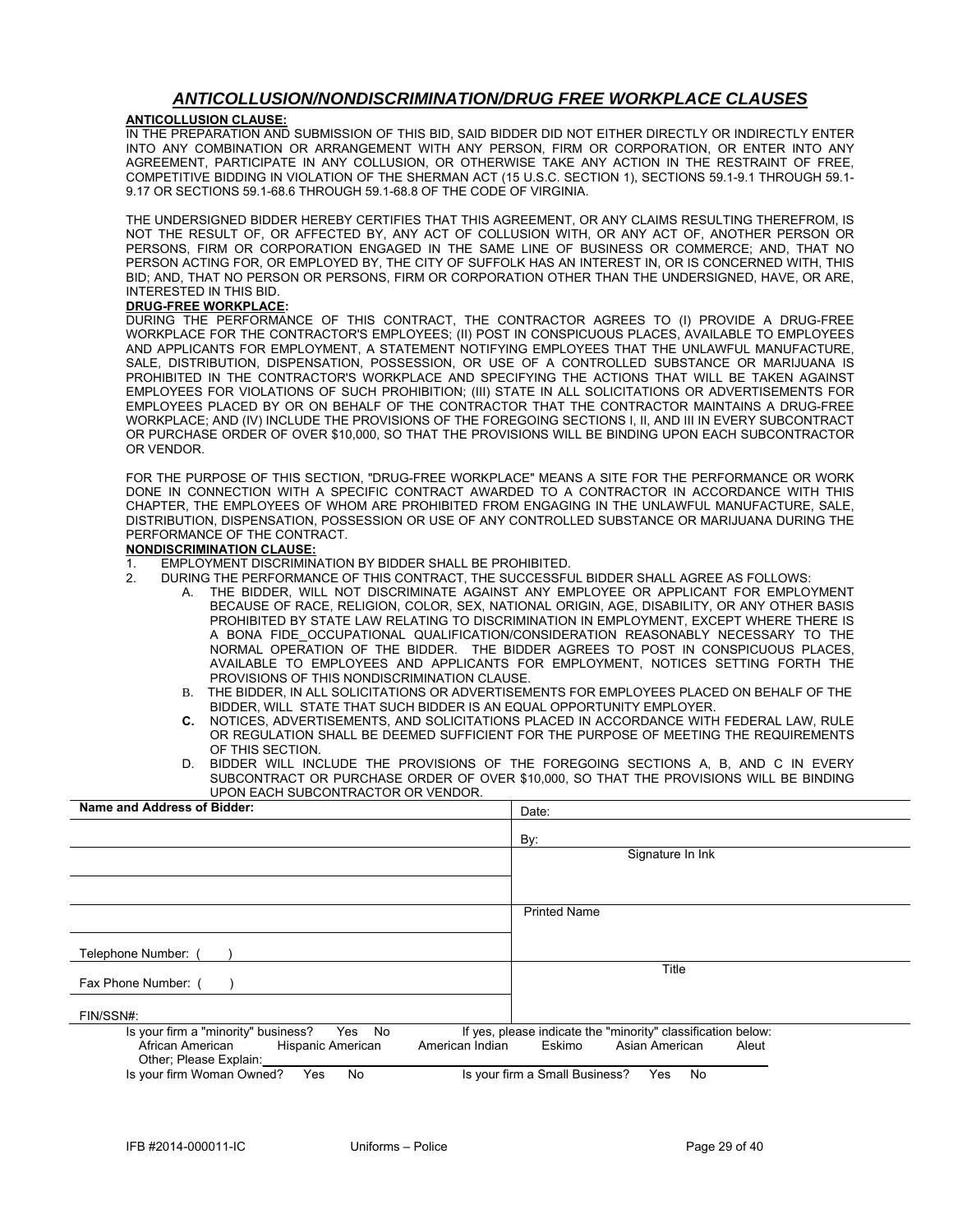### *PROOF OF AUTHORITY TO TRANSACT BUSINESS IN VIRGINIA*

THIS FORM MUST BE SUBMITTED WITH YOUR PROPOSAL/BID, FAILURE TO INCLUDE THIS FORM MAY RESULT IN REJECTION OF YOUR PROPOSAL/BID

Pursuant to Virginia Code §2.2-4311.2 an Offeror/Bidder organized or authorized to transact business in the Commonwealth pursuant to Title 13.1 or Title 50 of the Code of Virginia shall include in its proposal/bid the identification number issued to it by the State Corporation Commission ("SCC"). Any Offeror/Bidder that is not required to be authorized to transact business in the Commonwealth as a foreign business entity under Title 13.1 or Title 50 of the Code of Virginia or as otherwise required by law shall include in its proposal/bid a statement describing why the Offeror/Bidder is not required to be so authorized. Any Offeror/Bidder described herein that fails to provide the required information shall not receive an award unless a waiver of this requirement and the administrative policies and procedures establish to implement this section is granted by the City Manager, as applicable.

If this quote for goods or services is accepted by the City of Suffolk, Virginia the undersigned agrees that the requirements of the Code of Virginia Section §2.2-4311.2 have been met.

Please complete the following by checking the appropriate line that applies and providing the requested information.

A.\_\_\_\_\_\_ Offeror/Bidder is a Virginia business entity organized and authorized to transact business in Virginia by the SCC and such vendor's Identification Number issued to it by the  $SCC$  is  $\qquad \qquad$ 

B.\_\_\_\_\_\_ Offeror/Bidder is an out-of-state (foreign) business entity that is authorized to transact business in Virginia by the SCC and such vendor's identification Number issued to it by the SCC is  $\blacksquare$ 

C. C. Chiefferor/Bidder does not have an Identification Number issued to it by the SCC such vendor is not required to be authorized to transact business in Virginia by the SCC for the following reason(s):

### **Please attach additional sheets if you need to explain why such Offeror/Bidder is not required to be authorized to transact business in Virginia.**

Legal Name of Company (as listed on W-9)

\_\_\_\_\_\_\_\_\_\_\_\_\_\_\_\_\_\_\_\_\_\_\_\_\_\_\_\_\_\_\_\_\_\_\_\_\_\_\_\_\_\_

\_\_\_\_\_\_\_\_\_\_\_\_\_\_\_\_\_\_\_\_\_\_\_\_\_\_\_\_\_\_\_\_\_\_\_\_\_\_\_\_\_\_

\_\_\_\_\_\_\_\_\_\_\_\_\_\_\_\_\_\_\_\_\_\_\_\_\_\_\_\_\_\_\_\_\_\_\_\_\_\_\_\_\_\_

\_\_\_\_\_\_\_\_\_\_\_\_\_\_\_\_\_\_\_\_\_\_\_\_\_\_\_\_\_\_\_\_\_\_\_\_\_\_\_\_\_\_

\_\_\_\_\_\_\_\_\_\_\_\_\_\_\_\_\_\_\_\_\_\_\_\_\_\_\_\_\_\_\_\_\_\_\_\_\_\_\_\_\_\_

Legal Name of Offeror/Bidder

Date

Authorized Signature

Print or Type Name and Title

### **RETURN THIS PAGE WITH COPIES OF DOCUMENTATION**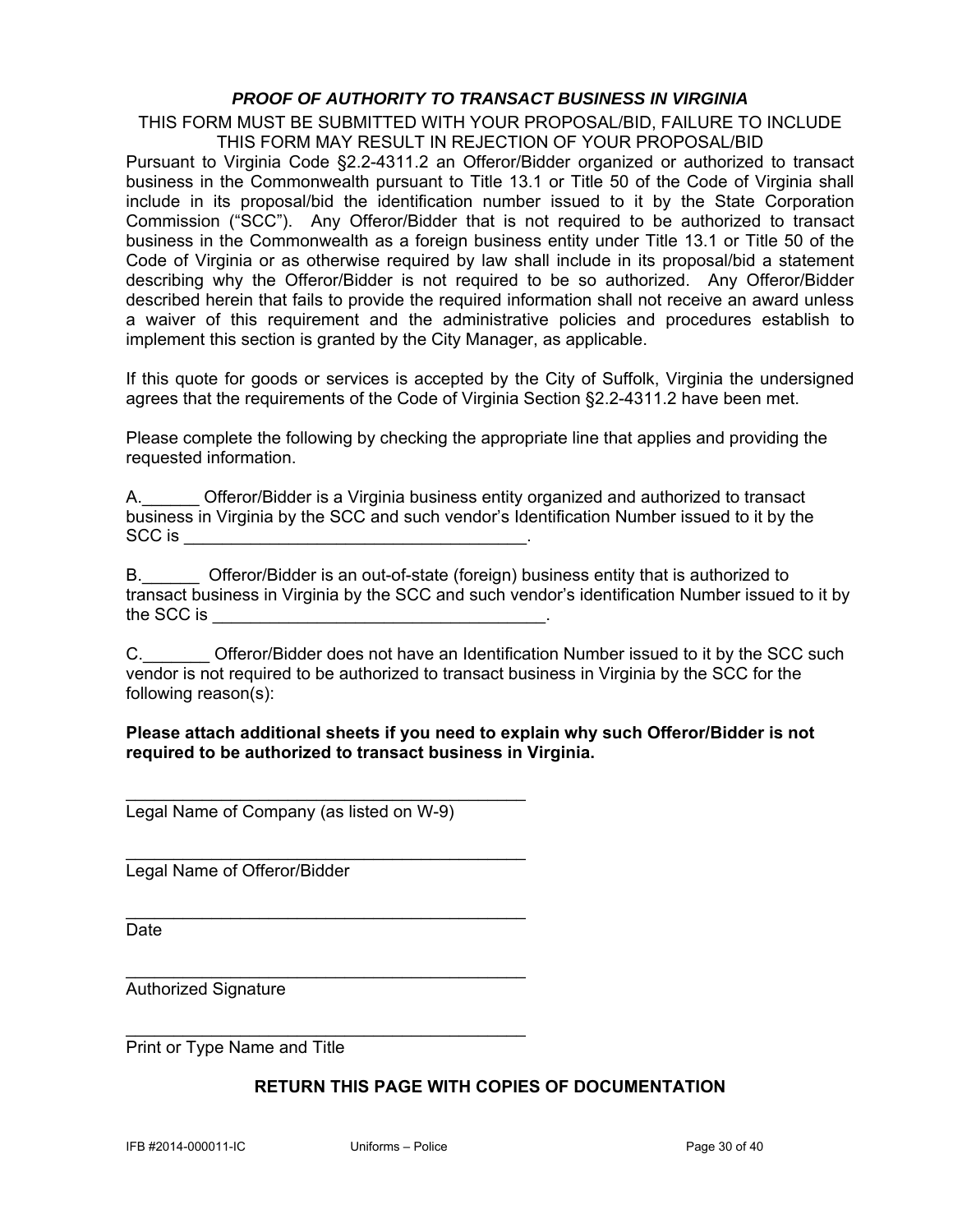| Form                                                                                                                                                                                                                                                                                                                                                                                                                                                                                                                                                                                                                                                                                                        | (Rev. December 2011)<br>Department of the Treasury<br>Internal Revenue Service | <b>Request for Taxpayer</b><br><b>Identification Number and Certification</b>                                                                                                                                                         |                                         | Give Form to the<br>requester. Do not<br>send to the IRS. |
|-------------------------------------------------------------------------------------------------------------------------------------------------------------------------------------------------------------------------------------------------------------------------------------------------------------------------------------------------------------------------------------------------------------------------------------------------------------------------------------------------------------------------------------------------------------------------------------------------------------------------------------------------------------------------------------------------------------|--------------------------------------------------------------------------------|---------------------------------------------------------------------------------------------------------------------------------------------------------------------------------------------------------------------------------------|-----------------------------------------|-----------------------------------------------------------|
| ςi                                                                                                                                                                                                                                                                                                                                                                                                                                                                                                                                                                                                                                                                                                          |                                                                                | Name (as shown on your income tax return)<br>Business name/disregarded entity name, if different from above                                                                                                                           |                                         |                                                           |
| See Specific Instructions on page<br>Print or type                                                                                                                                                                                                                                                                                                                                                                                                                                                                                                                                                                                                                                                          | Individual/sole proprietor<br>Other (see instructions) ▶                       | Check appropriate box for federal tax classification:<br>C Corporation<br>S Corporation<br>Partnership<br>$\mathsf{L}$<br>Limited liability company. Enter the tax classification (C=C corporation, S=S corporation, P=partnership) ► | Trust/estate                            | Exempt payee                                              |
|                                                                                                                                                                                                                                                                                                                                                                                                                                                                                                                                                                                                                                                                                                             | City, state, and ZIP code                                                      | Address (number, street, and apt. or suite no.)                                                                                                                                                                                       | Requester's name and address (optional) |                                                           |
|                                                                                                                                                                                                                                                                                                                                                                                                                                                                                                                                                                                                                                                                                                             | List account number(s) here (optional)                                         |                                                                                                                                                                                                                                       |                                         |                                                           |
| <b>Taxpayer Identification Number (TIN)</b><br>Part I<br>Enter your TIN in the appropriate box. The TIN provided must match the name given on the "Name" line<br>Social security number<br>to avoid backup withholding. For individuals, this is your social security number (SSN). However, for a<br>resident alien, sole proprietor, or disregarded entity, see the Part I instructions on page 3. For other<br>entities, it is your employer identification number (EIN). If you do not have a number, see How to get a<br>TIN on page 3.<br><b>Employer identification number</b><br>Note. If the account is in more than one name, see the chart on page 4 for guidelines on whose<br>number to enter. |                                                                                |                                                                                                                                                                                                                                       |                                         |                                                           |

#### Part II **Certification**

Under penalties of perjury, I certify that:

- 1. The number shown on this form is my correct taxpayer identification number (or I am waiting for a number to be issued to me), and
- 2. I am not subject to backup withholding because: (a) I am exempt from backup withholding, or (b) I have not been notified by the Internal Revenue Service (IRS) that I am subject to backup withholding as a result of a failure to report all interest or dividends, or (c) the IRS has notified me that I am no longer subject to backup withholding, and
- 3. I am a U.S. citizen or other U.S. person (defined below),

Certification instructions. You must cross out item 2 above if you have been notified by the IRS that you are currently subject to backup withholding because you have failed to report all interest and dividends on your tax return. For real estate transactions, item 2 does not apply. For mortgage interest paid, acquisition or abandonment of secured property, cancellation of debt, contributions to an individual retirement arrangement (IRA), and generally, payments other than interest and dividends, you are not required to sign the certification, but you must provide your correct TIN. See the instructions on page 4.

| Sign | Signature of                      |
|------|-----------------------------------|
| Here | U.S. person $\blacktriangleright$ |
|      |                                   |

#### **General Instructions**

Section references are to the Internal Revenue Code unless otherwise noted.

### **Purpose of Form**

A person who is required to file an information return with the IRS must obtain your correct taxpayer identification number (TIN) to report, for example, income paid to you, real estate transactions, mortgage interest you paid, acquisition or abandonment of secured property, cancellation of debt, or contributions you made to an IRA.

Use Form W-9 only if you are a U.S. person (including a resident alien), to provide your correct TIN to the person requesting it (the requester) and, when applicable, to:

1. Certify that the TIN you are giving is correct (or you are waiting for a number to be issued).

2. Certify that you are not subject to backup withholding, or

3. Claim exemption from backup withholding if you are a U.S. exempt payee. If applicable, you are also certifying that as a U.S. person, your allocable share of any partnership income from a U.S. trade or business is not subject to the withholding tax on foreign partners' share of effectively connected income.

Date >

Note. If a requester gives you a form other than Form W-9 to request<br>your TIN, you must use the requester's form if it is substantially similar to this Form W-9.

Definition of a U.S. person. For federal tax purposes, you are considered a U.S. person if you are:

- . An individual who is a U.S. citizen or U.S. resident alien,
- · A partnership, corporation, company, or association created or
- organized in the United States or under the laws of the United States,
- . An estate (other than a foreign estate), or
- A domestic trust (as defined in Regulations section 301.7701-7).

Special rules for partnerships. Partnerships that conduct a trade or business in the United States are generally required to pay a withholding tax on any foreign partners' share of income from such business. Further, in certain cases where a Form W-9 has not been received, a partnership is required to presume that a partner is a foreign person, and pay the withholding tax. Therefore, if you are a U.S. person that is a partner in a partnership conducting a trade or business in the United<br>States, provide Form W-9 to the partnership to establish your U.S. status and avoid withholding on your share of partnership income.

Cat. No. 10231X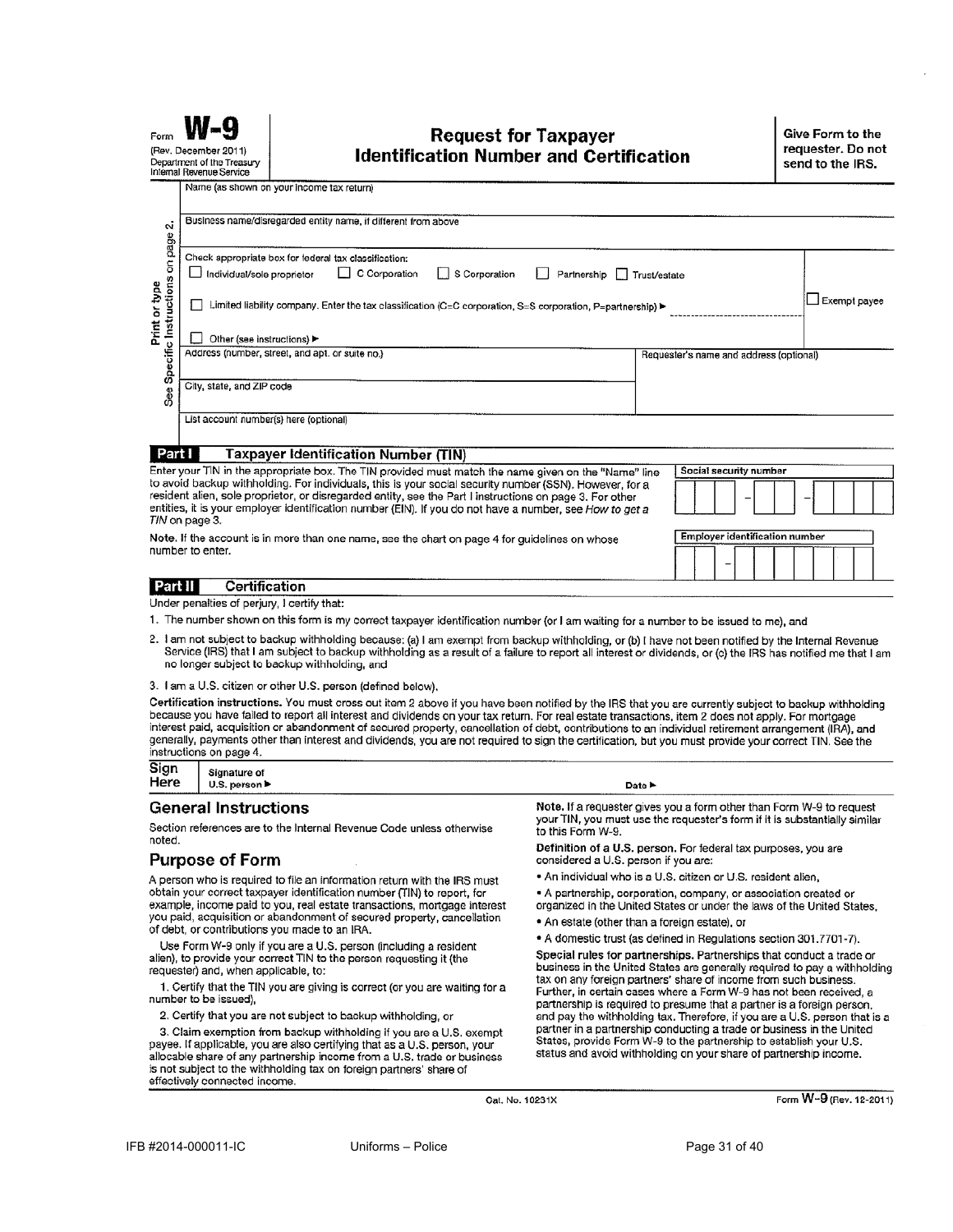### *EXCEPTION PAGE*

| <u>EXCEPTIONS:</u> |                                                                                                                                                                         |  |
|--------------------|-------------------------------------------------------------------------------------------------------------------------------------------------------------------------|--|
|                    | Provider must sign the appropriate statement below, as applicable:                                                                                                      |  |
| (<br>$\mathcal{L}$ | Provider understands and agrees to all terms, conditions, requirements, and<br>specifications stated herein.                                                            |  |
| Firm:              |                                                                                                                                                                         |  |
| Date:              |                                                                                                                                                                         |  |
| (<br>$\mathcal{L}$ | Provider takes exception to terms, conditions, requirements, or specifications<br>stated herein (Provider must itemize all exceptions below, and return with this bid): |  |
| Firm:              |                                                                                                                                                                         |  |
| Date:              |                                                                                                                                                                         |  |
| <b>Exceptions:</b> |                                                                                                                                                                         |  |
|                    |                                                                                                                                                                         |  |
|                    |                                                                                                                                                                         |  |
|                    |                                                                                                                                                                         |  |
|                    |                                                                                                                                                                         |  |
|                    |                                                                                                                                                                         |  |
|                    |                                                                                                                                                                         |  |
|                    |                                                                                                                                                                         |  |
|                    |                                                                                                                                                                         |  |
|                    |                                                                                                                                                                         |  |
|                    |                                                                                                                                                                         |  |

Providers should note that any exceptions taken from the stated terms and/or specifications may be cause for their submittal to be deemed "non-responsive", risking the rejection of their submittal.

### **Bid Results**

For a complete written tally sheet, please go to our website: http://www.suffolkva.us/bids/bid\_search\_all.jsp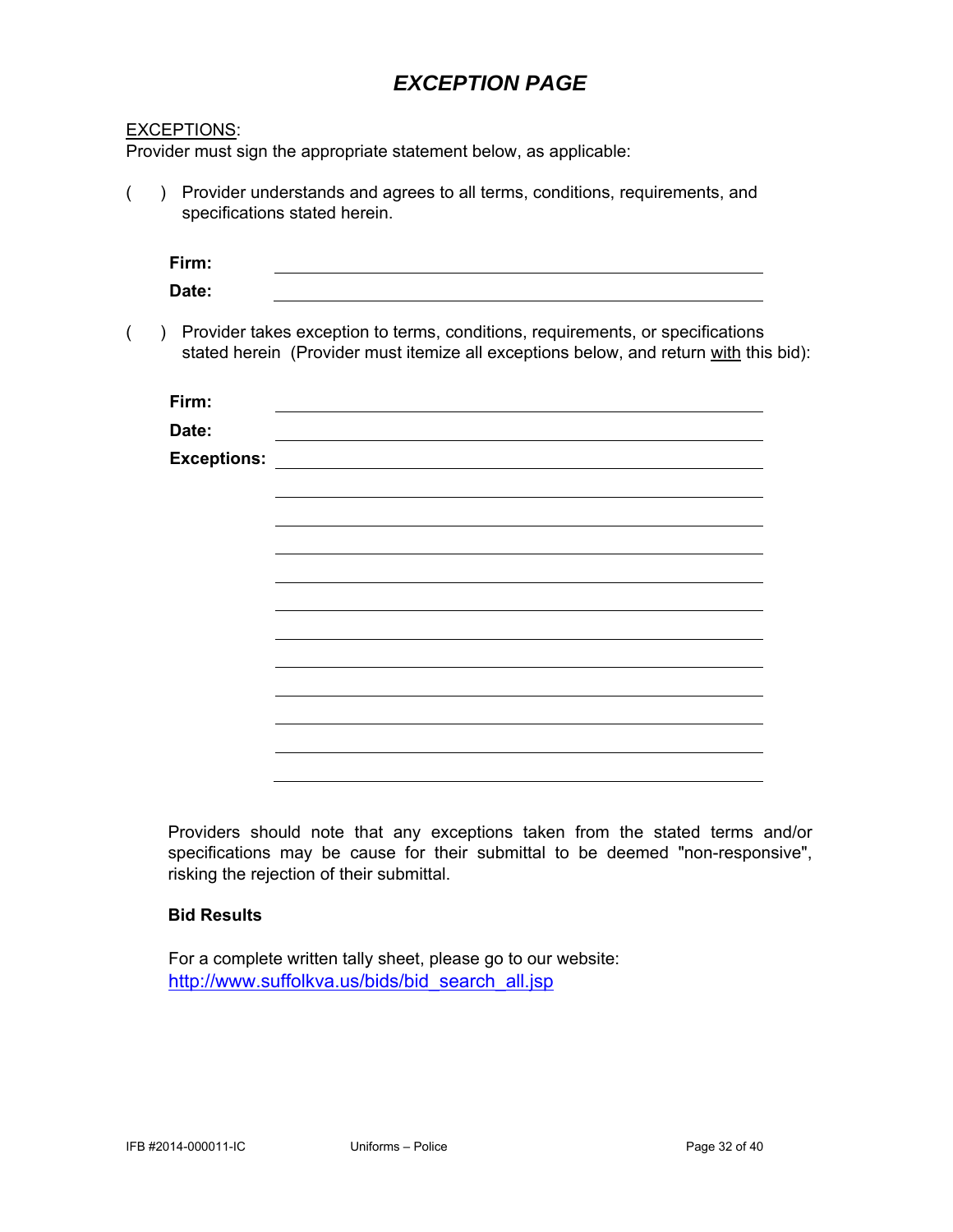# **Section B**

*(To be filled out and returned by the Successful Bidder after Notice of Award)*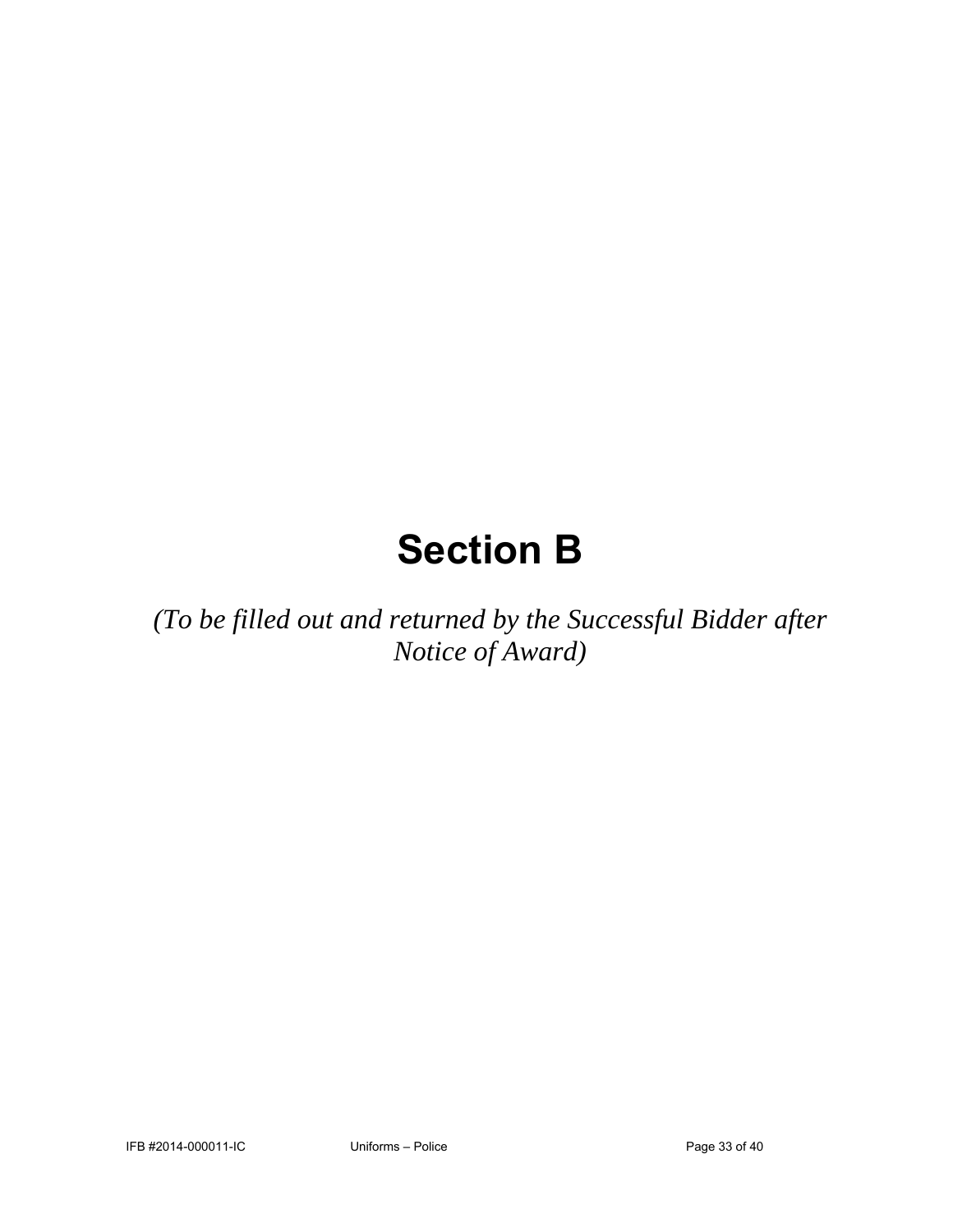### *INSURANCE REQUIREMENTS*

The successful bidder shall procure, maintain, and provide proof of, insurance coverage for injuries to persons and/or property damage as may arise from or in conjunction with, the work performed on behalf of the City by the bidder, his agents, representatives, employees or subcontractors. Proof of coverage as contained herein shall consist of all policies, endorsements, declaration pages, and certificates of insurance and shall be submitted fifteen (15) days prior to the commencement of work, and such coverage shall be maintained by the offeror for the duration of the contract period; for occurrence policies. Claims made policies must be in force or that coverage purchased for three (3) years after delivery date.

#### a. General Liability

Coverage shall be as broad as: Comprehensive General Liability endorsed to include Broad Form, Commercial General Liability form including Products/Completed Operations.

1. Minimum Limits, General Liability:

 \$1,000,000 General Aggregate Limit \$1,000,000 Products & Completed Operations \$1,000,000 Personal and Advertising Injury \$1,000,000 Each Occurrence Limit \$1,000,000 Fire Damage Limit \$ 500,000 Medical Expense Limit

b. Automobile Liability

Coverage sufficient to cover all vehicles owned, used, or hired by the offeror, his agents, representatives, employees or subcontractors.

1. Minimum Limits, Automobile Liability:

 \$1,000,000 Combined Single Limit \$1,000,000 Each Occurrence Limit \$ 500,000 Medical Expense Limit

c. Workers' Compensation

Limits as required by the Workers' Compensation Act of Virginia. Employers Liability, \$1,000,000.

d. Umbrella/Excess Liability

\$1,000,000 umbrella/excess liability coverage

- e. Coverage Provisions
	- 1. All deductibles or self-insured retention shall appear on the declaration pages, endorsements, and/or policies provided.
	- 2. The City of Suffolk, its' officers/officials, employees, agents and volunteers shall be added as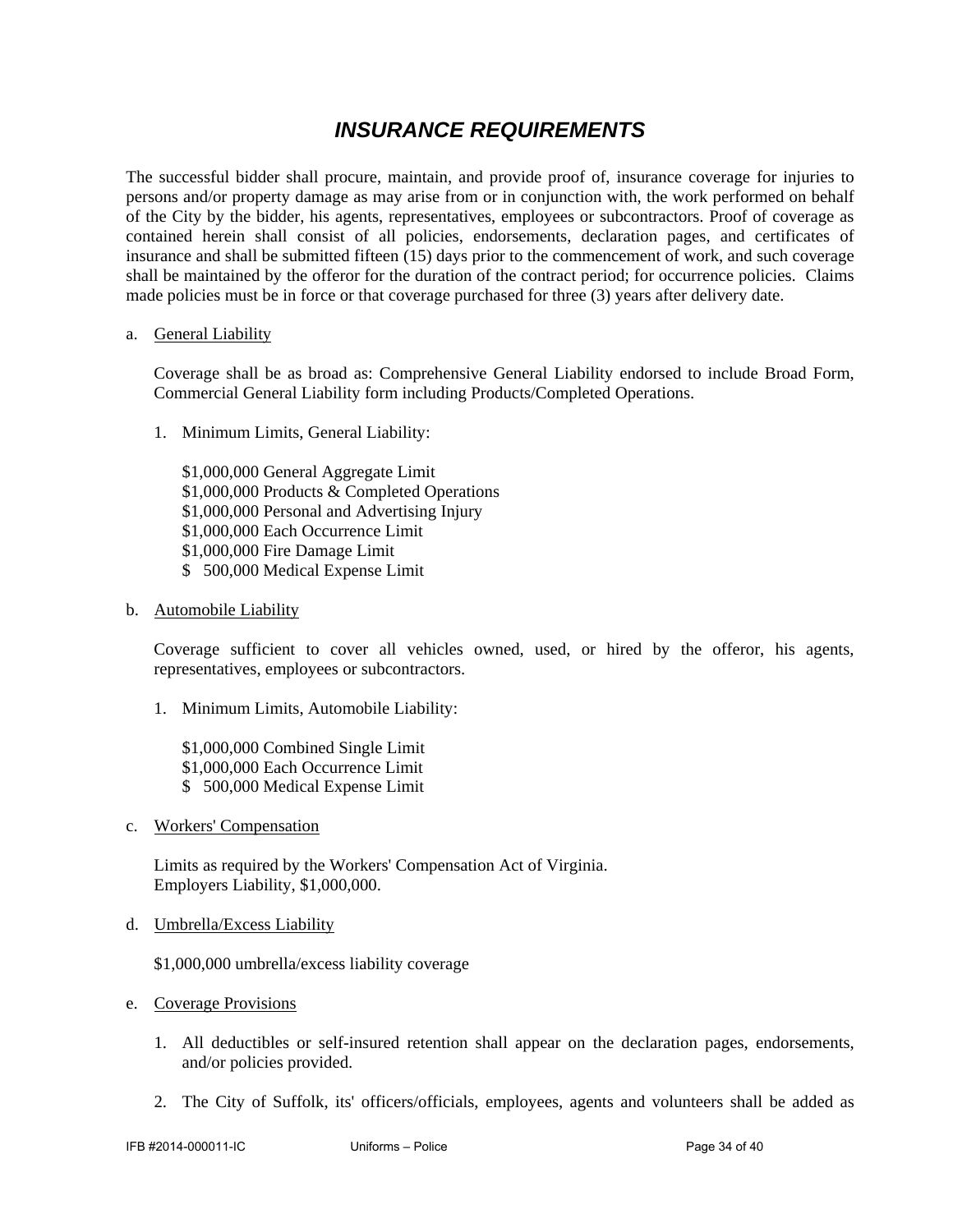"additional insured" as their interests may appear. A copy of all endorsements, declaration pages, and policies that address additional insured shall be provided. This provision does not apply to Professional Liability or Workers' Compensation/Employers' Liability.

- 3. The offeror's insurance shall be primary over any applicable insurance or self-insurance maintained by the City.
- 4. Shall provide thirty (30) days written notice to the City before any cancellation, suspension, or void of coverage in whole or part, where such provision is reasonable.
- 5. All coverage for subcontractors of the offeror shall be subject to all of the requirements stated herein.
- 6. All deductibles or self-insured retention shall appear on the declaration page(s), endorsement(s), and/or policies and shall be subject to approval by the City. At the option of the City, either; the insurer shall reduce or eliminate such deductible or self- insured retention; or the offeror shall be required to procure a bond guaranteeing payment of losses and related claims expenses.
- 7. Failure to comply with any reporting provisions of the policy(s) shall not affect coverage provided the City, its' officers/officials, agents, employees and volunteers.
- 8. The insurer shall agree to waive all rights of subrogation against the City, its' officers/officials, agents, employees or volunteers for any act, omission or condition of premises which the parties may be held liable by reason of negligence.
- 9. The offeror shall furnish the City with all certificates of insurance, endorsements, declaration pages, and policies affecting coverage. All documents are to be signed by a person authorized by the insurance company(s) to bind coverage on its' behalf, if executed by a broker, notarized copy of authorization to bind, or certify coverage must be attached.
- 10. All insurance shall be placed with insurers maintaining an A.M. Best rating of no less than an A:VII. If A.M. Best rating is less than A:VII, approval must be received from City's Risk Officer.

All coverage designated herein shall be as broad as the Insurance Services Office (ISO) forms filed for use with the Commonwealth of Virginia.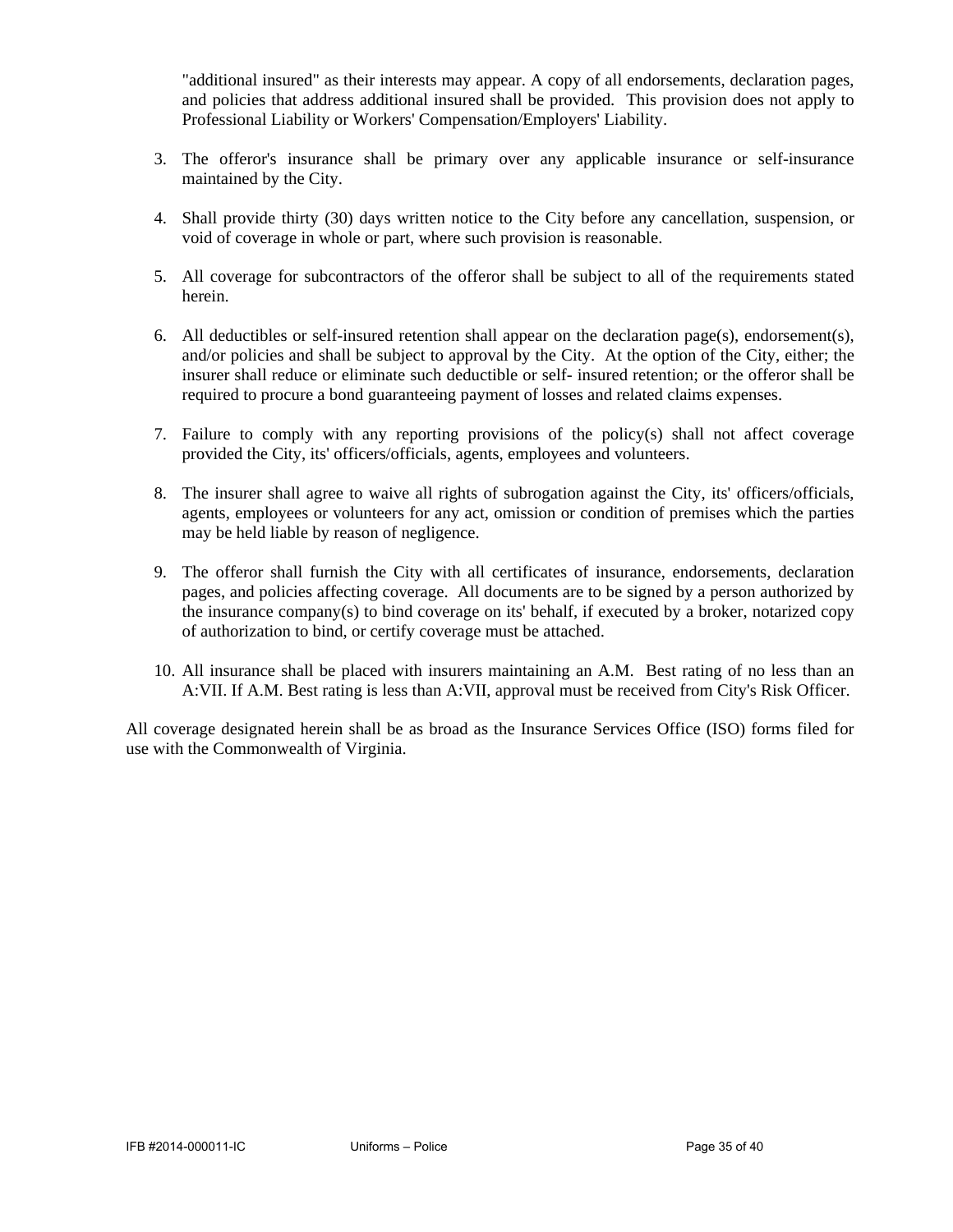POLICY NUMBER: COMMERCIAL GENERAL LIABILITY

### CG 20 10 10 93

### THIS ENDORSEMENT CHANGES THE POLICY. PLEASE READ IT CAREFULLY.

### ADDITIONAL INSURED – OWNERS, LESSEES OR CONTRACTORS (FORM B)

### This endorsement modifies insurance provided under the following:

### COMMERCIAL GENERAL LIABILITY COVERAGE PART

### **SCHEDULE**

Name of Person or Organizations:

City of Suffolk Purchasing Division 441 Market Street Suffolk, VA 23434

(If no entry appears above, information required to complete this endorsement will be shown in the Declarations as applicable to this endorsement).

WHO IS AN INSURED (Section II) is amended to include as an insured the person or organization shown in the Schedule, but only with respect to liability arising out of your ongoing operations performed for this insured.

CG 20 10 10 93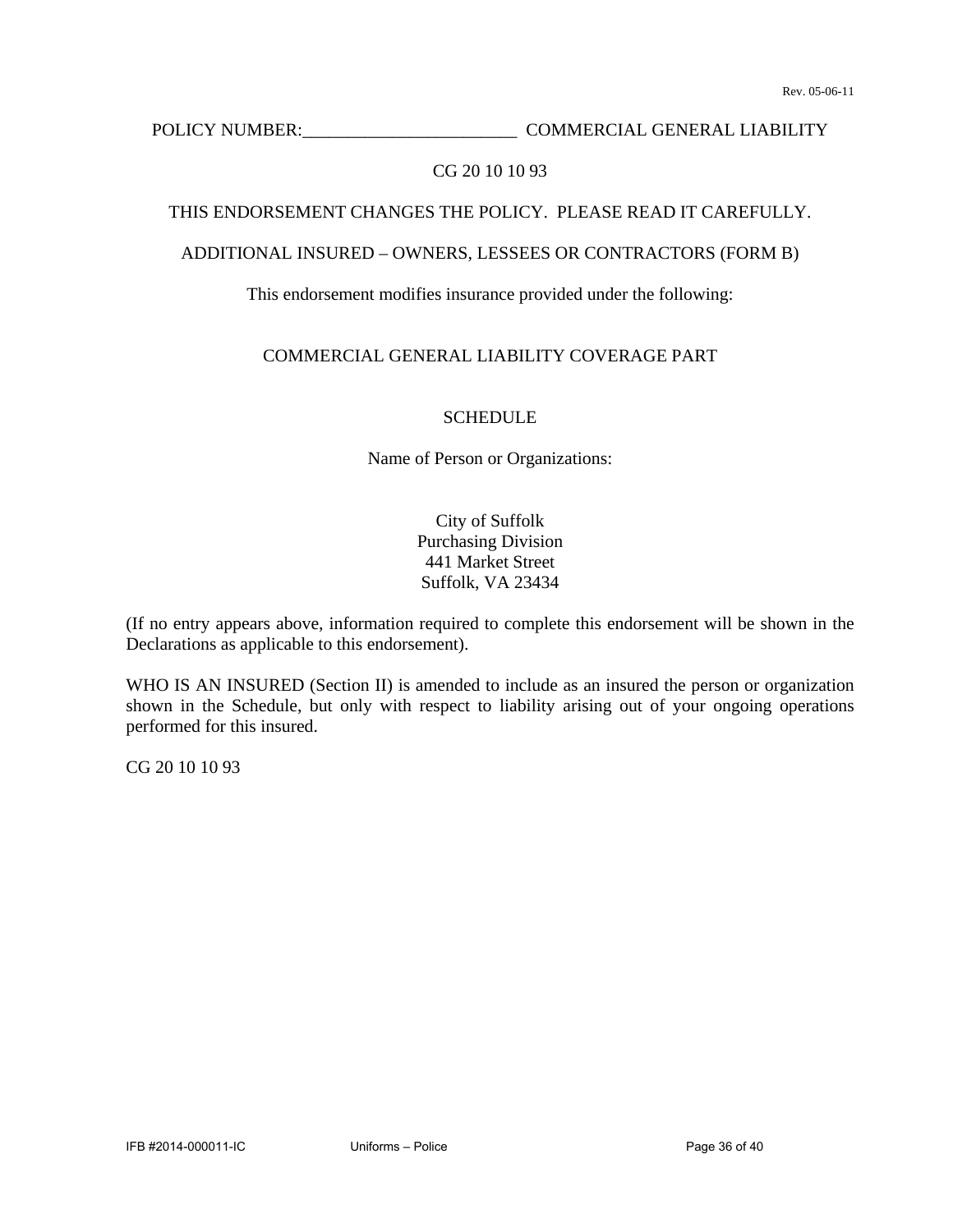#### **Endorsement** Alternate Employer

**WC 00 03 01** 

#### **Policy Amendment**

**If the following information is not complete, refer to the appropriate information page attached to the policy.** 

| <b>INSURED</b>                                                                           |                            | POLICY NO.            |                                             | SEQ. NO. |
|------------------------------------------------------------------------------------------|----------------------------|-----------------------|---------------------------------------------|----------|
|                                                                                          |                            |                       |                                             |          |
| <b>PRODUCER</b>                                                                          |                            | <b>EFFECTIVE DATE</b> |                                             |          |
| Alternate Employer                                                                       | <b>SCHEDULE</b><br>Address |                       | State of Special<br>or Temporary Employment |          |
| City of Suffolk, VA<br>c/o Purchasing Division<br>441 Market Street<br>Suffolk, Virginia |                            |                       | <b>Virginia</b>                             |          |

This endorsement applies only with respect to bodily injury to your employees while in the course of special or temporary employment by the alternate employer in the state named in the Schedule. Part One (Workers Compensation Insurance) and Part Two (Employers Liability Insurance) will apply as though the alternate employer is insured.

Under Part One (Workers Compensation Insurance), we will reimburse the alternate employer for the benefits required by the workers compensation law if we are not permitted to pay the benefits directly to the person entitled to them.

The insurance afforded by this endorsement is not intended to satisfy the alternate employer's duty to secure its obligations under the workers compensation law. We will not file evidence of this insurance on behalf of the alternate employer with any government agency.

We will not ask any other insurer of the alternate employer to share with us a loss covered by this endorsement.

Premiums will be charged for your employees while in the course of special or temporary employment by the alternate employer.

Part Four (Your Duties If Injury Occurs) applies to you and the alternate employer. The alternate employer will recognize our right to defend under Parts One and Two and our right to inspect under Part Six.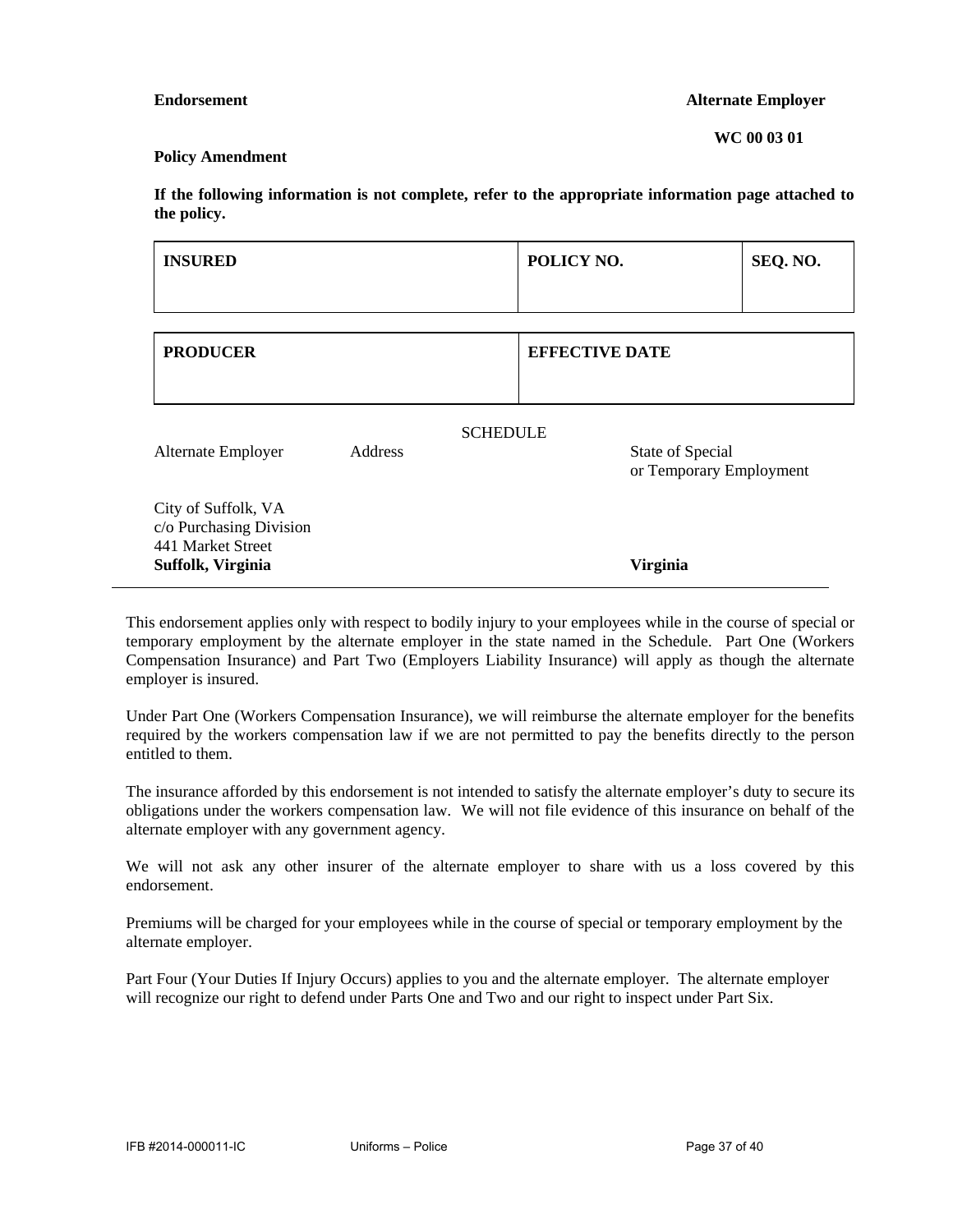*Rev: 03/22/05*

### **WORKER'S COMPENSATION**

### **CERTIFICATE OF COVERAGE**

Section 11-46.3, Code of Virginia, requires construction contractors and subcontractors to obtain and maintain workers' compensation insurance while performing work on behalf of the Commonwealth of Virginia departments, institutions or agencies. This same requirement applies for work being performed on behalf of local governments.

Evidence of coverage needs to be provided prior to commencement of work.

This form is to be returned to the organization contracting the work.

The undersigned organization stipulates that it either:

|            | A. Has worker's compensation insurance _______ Yes |                                                           |  |
|------------|----------------------------------------------------|-----------------------------------------------------------|--|
|            | <b>Insurance Company:</b>                          |                                                           |  |
|            |                                                    |                                                           |  |
|            |                                                    | B. Is self-insured for workers' compensation ________ Yes |  |
|            | <b>Title of Construction Contract:</b>             |                                                           |  |
|            | <b>Contract Number:</b>                            |                                                           |  |
| Signed By: |                                                    |                                                           |  |
| Title:     |                                                    |                                                           |  |
| Firm Name: |                                                    |                                                           |  |
| Address:   |                                                    |                                                           |  |
|            |                                                    |                                                           |  |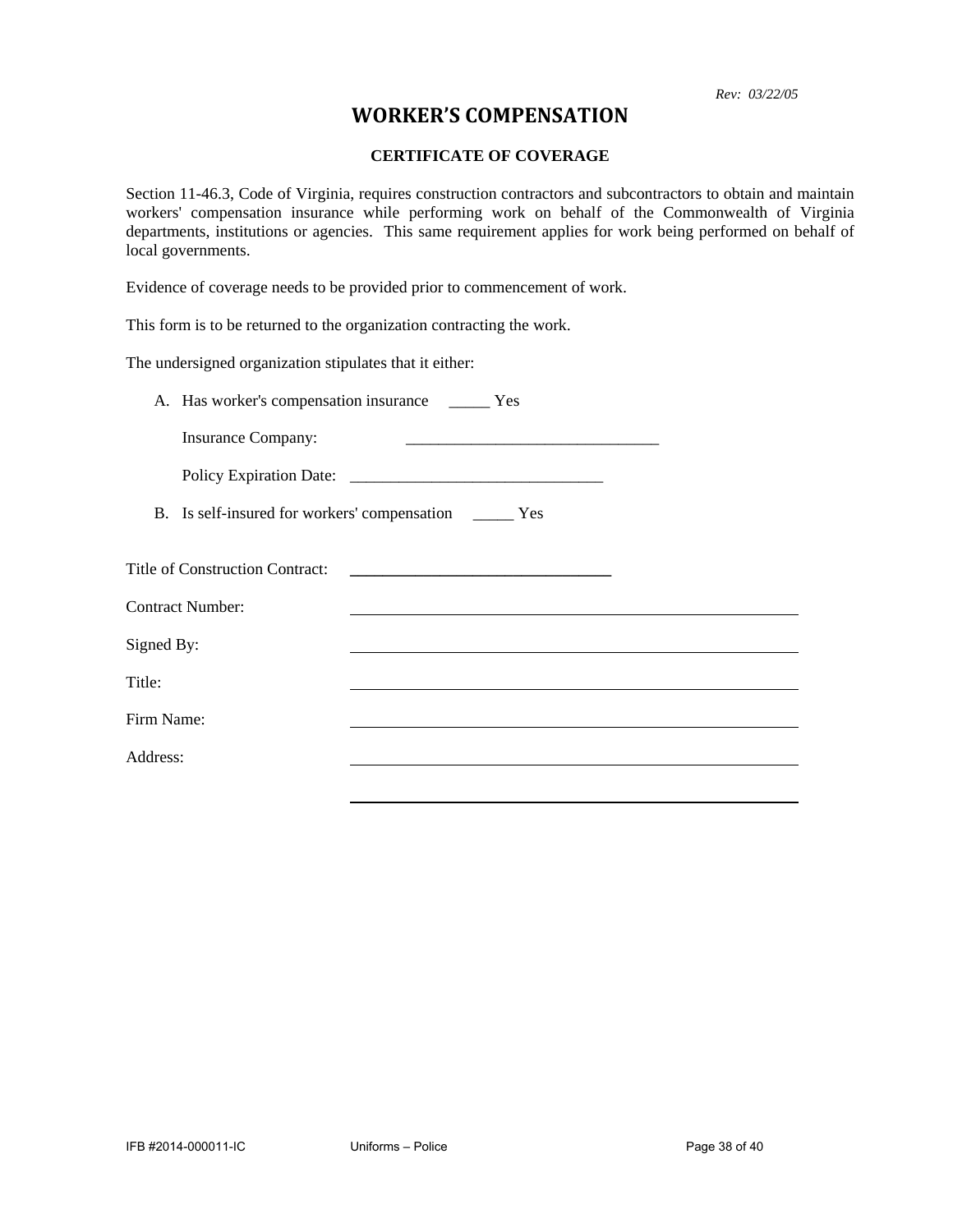#### **NOTICE ENDORSEMENT**

Policy Number: WC 99 00 10 01 10A

#### **THIS ENDORSEMENT CHANGES THE POLICY. PLEASE READ IT CAREFULLY.**

### **MATERIAL COVERAGE CHANGE OR CANCELLATION NOTIFICATION – CERTIFIED MAIL**

This endorsement modifies insurance provided under the following: WORKERS COMPENSATION AND EMPLOYERS LIABILITY INSURANCE POLICY

#### SCHEDULE

| Name of additional Insured Person(s)<br>Or Organization(s) and mailing address:      | Location And Description Of Project |
|--------------------------------------------------------------------------------------|-------------------------------------|
|                                                                                      |                                     |
| City of Suffolk<br>c/o Purchasing Division<br>441 Market Street<br>Suffolk, VA 23434 |                                     |

We will not cancel or reduce coverage under this policy without providing at least 30 days notice of our intent to do so. Notice of such cancellation or reduction of coverage will be provided by certified mail, return receipt requested, to the Additional insured in the schedule above.

WC 99 00 10 01 10A Page 1 of 1